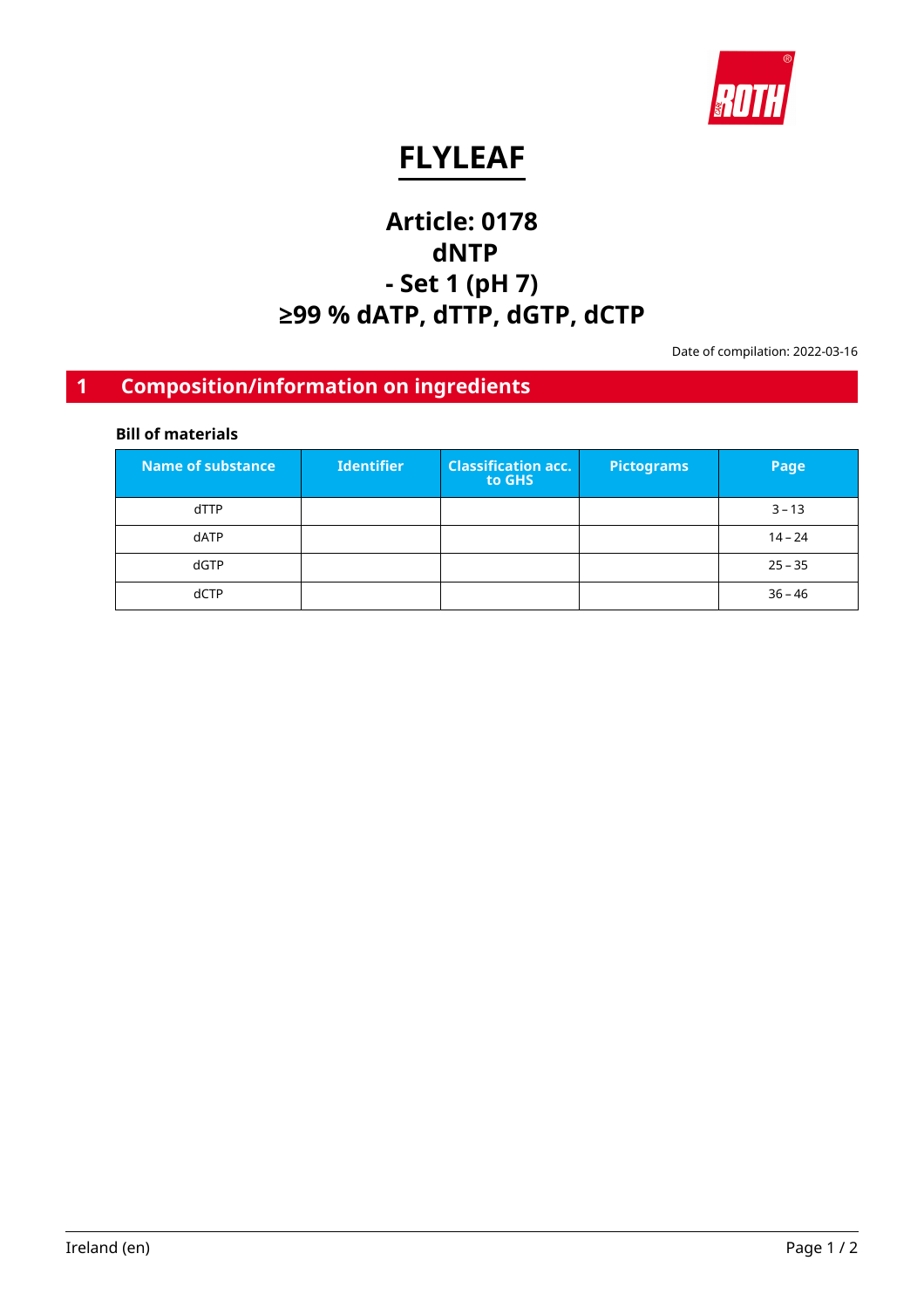

## **Article: 0178 dNTP**

### **2 Hazards identification**

#### **2.1 Label elements**

**Signal word** Not required **Labelling according to Regulation (EC) No 1272/2008 (CLP) Precautionary statements**

### **3 Transport information**

### **3.1 UN number or ID number not subject to transport regulations**

- **3.2 UN proper shipping name** not assigned
- **3.3 Transport hazard class(es)** none
- **3.4 Packing group not assigned**
- 
- **3.6 Special precautions for user** There is no additional information.

**3.5 Environmental hazards non-environmentally hazardous acc. to the dan**gerous goods regulations

### **3.7 Maritime transport in bulk according to IMO instruments** The cargo is not intended to be carried in bulk.

#### **3.8 Information for each of the UN Model Regulations Transport of dangerous goods by road, rail and inland waterway (ADR/RID/ADN) - Additional information**

not assigned **International Maritime Dangerous Goods Code (IMDG) - Additional information** Not subject to IMDG.

**International Civil Aviation Organization (ICAO-IATA/DGR) - Additional information** Not subject to ICAO-IATA.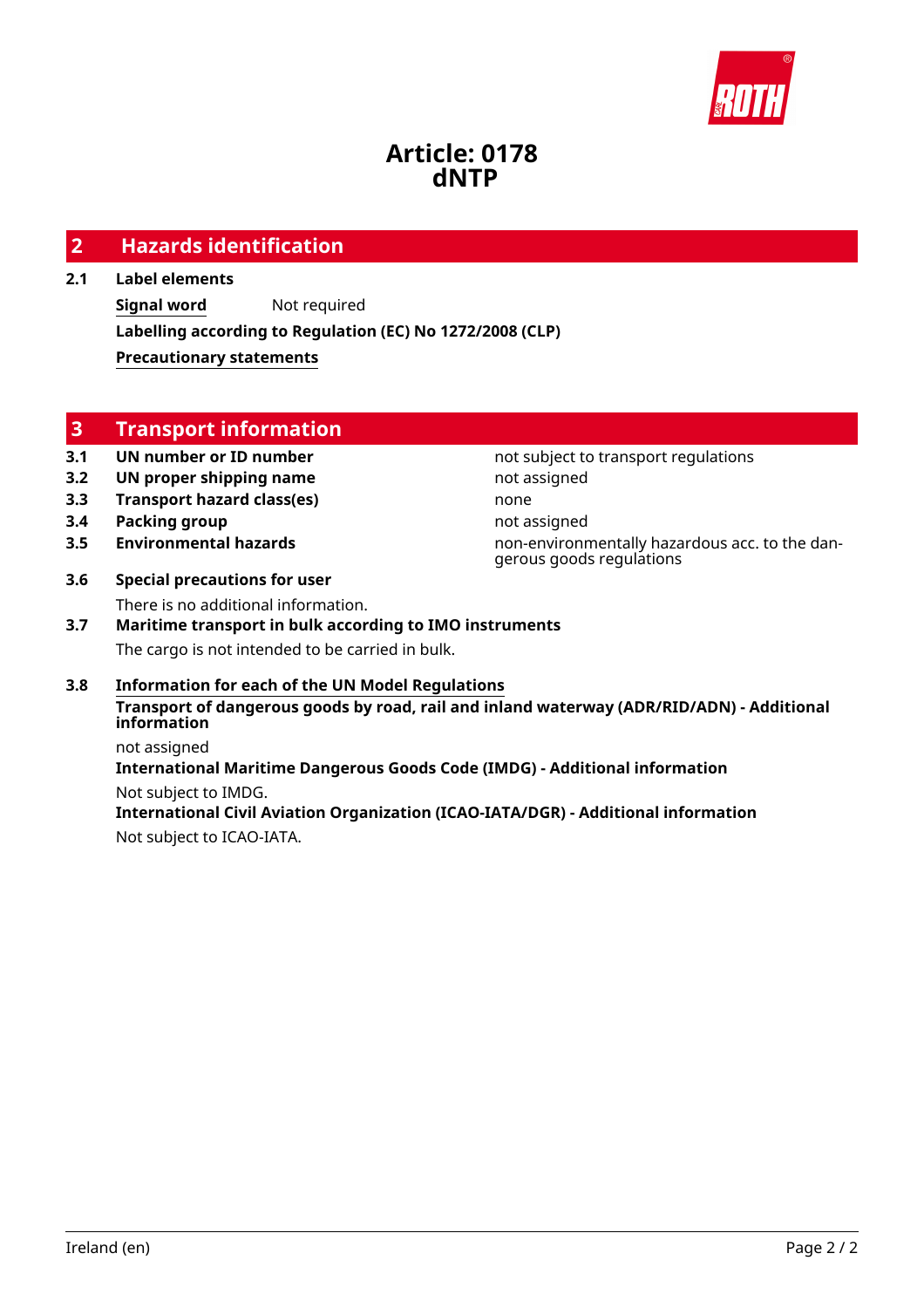<span id="page-2-0"></span>**dTTP Solution ≥99 %, 100 mM**

article number: **K036** Version: **1.0 en** 2021-12-21 (1) date of compilation: 2021-12-21

### **SECTION 1: Identification of the substance/mixture and of the company/ undertaking**

#### **1.1 Product identifier**

Identification of the substance dTTP **Solution** ≥99 %, 100 mM

Article number K036

Registration number (REACH) not relevant (mixture)

### **1.2 Relevant identified uses of the substance or mixture and uses advised against**

Relevant identified uses: Naboratory chemical

Laboratory and analytical use

Uses advised against: Do not use for products which come into contact with foodstuffs. Do not use for private purposes (household).

#### **1.3 Details of the supplier of the safety data sheet**

Carl Roth GmbH + Co KG Schoemperlenstr. 3-5 D-76185 Karlsruhe Germany

**Telephone:**+49 (0) 721 - 56 06 0 **Telefax:** +49 (0) 721 - 56 06 149 **e-mail:** sicherheit@carlroth.de **Website:** www.carlroth.de

Competent person responsible for the safety data :Department Health, Safety and Environment sheet:

#### **e-mail (competent person): sicherheit@carlroth.de**

#### **1.4 Emergency telephone number**

| <b>Name</b>                                                        | <b>Street</b> | <b>Postal</b><br>code/city | <b>Telephone</b> | Website'                    |
|--------------------------------------------------------------------|---------------|----------------------------|------------------|-----------------------------|
| National Poisons Information<br>Centre<br><b>Beaumont Hospital</b> | Beaumont Road | Dublin 9                   | 01 809 2166      | https://<br>www.poisons.ie/ |

### **SECTION 2: Hazards identification**

#### **2.1 Classification of the substance or mixture**

### **Classification according to Regulation (EC) No 1272/2008 (CLP)**

This mixture does not meet the criteria for classification in accordance with Regulation No 1272/2008/ EC.

#### **2.2 Label elements**

#### **Labelling according to Regulation (EC) No 1272/2008 (CLP)** not required

Ireland (en) Page 1 / 11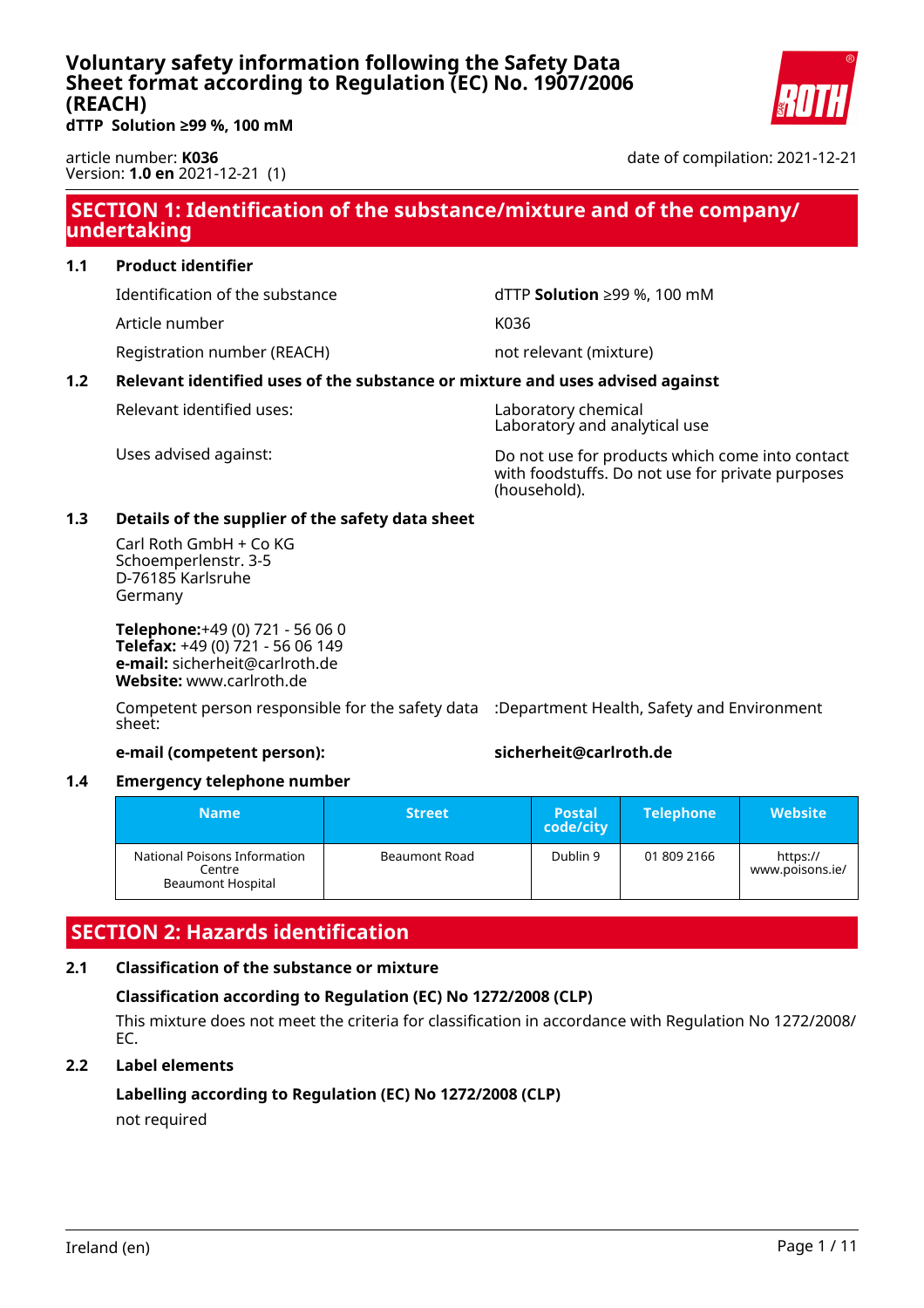

**dTTP Solution ≥99 %, 100 mM**

article number: **K036**

#### **2.3 Other hazards**

#### **Results of PBT and vPvB assessment**

This mixture does not contain any substances that are assessed to be a PBT or a vPvB.

### **SECTION 3: Composition/information on ingredients**

#### **3.1 Substances**

not relevant (mixture)

#### **3.2 Mixtures**

#### **Description of the mixture**

This product does not meet the criteria for classification in any hazard class according to GHS

### **SECTION 4: First aid measures**

#### **4.1 Description of first aid measures**



#### **General notes**

Take off contaminated clothing.

#### **Following inhalation**

Provide fresh air.

#### **Following skin contact**

Rinse skin with water/shower.

#### **Following eye contact**

Rinse cautiously with water for several minutes.

#### **Following ingestion**

Rinse mouth.

- **4.2 Most important symptoms and effects, both acute and delayed** Symptoms and effects are not known to date.
- **4.3 Indication of any immediate medical attention and special treatment needed** none

### **SECTION 5: Firefighting measures**

**5.1 Extinguishing media**



#### **Suitable extinguishing media**

co-ordinate firefighting measures to the fire surroundings water spray, alcohol resistant foam, dry extinguishing powder, BC-powder, carbon dioxide ( $CO<sub>2</sub>$ )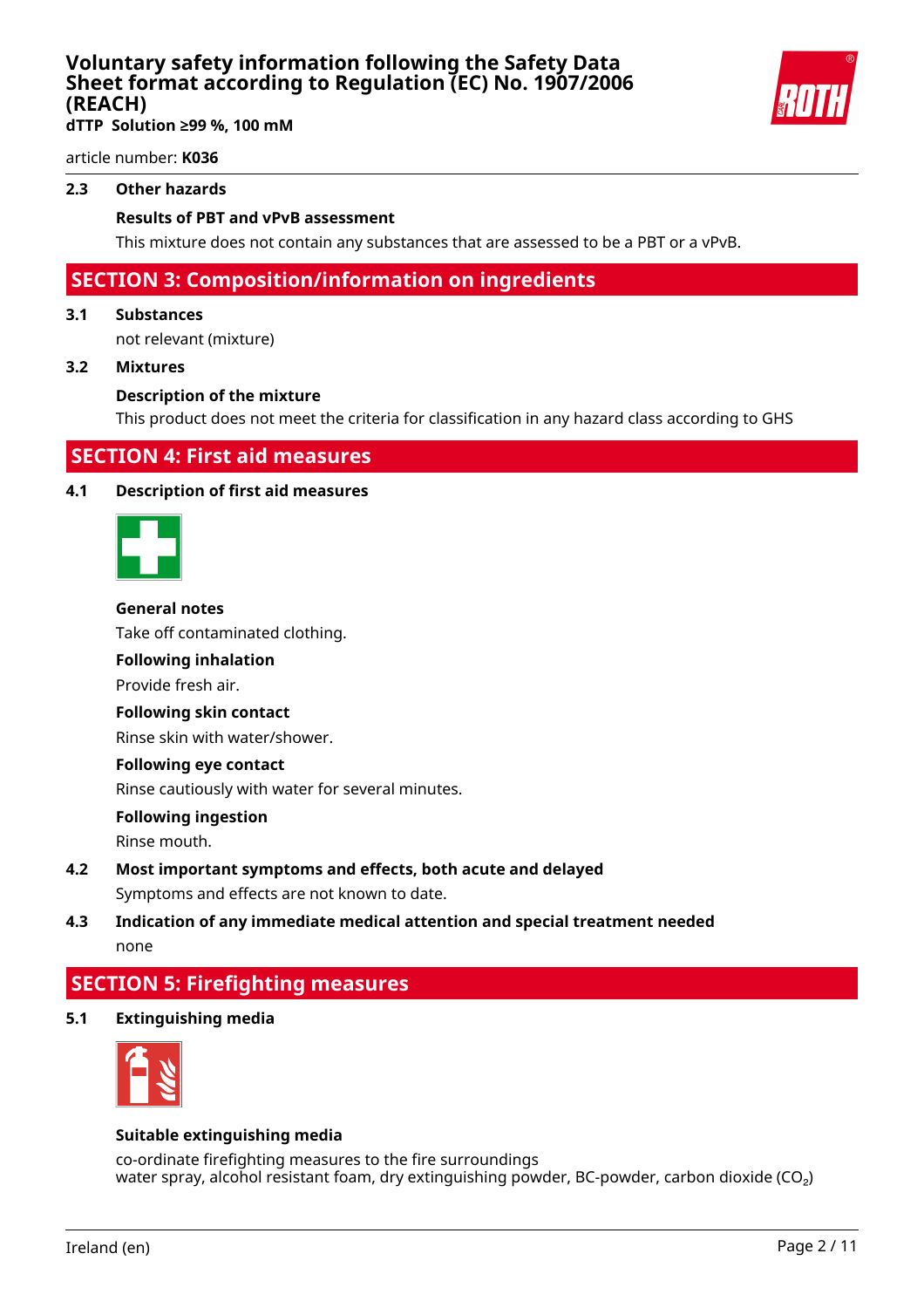**dTTP Solution ≥99 %, 100 mM**

article number: **K036**

#### **Unsuitable extinguishing media**

water jet

**5.2 Special hazards arising from the substance or mixture**

None.

#### **5.3 Advice for firefighters**

In case of fire and/or explosion do not breathe fumes. Fight fire with normal precautions from a reasonable distance. Wear self-contained breathing apparatus.

### **SECTION 6: Accidental release measures**

**6.1 Personal precautions, protective equipment and emergency procedures**



#### **For non-emergency personnel**

No special measures are necessary.

#### **6.2 Environmental precautions**

Keep away from drains, surface and ground water.

#### **6.3 Methods and material for containment and cleaning up**

#### **Advice on how to contain a spill**

Covering of drains.

**Advice on how to clean up a spill**

Wipe up with absorbent material (e.g. cloth, fleece).

#### **Other information relating to spills and releases**

Place in appropriate containers for disposal.

#### **6.4 Reference to other sections**

Hazardous combustion products: see section 5. Personal protective equipment: see section 8. Incompatible materials: see section 10. Disposal considerations: see section 13.

### **SECTION 7: Handling and storage**

#### **7.1 Precautions for safe handling**

No special measures are necessary.

#### **Advice on general occupational hygiene**

Keep away from food, drink and animal feedingstuffs.

#### **7.2 Conditions for safe storage, including any incompatibilities**

Keep in a cool place.

#### **Incompatible substances or mixtures**

Observe hints for combined storage.

#### **Consideration of other advice:**

#### **Specific designs for storage rooms or vessels**

Recommended storage temperature: -20 °C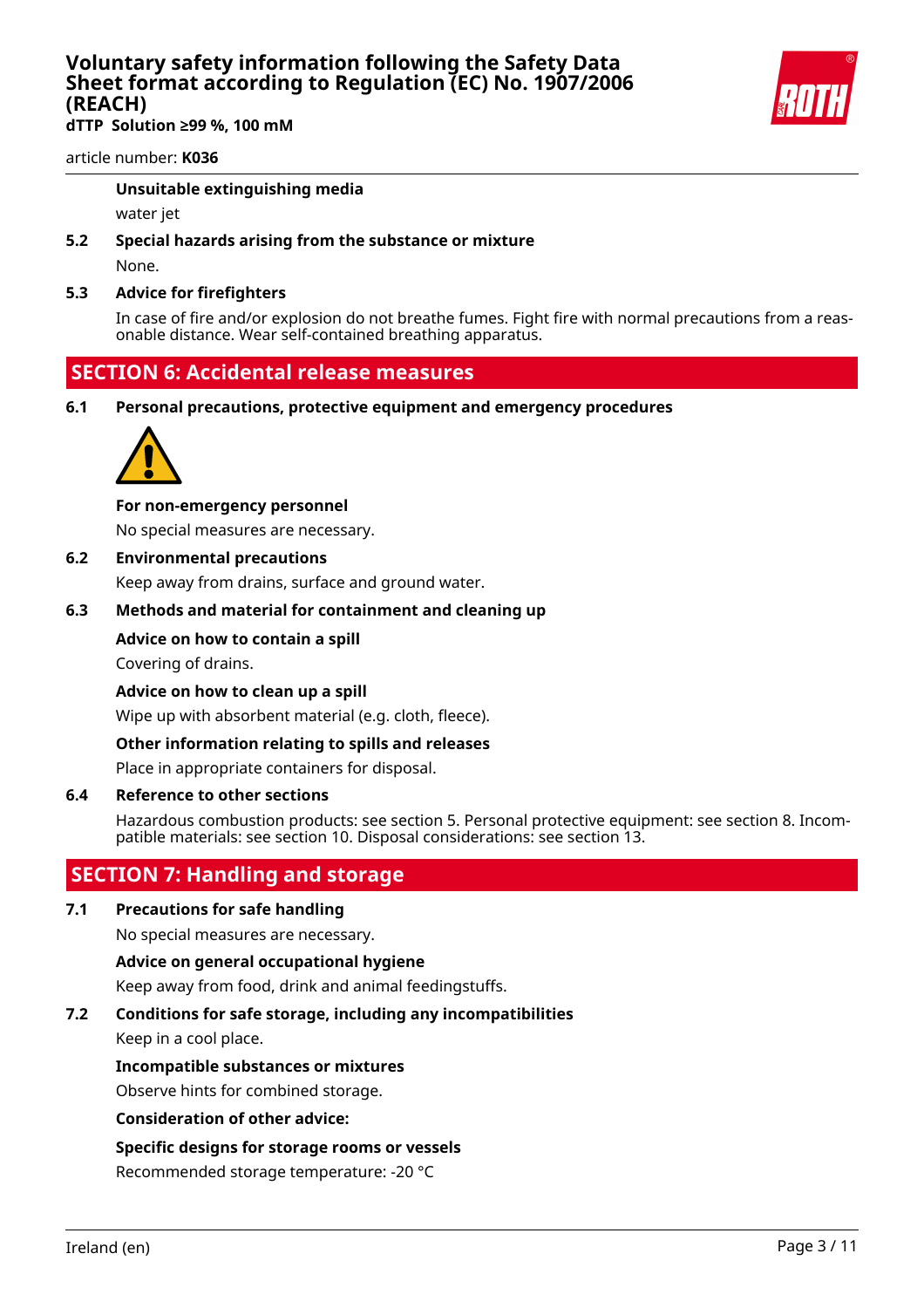

**dTTP Solution ≥99 %, 100 mM**

article number: **K036**

### **7.3 Specific end use(s)**

No information available.

### **SECTION 8: Exposure controls/personal protection**

#### **8.1 Control parameters**

#### **National limit values**

#### **Occupational exposure limit values (Workplace Exposure Limits)**

This information is not available.

#### **8.2 Exposure controls**

#### **Individual protection measures (personal protective equipment)**

#### **Eye/face protection**



Use safety goggle with side protection.

#### **Skin protection**



#### **• hand protection**

Wear suitable gloves. Chemical protection gloves are suitable, which are tested according to EN 374.

#### **• type of material**

NBR (Nitrile rubber)

#### **• material thickness**

>0,11 mm

#### **• breakthrough times of the glove material**

>480 minutes (permeation: level 6)

#### **• other protection measures**

Take recovery periods for skin regeneration. Preventive skin protection (barrier creams/ointments) is recommended.

#### **Respiratory protection**



Respiratory protection necessary at: Aerosol or mist formation.

#### **Environmental exposure controls**

Keep away from drains, surface and ground water.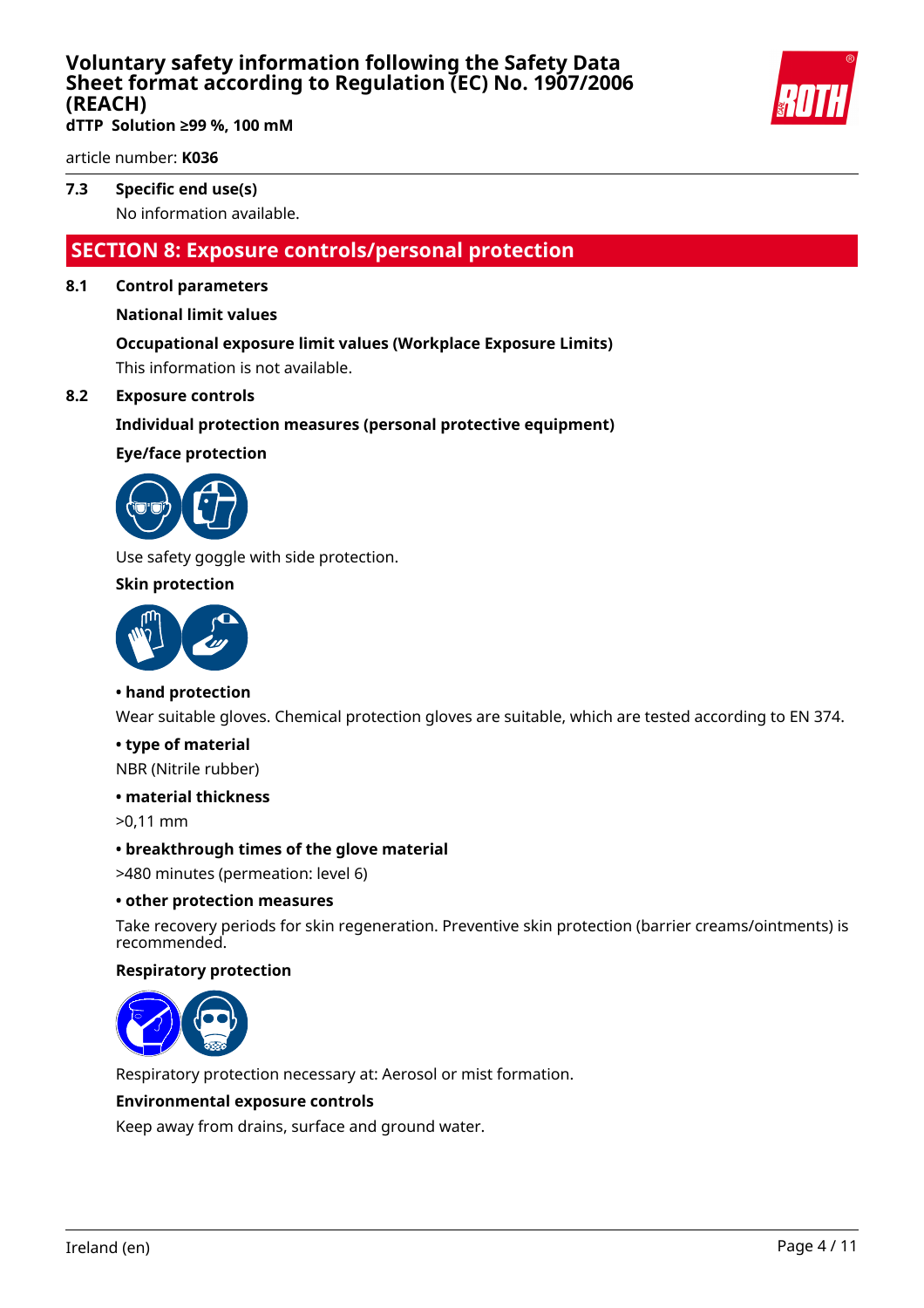

**dTTP Solution ≥99 %, 100 mM**

article number: **K036**

# **SECTION 9: Physical and chemical properties**

| 9.1 | Information on basic physical and chemical properties       |                                                                |  |  |
|-----|-------------------------------------------------------------|----------------------------------------------------------------|--|--|
|     | Physical state                                              | liquid                                                         |  |  |
|     | Colour                                                      | colourless                                                     |  |  |
|     | Odour                                                       | odourless                                                      |  |  |
|     | Melting point/freezing point                                | $~0$ °C                                                        |  |  |
|     | Boiling point or initial boiling point and boiling<br>range | ~100 °C at 1.013 hPa                                           |  |  |
|     | Flammability                                                | non-combustible                                                |  |  |
|     | Lower and upper explosion limit                             | not determined                                                 |  |  |
|     | Flash point                                                 | not determined                                                 |  |  |
|     | Auto-ignition temperature                                   | not determined                                                 |  |  |
|     | Decomposition temperature                                   | not relevant                                                   |  |  |
|     | pH (value)                                                  | $8,3 - 8,7 (22 °C)$                                            |  |  |
|     | Kinematic viscosity                                         | not determined                                                 |  |  |
|     | Solubility(ies)                                             |                                                                |  |  |
|     | Water solubility                                            | miscible in any proportion                                     |  |  |
|     | Partition coefficient                                       |                                                                |  |  |
|     | Partition coefficient n-octanol/water (log value):          | this information is not available                              |  |  |
|     | Vapour pressure                                             | not determined                                                 |  |  |
|     | Density and/or relative density                             |                                                                |  |  |
|     | Density                                                     | not determined                                                 |  |  |
|     | Relative vapour density                                     | information on this property is not available                  |  |  |
|     | Particle characteristics                                    | not relevant (liquid)                                          |  |  |
|     | Other safety parameters                                     |                                                                |  |  |
|     | Oxidising properties                                        | none                                                           |  |  |
| 9.2 | <b>Other information</b>                                    |                                                                |  |  |
|     | Information with regard to physical hazard<br>classes:      | hazard classes acc. to GHS<br>(physical hazards): not relevant |  |  |
|     | Other safety characteristics:                               |                                                                |  |  |
|     | Miscibility                                                 | completely miscible with water                                 |  |  |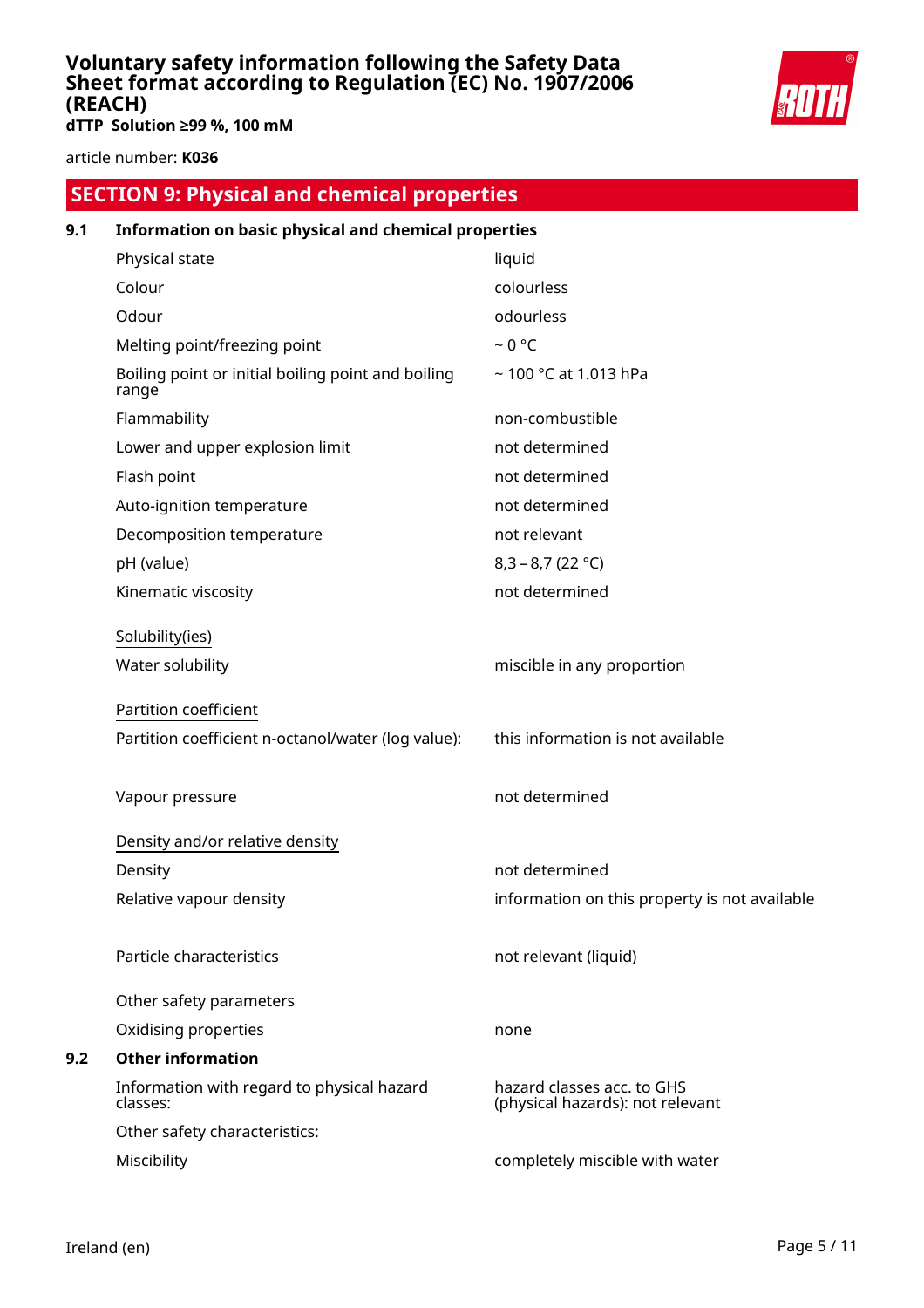

**dTTP Solution ≥99 %, 100 mM**

article number: **K036**

### **SECTION 10: Stability and reactivity**

#### **10.1 Reactivity**

This material is not reactive under normal ambient conditions.

#### **10.2 Chemical stability**

The material is stable under normal ambient and anticipated storage and handling conditions of temperature and pressure.

#### **10.3 Possibility of hazardous reactions**

**Violent reaction with:** strong oxidiser

#### **10.4 Conditions to avoid**

There are no specific conditions known which have to be avoided.

**10.5 Incompatible materials**

There is no additional information.

**10.6 Hazardous decomposition products**

Hazardous combustion products: see section 5.

### **SECTION 11: Toxicological information**

#### **11.1 Information on hazard classes as defined in Regulation (EC) No 1272/2008**

Test data are not available for the complete mixture.

#### **Classification procedure**

The method for classification of the mixture is based on ingredients of the mixture (additivity formula).

#### **Classification according to GHS (1272/2008/EC, CLP)**

This mixture does not meet the criteria for classification in accordance with Regulation No 1272/2008/ EC.

#### **Acute toxicity**

Shall not be classified as acutely toxic.

#### **Skin corrosion/irritation**

Shall not be classified as corrosive/irritant to skin.

#### **Serious eye damage/eye irritation**

Shall not be classified as seriously damaging to the eye or eye irritant.

#### **Respiratory or skin sensitisation**

Shall not be classified as a respiratory or skin sensitiser.

#### **Germ cell mutagenicity**

Shall not be classified as germ cell mutagenic.

#### **Carcinogenicity**

Shall not be classified as carcinogenic.

#### **Reproductive toxicity**

Shall not be classified as a reproductive toxicant.

#### **Specific target organ toxicity - single exposure**

Shall not be classified as a specific target organ toxicant (single exposure).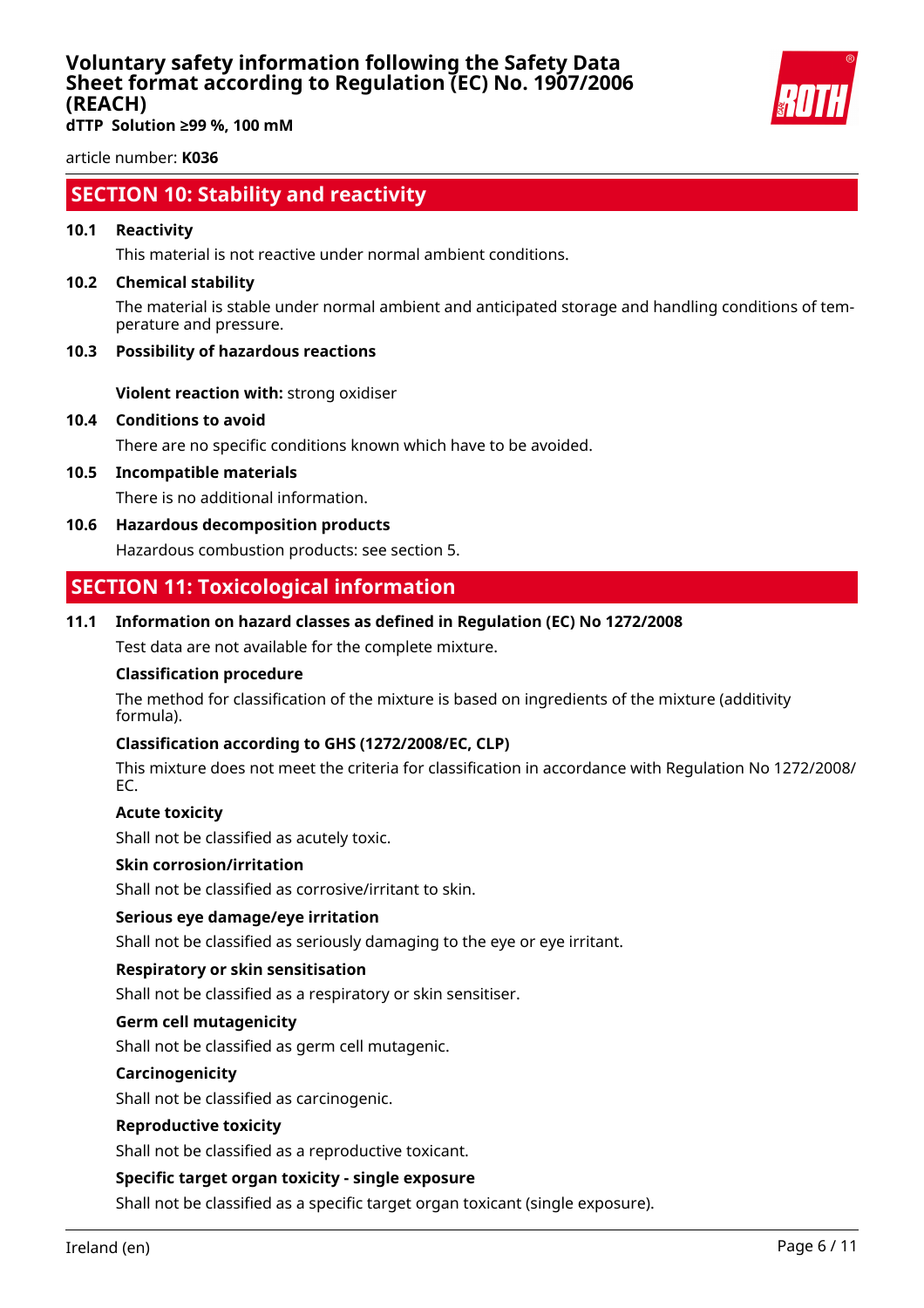**dTTP Solution ≥99 %, 100 mM**



article number: **K036**

#### **Specific target organ toxicity - repeated exposure**

Shall not be classified as a specific target organ toxicant (repeated exposure).

#### **Aspiration hazard**

Shall not be classified as presenting an aspiration hazard.

#### **Symptoms related to the physical, chemical and toxicological characteristics**

#### **• If swallowed**

Data are not available.

**• If in eyes**

Data are not available.

**• If inhaled**

Data are not available.

**• If on skin**

Data are not available.

#### **• Other information**

none

### **11.2 Endocrine disrupting properties**

None of the ingredients are listed.

**11.3 Information on other hazards** There is no additional information.

### **SECTION 12: Ecological information**

#### **12.1 Toxicity**

Shall not be classified as hazardous to the aquatic environment.

#### **Biodegradation**

Data are not available.

- **12.2 Process of degradability** Data are not available.
- **12.3 Bioaccumulative potential** Data are not available.

# **12.4 Mobility in soil**

Data are not available.

- **12.5 Results of PBT and vPvB assessment** Data are not available.
- **12.6 Endocrine disrupting properties** None of the ingredients are listed.

## **12.7 Other adverse effects**

Data are not available.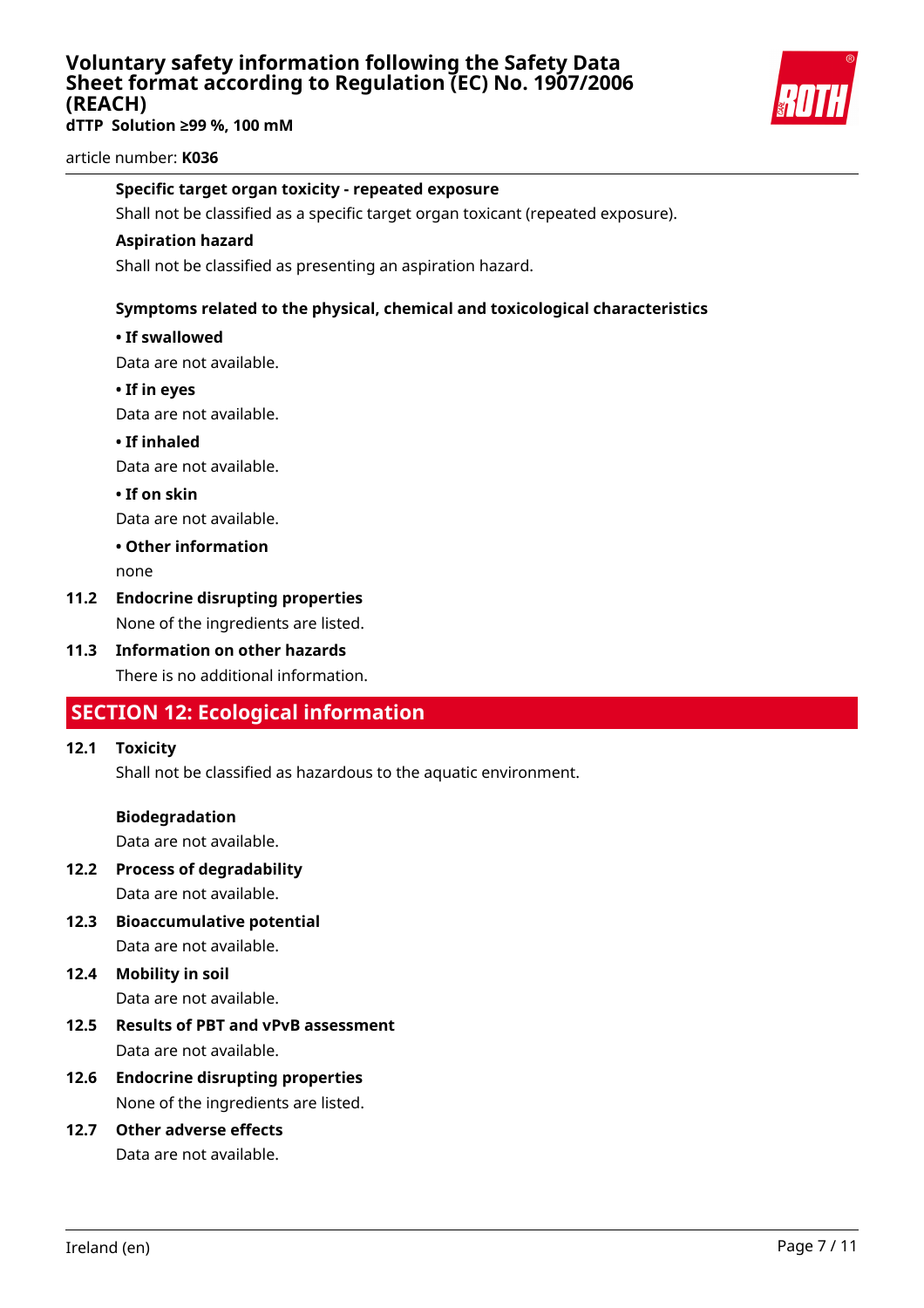

**dTTP Solution ≥99 %, 100 mM**

article number: **K036**

### **SECTION 13: Disposal considerations**

#### **13.1 Waste treatment methods**



Consult the appropriate local waste disposal expert about waste disposal.

#### **Sewage disposal-relevant information**

Do not empty into drains.

#### **13.2 Relevant provisions relating to waste**

The allocation of waste identity numbers/waste descriptions must be carried out according to the EEC, specific to the industry and process. Waste catalogue ordinance (Germany).

#### **13.3 Remarks**

Waste shall be separated into the categories that can be handled separately by the local or national waste management facilities. Please consider the relevant national or regional provisions.

### **SECTION 14: Transport information**

|  |  | 14.1 UN number or ID number |  |  |
|--|--|-----------------------------|--|--|
|--|--|-----------------------------|--|--|

- **14.2 UN proper shipping name** not assigned
- **14.3 Transport hazard class(es)** none
- **14.4 Packing group not assigned**
- 

### **14.6 Special precautions for user**

There is no additional information.

#### **14.7 Maritime transport in bulk according to IMO instruments**

The cargo is not intended to be carried in bulk.

#### **14.8 Information for each of the UN Model Regulations**

#### **Transport of dangerous goods by road, rail and inland waterway (ADR/RID/ADN) - Additional information**

Not subject to ADR, RID and ADN.

**International Maritime Dangerous Goods Code (IMDG) - Additional information** Not subject to IMDG.

### **International Civil Aviation Organization (ICAO-IATA/DGR) - Additional information** Not subject to ICAO-IATA.

not subject to transport regulations

**14.5 Environmental hazards** non-environmentally hazardous acc. to the dangerous goods regulations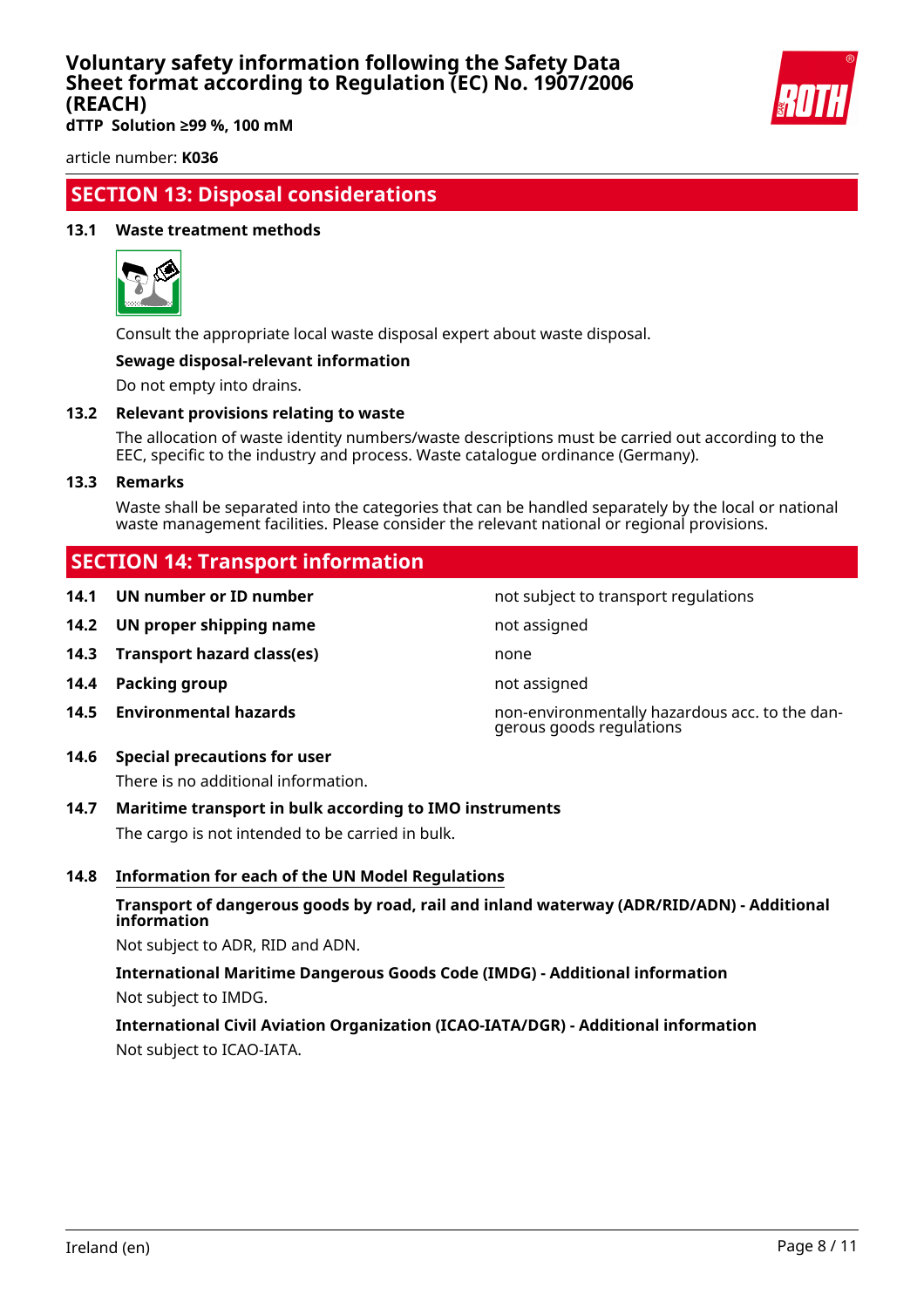

**dTTP Solution ≥99 %, 100 mM**

article number: **K036**

### **SECTION 15: Regulatory information**

#### **15.1 Safety, health and environmental regulations/legislation specific for the substance or mixture**

#### **Relevant provisions of the European Union (EU)**

#### **Restrictions according to REACH, Annex XVII**

none of the ingredients are listed

#### **List of substances subject to authorisation (REACH, Annex XIV)/SVHC - candidate list**

None of the ingredients are listed.

#### **Seveso Directive**

| 2012/18/EU (Seveso III) |                                       |                                                                                            |              |  |
|-------------------------|---------------------------------------|--------------------------------------------------------------------------------------------|--------------|--|
| <b>No</b>               | Dangerous substance/hazard categories | Qualifying quantity (tonnes) for the application of lower and upper-tier re-<br>quirements | <b>Notes</b> |  |
|                         | not assigned                          |                                                                                            |              |  |

#### **Deco-Paint Directive**

| VOC content |  |
|-------------|--|
|-------------|--|

#### **Industrial Emissions Directive (IED)**

| VOC content | 0 % |
|-------------|-----|
|-------------|-----|

#### **Directive on the restriction of the use of certain hazardous substances in electrical and electronic equipment (RoHS)**

none of the ingredients are listed

#### **Regulation concerning the establishment of a European Pollutant Release and Transfer Register (PRTR)**

none of the ingredients are listed

#### **Water Framework Directive (WFD)**

none of the ingredients are listed

#### **Regulation on the marketing and use of explosives precursors**

none of the ingredients are listed

#### **Regulation on drug precursors**

none of the ingredients are listed

#### **Regulation on substances that deplete the ozone layer (ODS)**

none of the ingredients are listed

#### **Regulation concerning the export and import of hazardous chemicals (PIC)**

none of the ingredients are listed

#### **Regulation on persistent organic pollutants (POP)**

none of the ingredients are listed

#### **Other information**

Directive 94/33/EC on the protection of young people at work. Observe employment restrictions under the Maternity Protection Directive (92/85/EEC) for expectant or nursing mothers.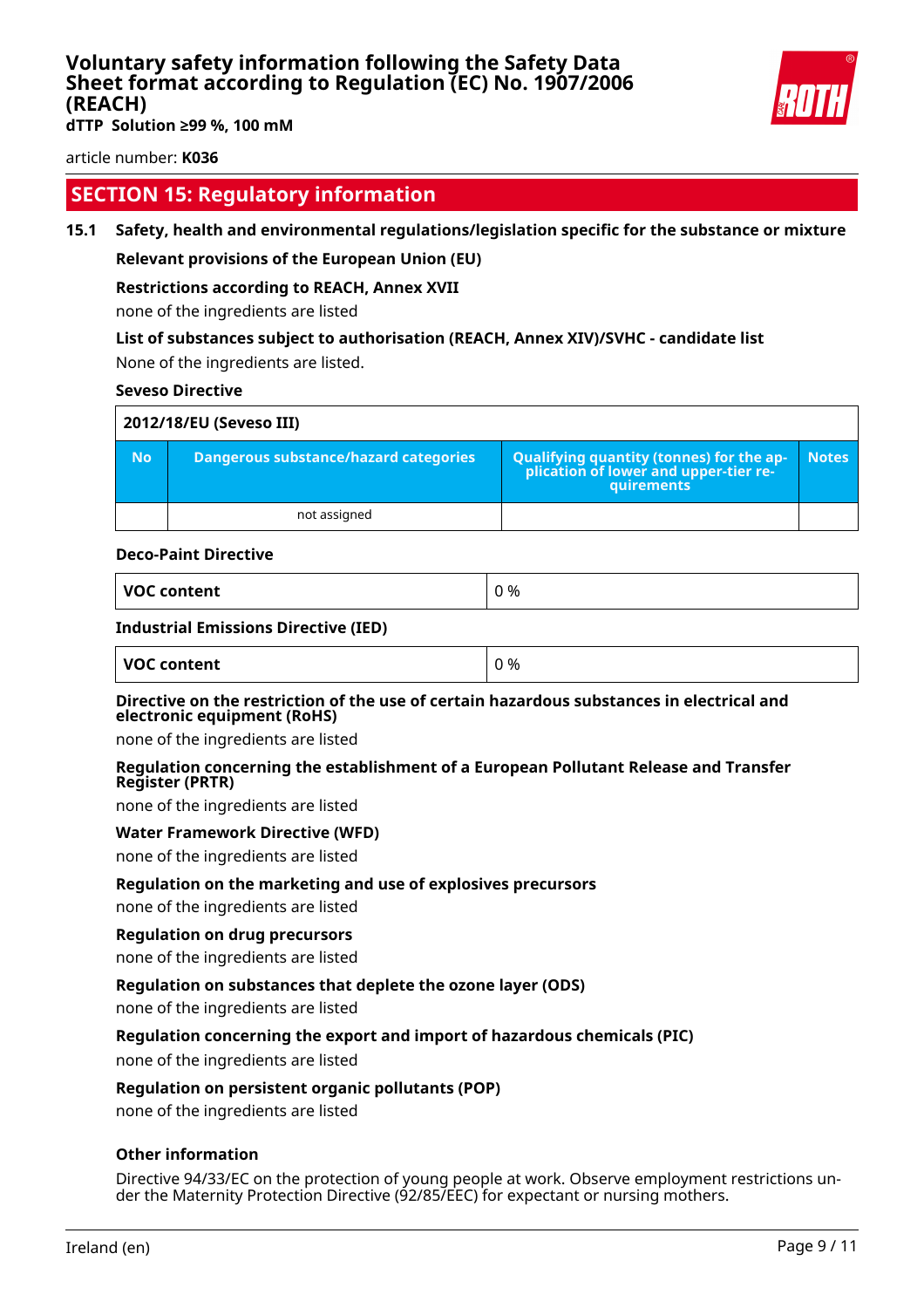

**dTTP Solution ≥99 %, 100 mM**

article number: **K036**

#### **National inventories**

| <b>Inventory</b> | <b>Status</b>                  |
|------------------|--------------------------------|
| <b>AICS</b>      | not all ingredients are listed |
| <b>DSL</b>       | not all ingredients are listed |
| <b>IECSC</b>     | not all ingredients are listed |
| ECSI             | not all ingredients are listed |
| <b>CSCL-ENCS</b> | not all ingredients are listed |
| KECI             | not all ingredients are listed |
| <b>INSQ</b>      | not all ingredients are listed |
| <b>NZIOC</b>     | not all ingredients are listed |
| <b>PICCS</b>     | not all ingredients are listed |
| <b>TCSI</b>      | not all ingredients are listed |
| <b>TSCA</b>      | not all ingredients are listed |
|                  |                                |

#### **Legend**

| <b>Leyenu</b> |                                                                         |
|---------------|-------------------------------------------------------------------------|
| AICS          | Australian Inventory of Chemical Substances                             |
|               | CSCL-ENCS List of Existing and New Chemical Substances (CSCL-ENCS)      |
| DSL           | Domestic Substances List (DSL)                                          |
| ECSI          | EC Substance Inventory (EINECS, ELINCS, NLP)                            |
| IECSC         | Inventory of Existing Chemical Substances Produced or Imported in China |
| INSO          | National Inventory of Chemical Substances                               |
| KECI          | Korea Existing Chemicals Inventory                                      |
| <b>NZIOC</b>  | New Zealand Inventory of Chemicals                                      |
| <b>PICCS</b>  | Philippine Inventory of Chemicals and Chemical Substances (PICCS)       |
| TCSI          | Taiwan Chemical Substance Inventory                                     |
| TSCA          | <b>Toxic Substance Control Act</b>                                      |
|               |                                                                         |

#### **15.2 Chemical Safety Assessment**

Chemical safety assessments for substances in this mixture were not carried out.

### **SECTION 16: Other information**

#### **Abbreviations and acronyms**

| Abbr.           | <b>Descriptions of used abbreviations</b>                                                                                                                                                                                       |
|-----------------|---------------------------------------------------------------------------------------------------------------------------------------------------------------------------------------------------------------------------------|
| <b>ADN</b>      | Accord européen relatif au transport international des marchandises dangereuses par voies de naviga-<br>tion intérieures (European Agreement concerning the International Carriage of Dangerous Goods by In-<br>land Waterways) |
| <b>ADR</b>      | Accord relatif au transport international des marchandises dangereuses par route (Agreement concern-<br>ing the International Carriage of Dangerous Goods by Road)                                                              |
| <b>CLP</b>      | Regulation (EC) No 1272/2008 on classification, labelling and packaging of substances and mixtures                                                                                                                              |
| <b>DGR</b>      | Dangerous Goods Regulations (see IATA/DGR)                                                                                                                                                                                      |
| <b>EINECS</b>   | European Inventory of Existing Commercial Chemical Substances                                                                                                                                                                   |
| <b>ELINCS</b>   | European List of Notified Chemical Substances                                                                                                                                                                                   |
| <b>GHS</b>      | "Globally Harmonized System of Classification and Labelling of Chemicals" developed by the United Na-<br>tions                                                                                                                  |
| <b>IATA</b>     | International Air Transport Association                                                                                                                                                                                         |
| <b>IATA/DGR</b> | Dangerous Goods Regulations (DGR) for the air transport (IATA)                                                                                                                                                                  |
| <b>ICAO</b>     | International Civil Aviation Organization                                                                                                                                                                                       |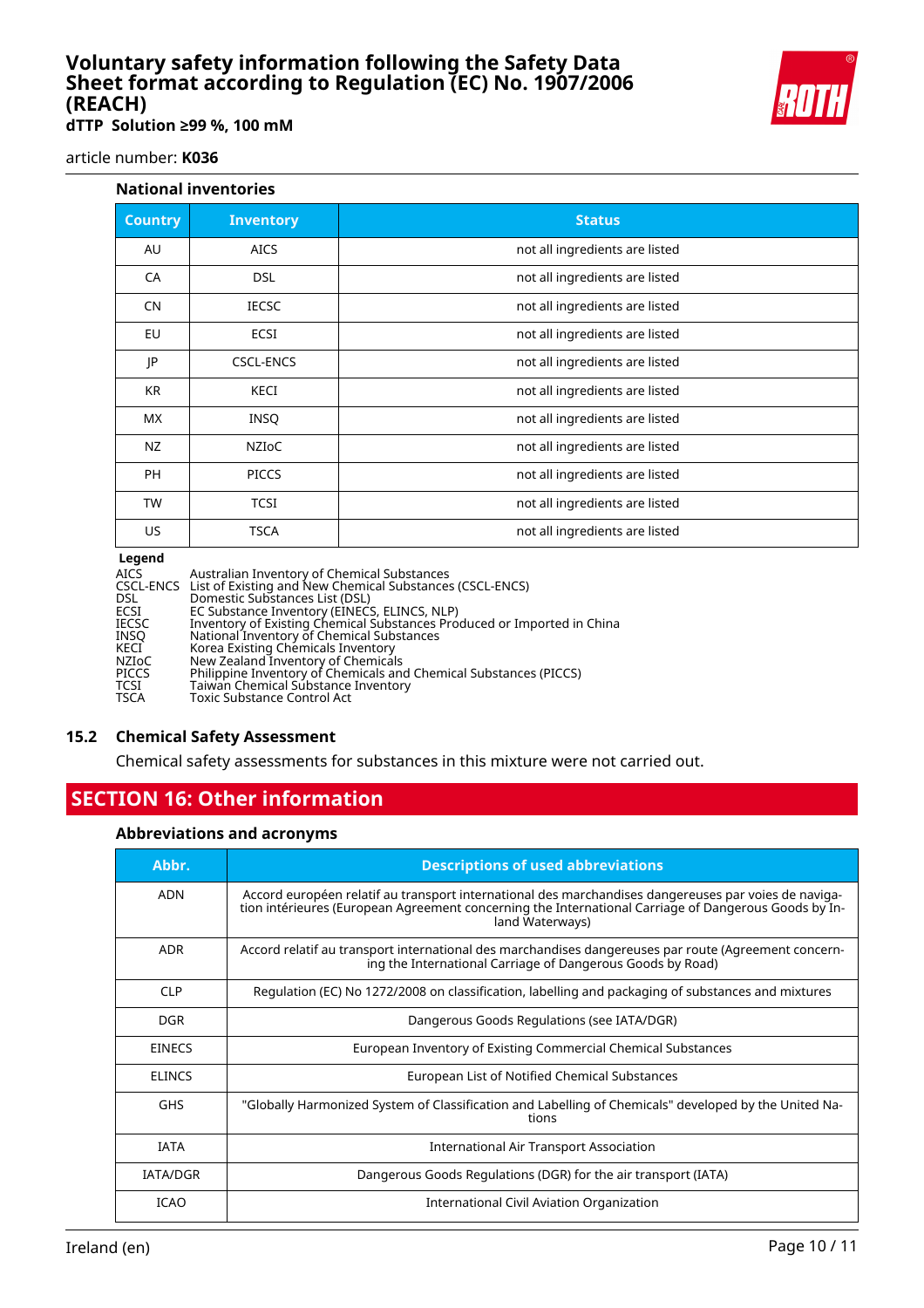

**dTTP Solution ≥99 %, 100 mM**

#### article number: **K036**

| Abbr.       | <b>Descriptions of used abbreviations</b>                                                                                                                                    |
|-------------|------------------------------------------------------------------------------------------------------------------------------------------------------------------------------|
| IMDG        | International Maritime Dangerous Goods Code                                                                                                                                  |
| <b>NLP</b>  | No-Longer Polymer                                                                                                                                                            |
| <b>PBT</b>  | Persistent, Bioaccumulative and Toxic                                                                                                                                        |
| REACH       | Registration, Evaluation, Authorisation and Restriction of Chemicals                                                                                                         |
| <b>RID</b>  | Règlement concernant le transport International ferroviaire des marchandises Dangereuses (Regula-<br>tions concerning the International carriage of Dangerous goods by Rail) |
| <b>SVHC</b> | Substance of Very High Concern                                                                                                                                               |
| VOC.        | Volatile Organic Compounds                                                                                                                                                   |
| vPvB        | Very Persistent and very Bioaccumulative                                                                                                                                     |

#### **Key literature references and sources for data**

Regulation (EC) No 1272/2008 on classification, labelling and packaging of substances and mixtures. Regulation (EC) No. 1907/2006 (REACH), amended by 2020/878/EU.

Transport of dangerous goods by road, rail and inland waterway (ADR/RID/ADN). International Maritime Dangerous Goods Code (IMDG). Dangerous Goods Regulations (DGR) for the air transport (IATA).

#### **Classification procedure**

Physical and chemical properties. The classification is based on tested mixture. Health hazards. Environmental hazards. The method for classification of the mixture is based on ingredients of the mixture (additivity formula).

#### **Disclaimer**

This information is based upon the present state of our knowledge. This SDS has been compiled and is solely intended for this product.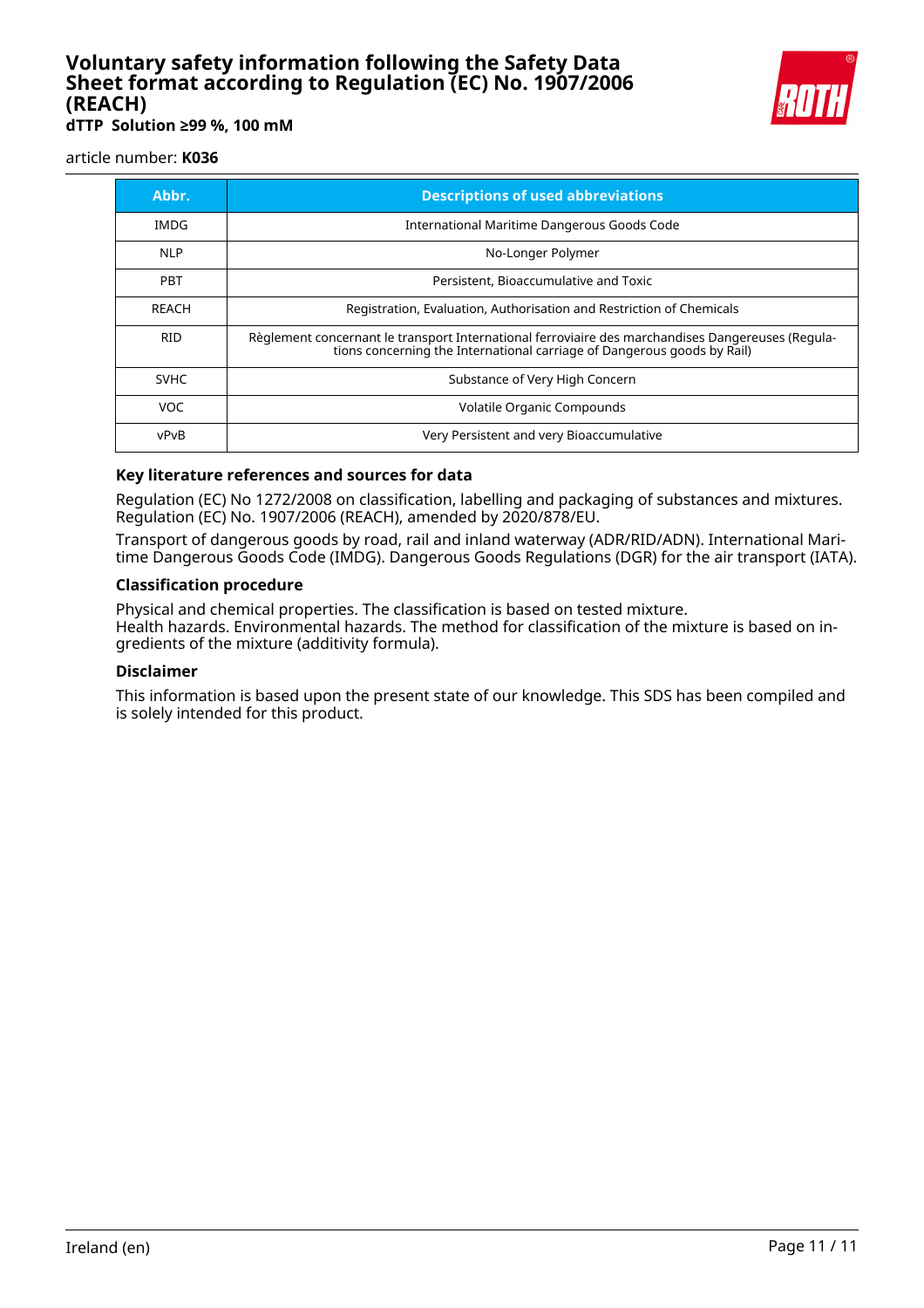

<span id="page-13-0"></span>**dATP Solution ≥99 %, 100 mM**

article number: **K035** Version: **1.0 en** 2021-12-21 (1) date of compilation: 2021-12-21

### **SECTION 1: Identification of the substance/mixture and of the company/ undertaking**

#### **1.1 Product identifier**

Article number K035

Registration number (REACH) not relevant (mixture)

Identification of the substance dATP **Solution** ≥99 %, 100 mM

### **1.2 Relevant identified uses of the substance or mixture and uses advised against**

Relevant identified uses: Naboratory chemical

Laboratory and analytical use

Uses advised against: Do not use for products which come into contact with foodstuffs. Do not use for private purposes (household).

#### **1.3 Details of the supplier of the safety data sheet**

Carl Roth GmbH + Co KG Schoemperlenstr. 3-5 D-76185 Karlsruhe Germany

**Telephone:**+49 (0) 721 - 56 06 0 **Telefax:** +49 (0) 721 - 56 06 149 **e-mail:** sicherheit@carlroth.de **Website:** www.carlroth.de

Competent person responsible for the safety data :Department Health, Safety and Environment sheet:

#### **e-mail (competent person): sicherheit@carlroth.de**

#### **1.4 Emergency telephone number**

| Name                                                               | <b>Street</b> | <b>Postal</b><br>code/city | <b>Telephone</b> | <b>Website</b>              |
|--------------------------------------------------------------------|---------------|----------------------------|------------------|-----------------------------|
| National Poisons Information<br>Centre<br><b>Beaumont Hospital</b> | Beaumont Road | Dublin 9                   | 01 809 2166      | https://<br>www.poisons.ie/ |

### **SECTION 2: Hazards identification**

#### **2.1 Classification of the substance or mixture**

### **Classification according to Regulation (EC) No 1272/2008 (CLP)**

This mixture does not meet the criteria for classification in accordance with Regulation No 1272/2008/ EC.

#### **2.2 Label elements**

#### **Labelling according to Regulation (EC) No 1272/2008 (CLP)** not required

Ireland (en) Page 1 / 11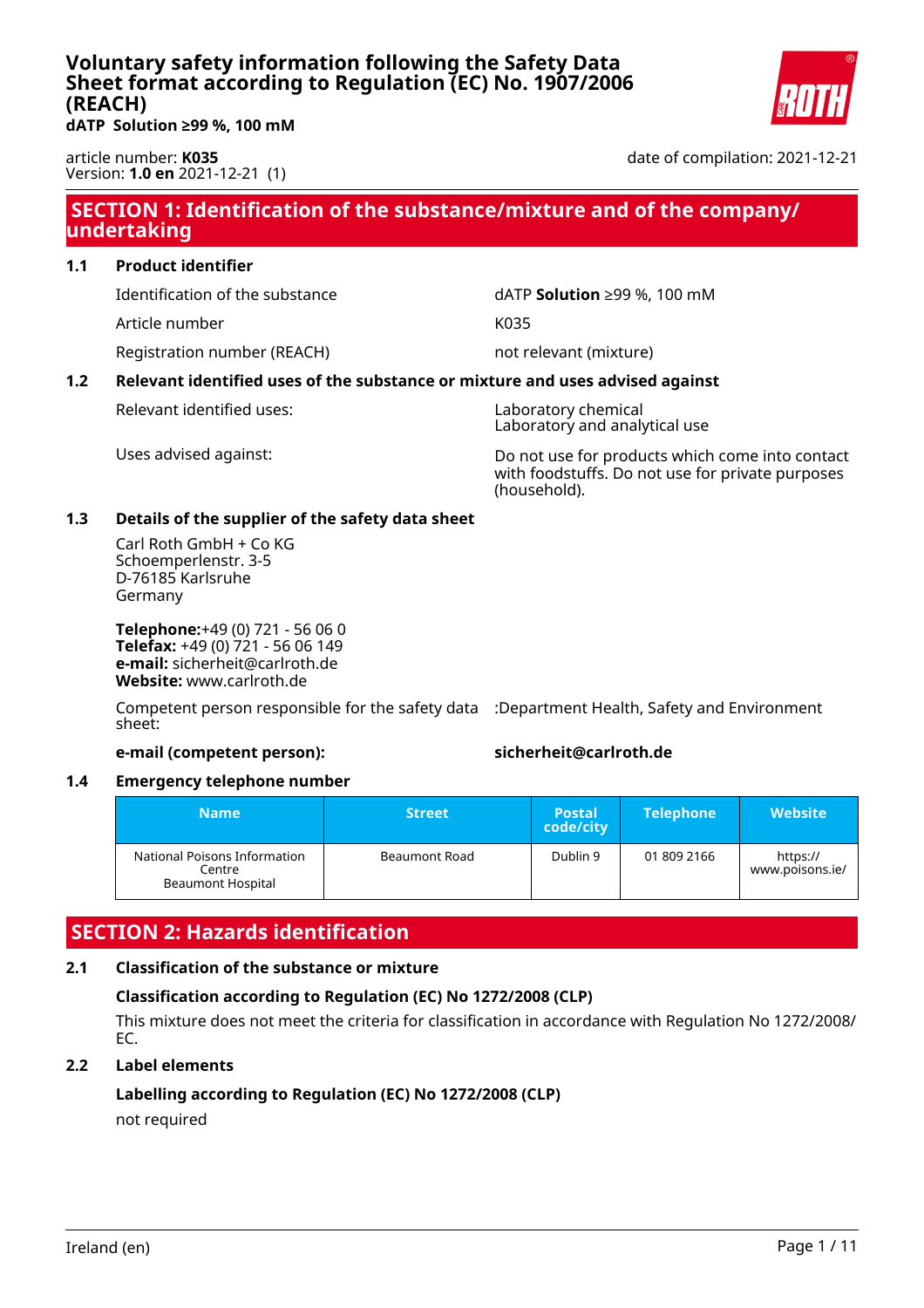**dATP Solution ≥99 %, 100 mM**

article number: **K035**

#### **2.3 Other hazards**

#### **Results of PBT and vPvB assessment**

This mixture does not contain any substances that are assessed to be a PBT or a vPvB.

### **SECTION 3: Composition/information on ingredients**

#### **3.1 Substances**

not relevant (mixture)

#### **3.2 Mixtures**

#### **Description of the mixture**

This product does not meet the criteria for classification in any hazard class according to GHS

### **SECTION 4: First aid measures**

#### **4.1 Description of first aid measures**



#### **General notes**

Take off contaminated clothing.

#### **Following inhalation**

Provide fresh air.

#### **Following skin contact**

Rinse skin with water/shower.

#### **Following eye contact**

Rinse cautiously with water for several minutes.

#### **Following ingestion**

Rinse mouth.

**4.2 Most important symptoms and effects, both acute and delayed** Symptoms and effects are not known to date.

### **4.3 Indication of any immediate medical attention and special treatment needed** none

### **SECTION 5: Firefighting measures**

**5.1 Extinguishing media**



#### **Suitable extinguishing media**

co-ordinate firefighting measures to the fire surroundings water spray, alcohol resistant foam, dry extinguishing powder, BC-powder, carbon dioxide ( $CO<sub>2</sub>$ )

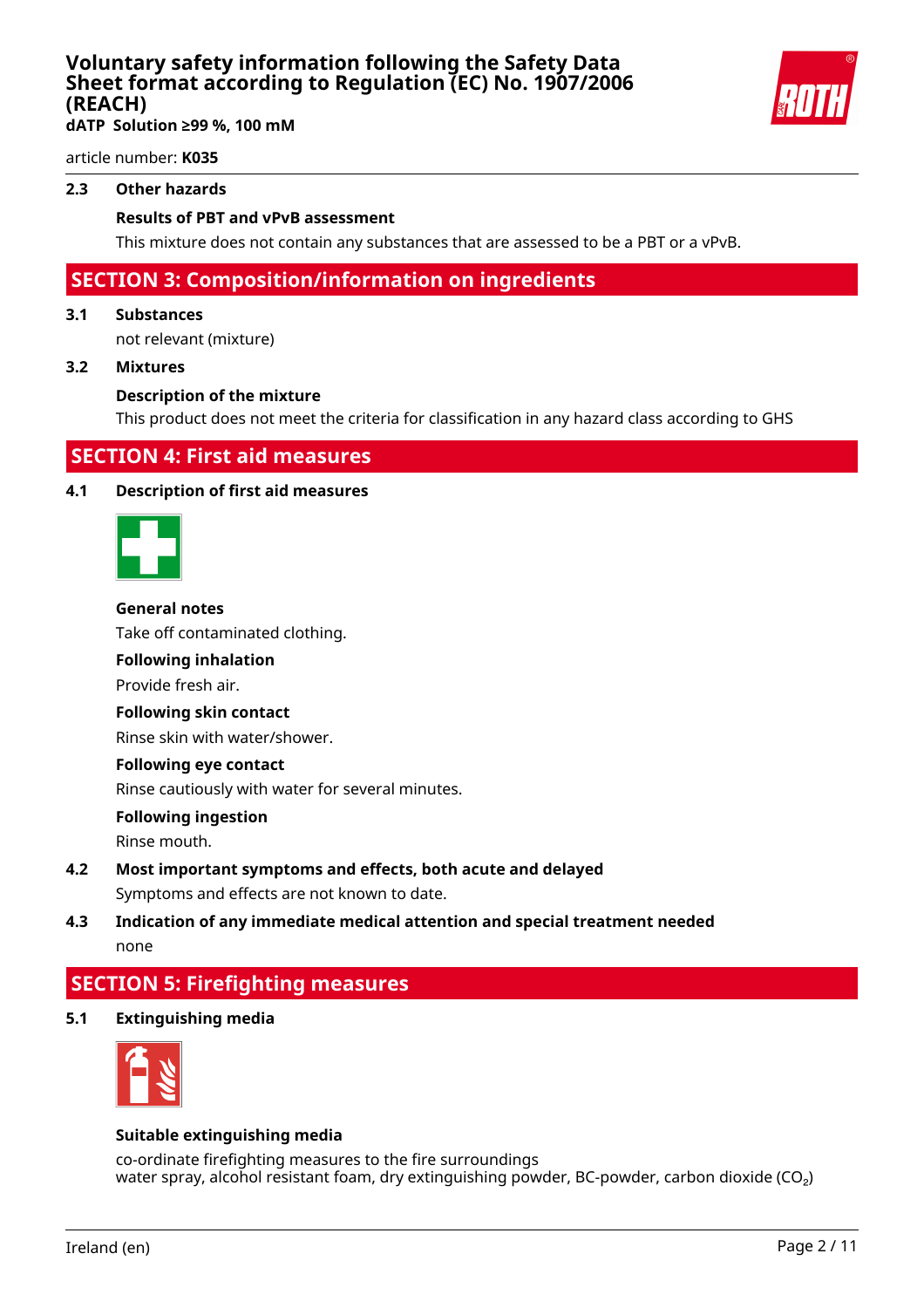**dATP Solution ≥99 %, 100 mM**

article number: **K035**

#### **Unsuitable extinguishing media**

water jet

**5.2 Special hazards arising from the substance or mixture**

None.

#### **5.3 Advice for firefighters**

In case of fire and/or explosion do not breathe fumes. Fight fire with normal precautions from a reasonable distance. Wear self-contained breathing apparatus.

### **SECTION 6: Accidental release measures**

**6.1 Personal precautions, protective equipment and emergency procedures**



#### **For non-emergency personnel**

No special measures are necessary.

#### **6.2 Environmental precautions**

Keep away from drains, surface and ground water.

#### **6.3 Methods and material for containment and cleaning up**

#### **Advice on how to contain a spill**

Covering of drains.

**Advice on how to clean up a spill**

Wipe up with absorbent material (e.g. cloth, fleece).

#### **Other information relating to spills and releases**

Place in appropriate containers for disposal.

#### **6.4 Reference to other sections**

Hazardous combustion products: see section 5. Personal protective equipment: see section 8. Incompatible materials: see section 10. Disposal considerations: see section 13.

### **SECTION 7: Handling and storage**

#### **7.1 Precautions for safe handling**

No special measures are necessary.

#### **Advice on general occupational hygiene**

Keep away from food, drink and animal feedingstuffs.

#### **7.2 Conditions for safe storage, including any incompatibilities**

Keep in a cool place.

#### **Incompatible substances or mixtures**

Observe hints for combined storage.

#### **Consideration of other advice:**

#### **Specific designs for storage rooms or vessels**

Recommended storage temperature: -20 °C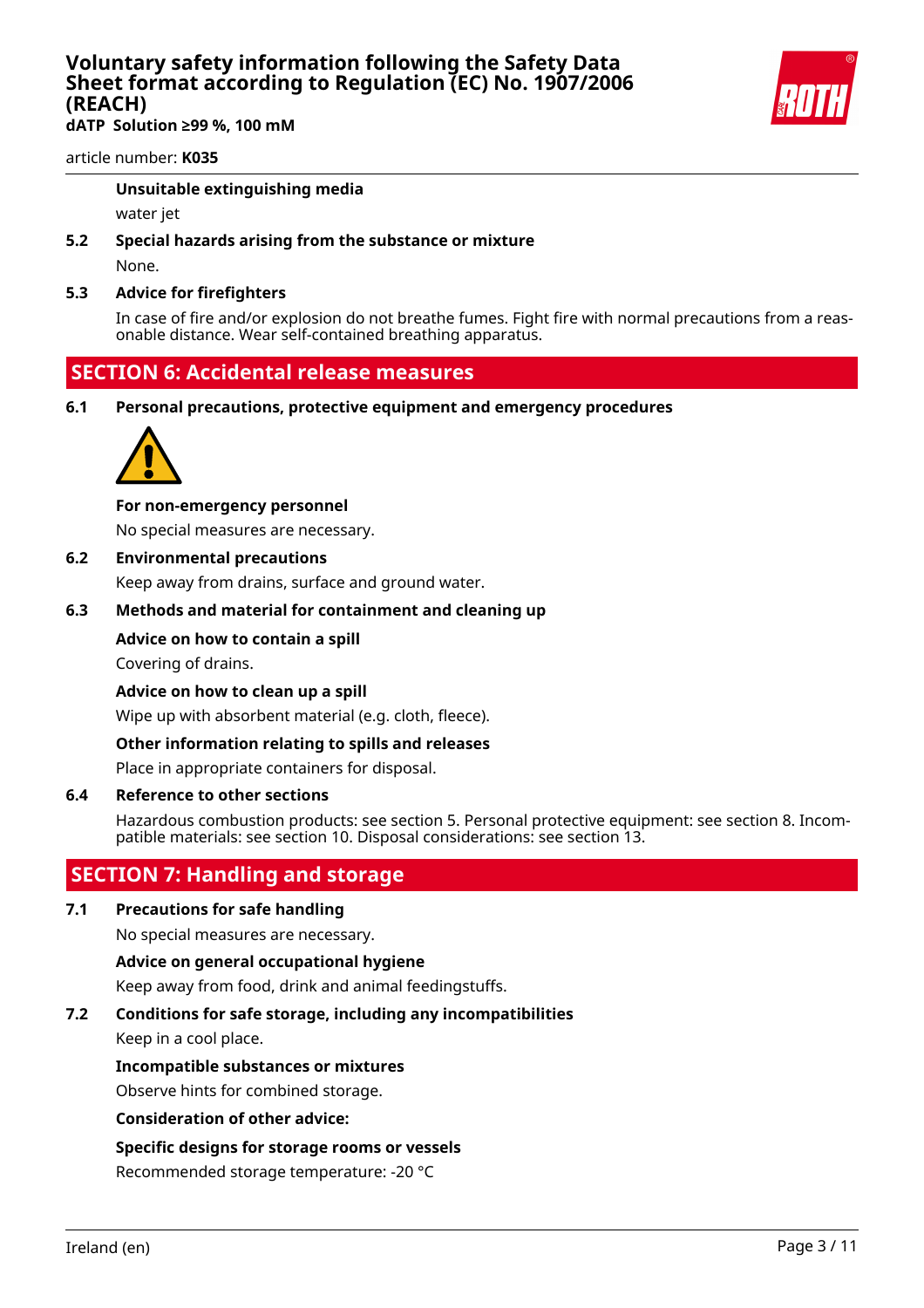

**dATP Solution ≥99 %, 100 mM**

article number: **K035**

### **7.3 Specific end use(s)**

No information available.

### **SECTION 8: Exposure controls/personal protection**

#### **8.1 Control parameters**

#### **National limit values**

#### **Occupational exposure limit values (Workplace Exposure Limits)**

This information is not available.

#### **8.2 Exposure controls**

#### **Individual protection measures (personal protective equipment)**

#### **Eye/face protection**



Use safety goggle with side protection.

#### **Skin protection**



#### **• hand protection**

Wear suitable gloves. Chemical protection gloves are suitable, which are tested according to EN 374.

#### **• type of material**

NBR (Nitrile rubber)

#### **• material thickness**

>0,11 mm

#### **• breakthrough times of the glove material**

>480 minutes (permeation: level 6)

#### **• other protection measures**

Take recovery periods for skin regeneration. Preventive skin protection (barrier creams/ointments) is recommended.

#### **Respiratory protection**



Respiratory protection necessary at: Aerosol or mist formation.

#### **Environmental exposure controls**

Keep away from drains, surface and ground water.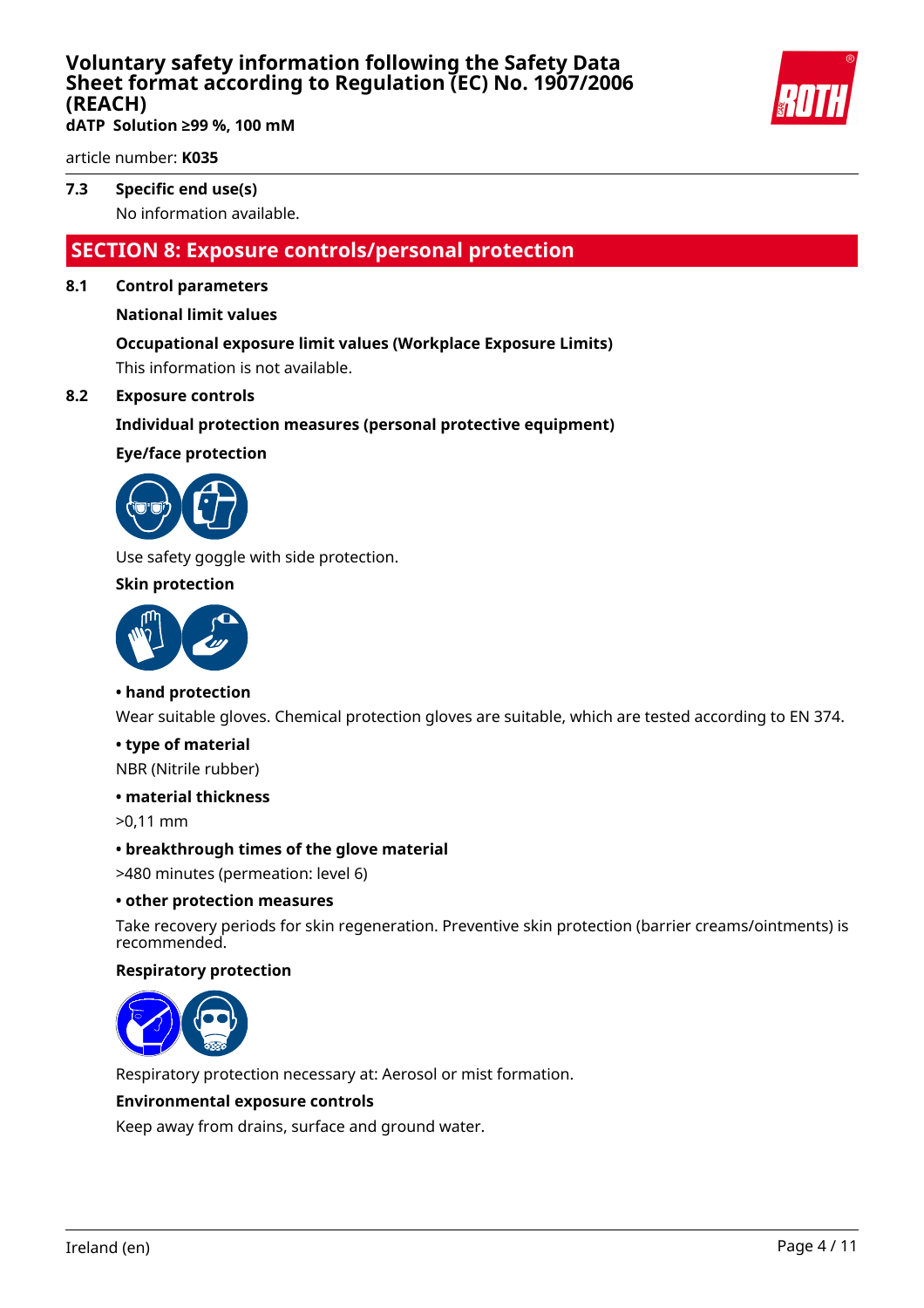

**dATP Solution ≥99 %, 100 mM**

article number: **K035**

# **SECTION 9: Physical and chemical properties 9.1 Information on basic physical and chemical properties**

| Physical state                                              | liquid                                                         |
|-------------------------------------------------------------|----------------------------------------------------------------|
| Colour                                                      | colourless                                                     |
| Odour                                                       | odourless                                                      |
| Melting point/freezing point                                | $~0$ °C                                                        |
| Boiling point or initial boiling point and boiling<br>range | ~100 °C at 1.013 hPa                                           |
| Flammability                                                | non-combustible                                                |
| Lower and upper explosion limit                             | not determined                                                 |
| Flash point                                                 | not determined                                                 |
| Auto-ignition temperature                                   | not determined                                                 |
| Decomposition temperature                                   | not relevant                                                   |
| pH (value)                                                  | $8,3 - 8,7 (22 °C)$                                            |
| Kinematic viscosity                                         | not determined                                                 |
| Solubility(ies)                                             |                                                                |
| Water solubility                                            | miscible in any proportion                                     |
|                                                             |                                                                |
| Partition coefficient                                       |                                                                |
| Partition coefficient n-octanol/water (log value):          | this information is not available                              |
| Vapour pressure                                             | not determined                                                 |
| Density and/or relative density                             |                                                                |
| Density                                                     | not determined                                                 |
| Relative vapour density                                     | information on this property is not available                  |
| Particle characteristics                                    | not relevant (liquid)                                          |
| Other safety parameters                                     |                                                                |
| Oxidising properties                                        | none                                                           |
| <b>Other information</b>                                    |                                                                |
| Information with regard to physical hazard<br>classes:      | hazard classes acc. to GHS<br>(physical hazards): not relevant |
| Other safety characteristics:                               |                                                                |
| Miscibility                                                 | completely miscible with water                                 |

**9.2 Other information**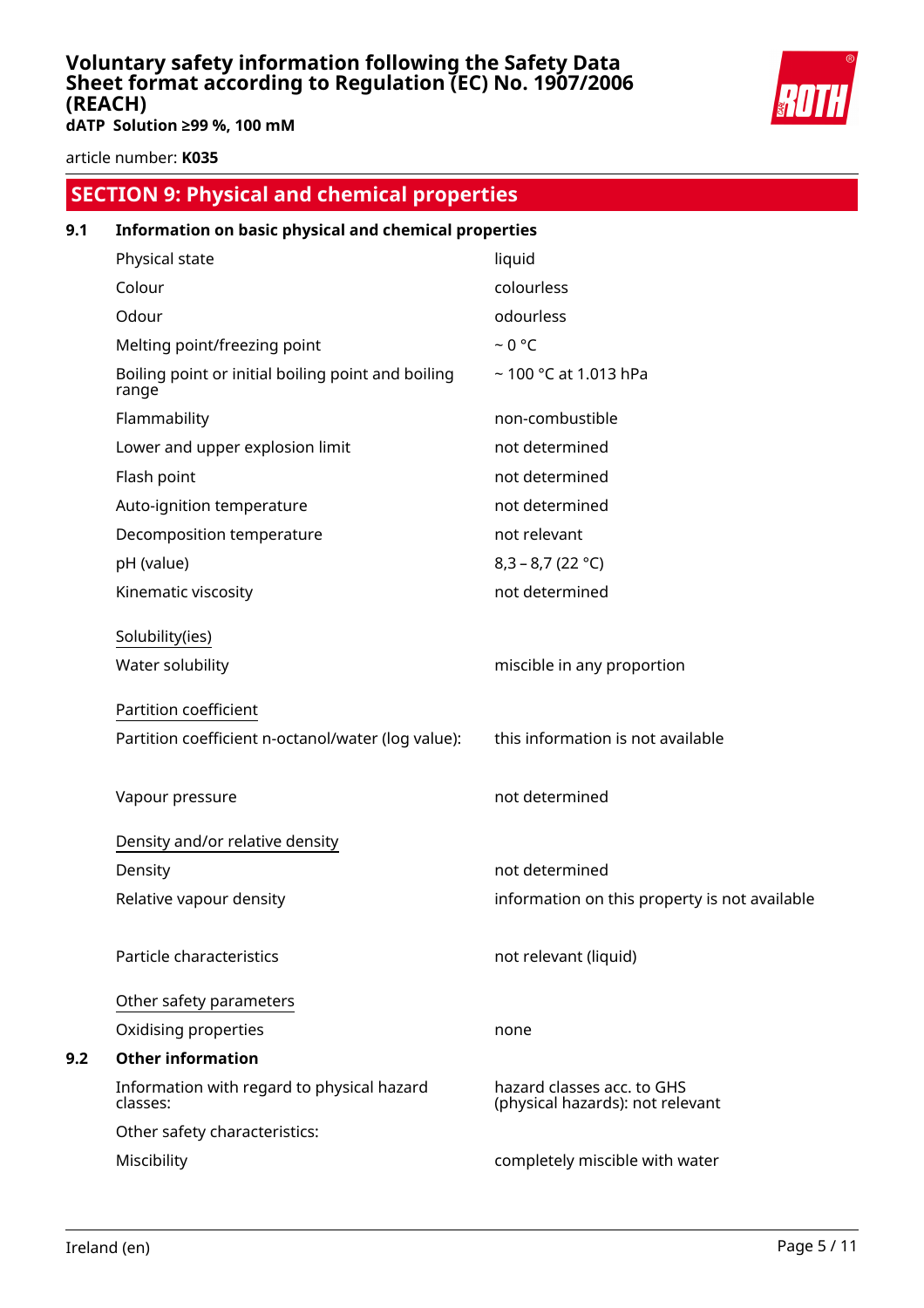

**dATP Solution ≥99 %, 100 mM**

article number: **K035**

### **SECTION 10: Stability and reactivity**

#### **10.1 Reactivity**

This material is not reactive under normal ambient conditions.

#### **10.2 Chemical stability**

The material is stable under normal ambient and anticipated storage and handling conditions of temperature and pressure.

#### **10.3 Possibility of hazardous reactions**

**Violent reaction with:** strong oxidiser

#### **10.4 Conditions to avoid**

There are no specific conditions known which have to be avoided.

**10.5 Incompatible materials**

There is no additional information.

**10.6 Hazardous decomposition products**

Hazardous combustion products: see section 5.

### **SECTION 11: Toxicological information**

#### **11.1 Information on hazard classes as defined in Regulation (EC) No 1272/2008**

Test data are not available for the complete mixture.

#### **Classification procedure**

The method for classification of the mixture is based on ingredients of the mixture (additivity formula).

#### **Classification according to GHS (1272/2008/EC, CLP)**

This mixture does not meet the criteria for classification in accordance with Regulation No 1272/2008/ EC.

#### **Acute toxicity**

Shall not be classified as acutely toxic.

#### **Skin corrosion/irritation**

Shall not be classified as corrosive/irritant to skin.

#### **Serious eye damage/eye irritation**

Shall not be classified as seriously damaging to the eye or eye irritant.

#### **Respiratory or skin sensitisation**

Shall not be classified as a respiratory or skin sensitiser.

#### **Germ cell mutagenicity**

Shall not be classified as germ cell mutagenic.

#### **Carcinogenicity**

Shall not be classified as carcinogenic.

#### **Reproductive toxicity**

Shall not be classified as a reproductive toxicant.

#### **Specific target organ toxicity - single exposure**

Shall not be classified as a specific target organ toxicant (single exposure).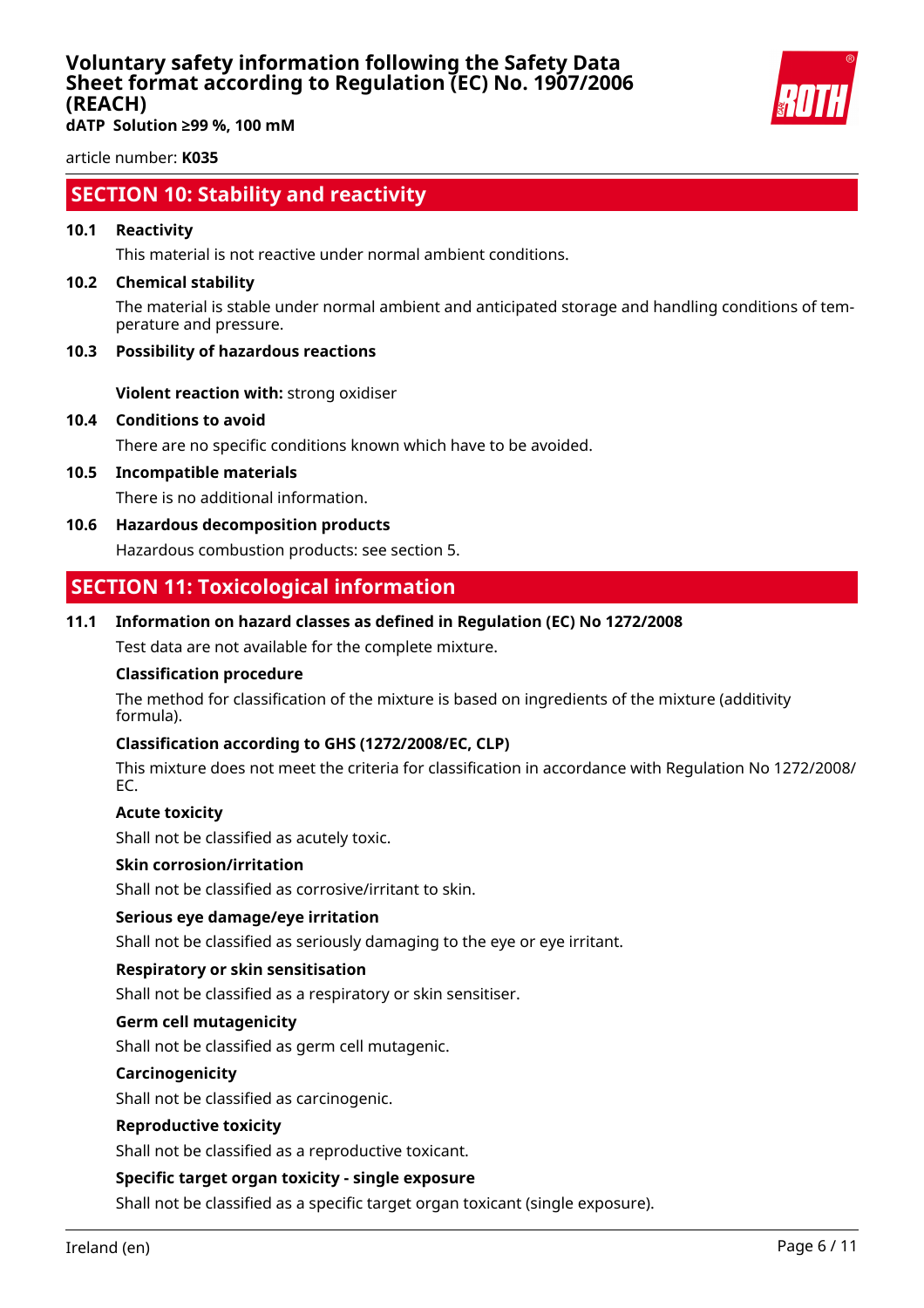**dATP Solution ≥99 %, 100 mM**



article number: **K035**

#### **Specific target organ toxicity - repeated exposure**

Shall not be classified as a specific target organ toxicant (repeated exposure).

#### **Aspiration hazard**

Shall not be classified as presenting an aspiration hazard.

#### **Symptoms related to the physical, chemical and toxicological characteristics**

#### **• If swallowed**

Data are not available.

**• If in eyes**

Data are not available.

**• If inhaled**

Data are not available.

**• If on skin**

Data are not available.

#### **• Other information**

none

### **11.2 Endocrine disrupting properties**

None of the ingredients are listed.

**11.3 Information on other hazards** There is no additional information.

### **SECTION 12: Ecological information**

#### **12.1 Toxicity**

Shall not be classified as hazardous to the aquatic environment.

#### **Biodegradation**

Data are not available.

- **12.2 Process of degradability** Data are not available.
- **12.3 Bioaccumulative potential** Data are not available.

# **12.4 Mobility in soil**

Data are not available.

- **12.5 Results of PBT and vPvB assessment** Data are not available.
- **12.6 Endocrine disrupting properties** None of the ingredients are listed.

## **12.7 Other adverse effects**

Data are not available.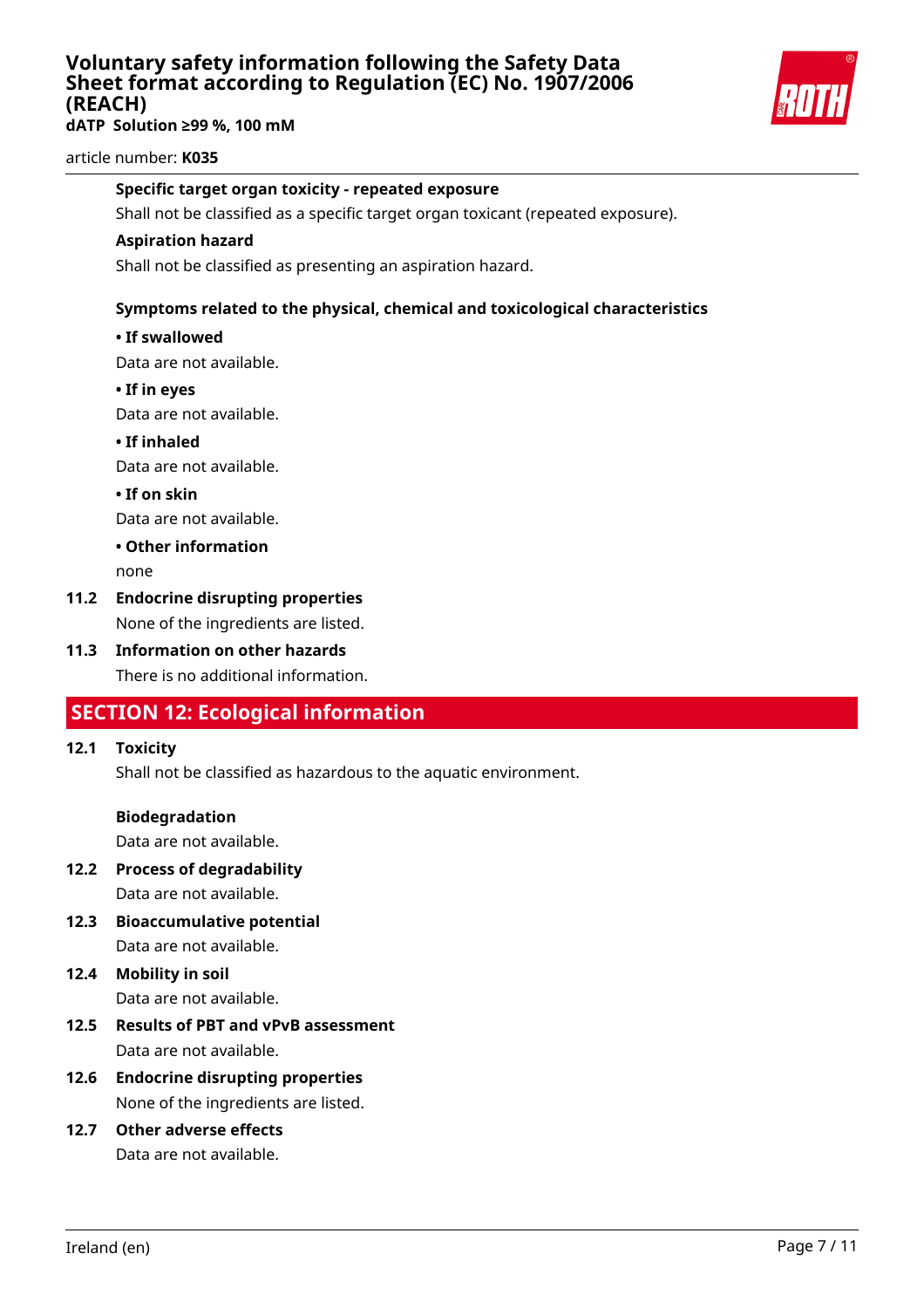

**dATP Solution ≥99 %, 100 mM**

article number: **K035**

### **SECTION 13: Disposal considerations**

#### **13.1 Waste treatment methods**



Consult the appropriate local waste disposal expert about waste disposal.

#### **Sewage disposal-relevant information**

Do not empty into drains.

#### **13.2 Relevant provisions relating to waste**

The allocation of waste identity numbers/waste descriptions must be carried out according to the EEC, specific to the industry and process. Waste catalogue ordinance (Germany).

#### **13.3 Remarks**

Waste shall be separated into the categories that can be handled separately by the local or national waste management facilities. Please consider the relevant national or regional provisions.

not subject to transport regulations

gerous goods regulations

### **SECTION 14: Transport information**

| 14.1 UN number or ID number |  |  |  |
|-----------------------------|--|--|--|
|-----------------------------|--|--|--|

- **14.2 UN proper shipping name** not assigned
- **14.3 Transport hazard class(es)** none
- **14.4 Packing group not assigned**
- **14.5 Environmental hazards** non-environmentally hazardous acc. to the dan-

### **14.6 Special precautions for user**

There is no additional information.

#### **14.7 Maritime transport in bulk according to IMO instruments**

The cargo is not intended to be carried in bulk.

#### **14.8 Information for each of the UN Model Regulations**

#### **Transport of dangerous goods by road, rail and inland waterway (ADR/RID/ADN) - Additional information**

Not subject to ADR, RID and ADN.

**International Maritime Dangerous Goods Code (IMDG) - Additional information** Not subject to IMDG.

### **International Civil Aviation Organization (ICAO-IATA/DGR) - Additional information** Not subject to ICAO-IATA.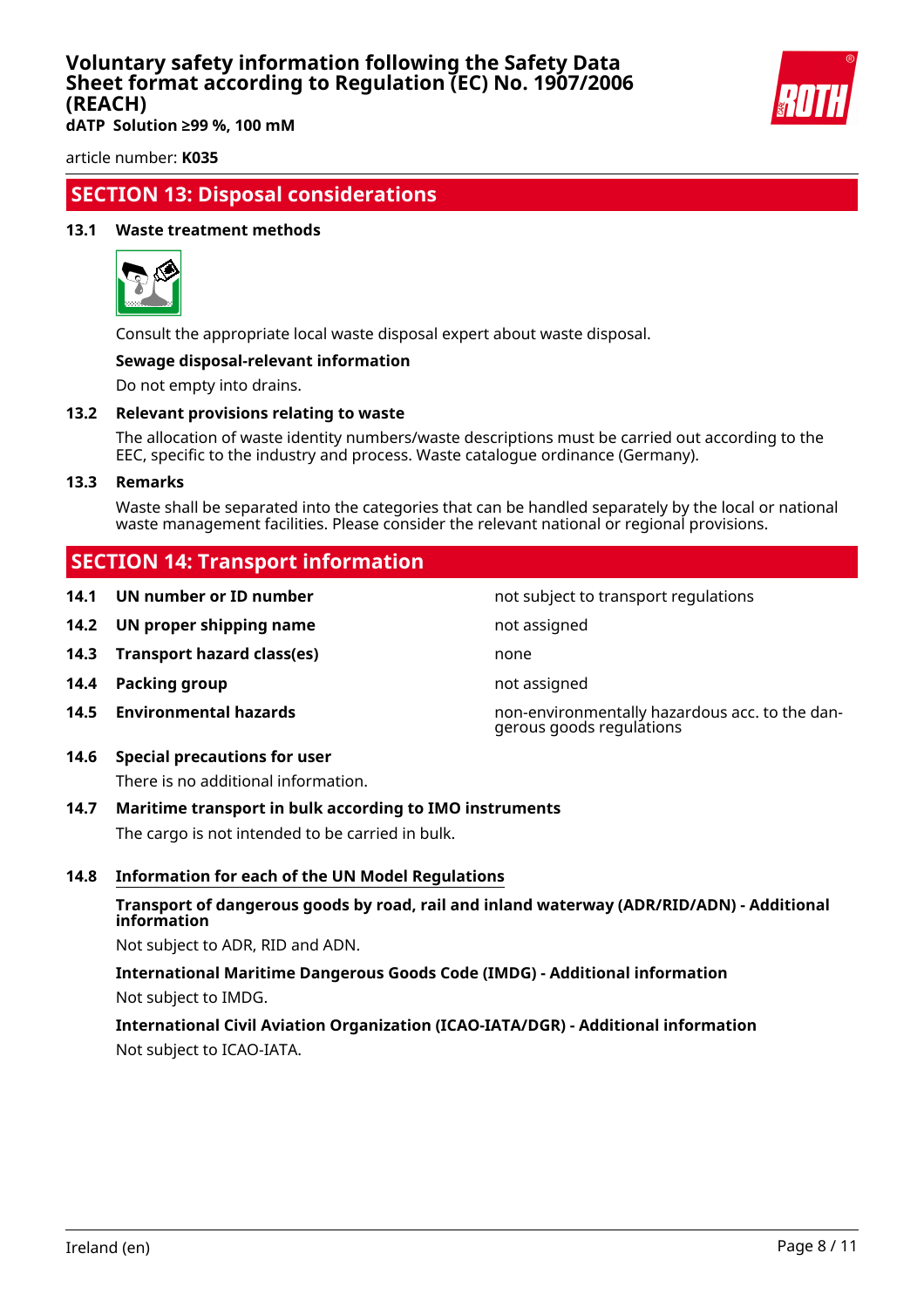

**dATP Solution ≥99 %, 100 mM**

article number: **K035**

### **SECTION 15: Regulatory information**

#### **15.1 Safety, health and environmental regulations/legislation specific for the substance or mixture**

#### **Relevant provisions of the European Union (EU)**

#### **Restrictions according to REACH, Annex XVII**

none of the ingredients are listed

#### **List of substances subject to authorisation (REACH, Annex XIV)/SVHC - candidate list**

None of the ingredients are listed.

#### **Seveso Directive**

| 2012/18/EU (Seveso III) |                                       |                                                                                            |              |  |
|-------------------------|---------------------------------------|--------------------------------------------------------------------------------------------|--------------|--|
| <b>No</b>               | Dangerous substance/hazard categories | Qualifying quantity (tonnes) for the application of lower and upper-tier re-<br>quirements | <b>Notes</b> |  |
|                         | not assigned                          |                                                                                            |              |  |

#### **Deco-Paint Directive**

| VOC content |  |
|-------------|--|
|-------------|--|

#### **Industrial Emissions Directive (IED)**

| <b>VOC content</b> | 0% |
|--------------------|----|
|                    |    |

#### **Directive on the restriction of the use of certain hazardous substances in electrical and electronic equipment (RoHS)**

none of the ingredients are listed

#### **Regulation concerning the establishment of a European Pollutant Release and Transfer Register (PRTR)**

none of the ingredients are listed

#### **Water Framework Directive (WFD)**

none of the ingredients are listed

#### **Regulation on the marketing and use of explosives precursors**

none of the ingredients are listed

#### **Regulation on drug precursors**

none of the ingredients are listed

#### **Regulation on substances that deplete the ozone layer (ODS)**

none of the ingredients are listed

#### **Regulation concerning the export and import of hazardous chemicals (PIC)**

none of the ingredients are listed

#### **Regulation on persistent organic pollutants (POP)**

none of the ingredients are listed

#### **Other information**

Directive 94/33/EC on the protection of young people at work. Observe employment restrictions under the Maternity Protection Directive (92/85/EEC) for expectant or nursing mothers.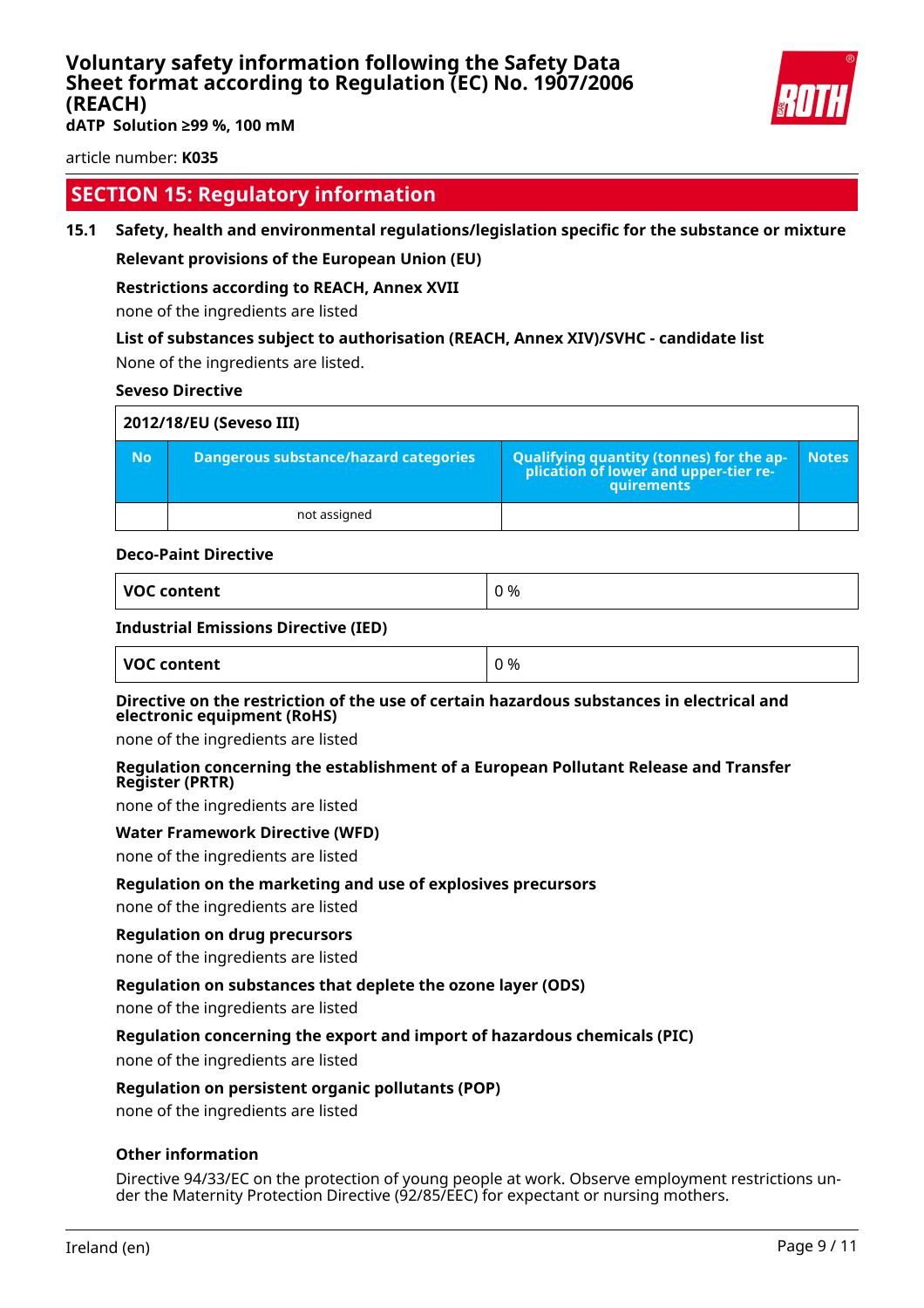**dATP Solution ≥99 %, 100 mM**

article number: **K035**

#### **National inventories**

| <b>Inventory</b> | <b>Status</b>                  |
|------------------|--------------------------------|
| <b>AICS</b>      | not all ingredients are listed |
| <b>DSL</b>       | not all ingredients are listed |
| <b>IECSC</b>     | not all ingredients are listed |
| <b>ECSI</b>      | not all ingredients are listed |
| <b>CSCL-ENCS</b> | not all ingredients are listed |
| <b>KECI</b>      | not all ingredients are listed |
| <b>INSQ</b>      | not all ingredients are listed |
| <b>NZIOC</b>     | not all ingredients are listed |
| <b>PICCS</b>     | not all ingredients are listed |
| <b>TCSI</b>      | not all ingredients are listed |
| <b>TSCA</b>      | not all ingredients are listed |
|                  |                                |

#### **Legend**

| <b>Leyenu</b> |                                                                         |
|---------------|-------------------------------------------------------------------------|
| AICS          | Australian Inventory of Chemical Substances                             |
|               | CSCL-ENCS List of Existing and New Chemical Substances (CSCL-ENCS)      |
| DSL           | Domestic Substances List (DSL)                                          |
| ECSI          | EC Substance Inventory (EINECS, ELINCS, NLP)                            |
| IECSC         | Inventory of Existing Chemical Substances Produced or Imported in China |
| INSO          | National Inventory of Chemical Substances                               |
| KECI          | Korea Existing Chemicals Inventory                                      |
| <b>NZIOC</b>  | New Zealand Inventory of Chemicals                                      |
| <b>PICCS</b>  | Philippine Inventory of Chemicals and Chemical Substances (PICCS)       |
| TCSI          | Taiwan Chemical Substance Inventory                                     |
| TSCA          | <b>Toxic Substance Control Act</b>                                      |
|               |                                                                         |

#### **15.2 Chemical Safety Assessment**

Chemical safety assessments for substances in this mixture were not carried out.

### **SECTION 16: Other information**

#### **Abbreviations and acronyms**

| Abbr.           | <b>Descriptions of used abbreviations</b>                                                                                                                                                                                       |
|-----------------|---------------------------------------------------------------------------------------------------------------------------------------------------------------------------------------------------------------------------------|
| <b>ADN</b>      | Accord européen relatif au transport international des marchandises dangereuses par voies de naviga-<br>tion intérieures (European Agreement concerning the International Carriage of Dangerous Goods by In-<br>land Waterways) |
| <b>ADR</b>      | Accord relatif au transport international des marchandises dangereuses par route (Agreement concern-<br>ing the International Carriage of Dangerous Goods by Road)                                                              |
| <b>CLP</b>      | Regulation (EC) No 1272/2008 on classification, labelling and packaging of substances and mixtures                                                                                                                              |
| <b>DGR</b>      | Dangerous Goods Regulations (see IATA/DGR)                                                                                                                                                                                      |
| <b>EINECS</b>   | European Inventory of Existing Commercial Chemical Substances                                                                                                                                                                   |
| <b>ELINCS</b>   | European List of Notified Chemical Substances                                                                                                                                                                                   |
| <b>GHS</b>      | "Globally Harmonized System of Classification and Labelling of Chemicals" developed by the United Na-<br>tions                                                                                                                  |
| <b>IATA</b>     | International Air Transport Association                                                                                                                                                                                         |
| <b>IATA/DGR</b> | Dangerous Goods Regulations (DGR) for the air transport (IATA)                                                                                                                                                                  |
| <b>ICAO</b>     | International Civil Aviation Organization                                                                                                                                                                                       |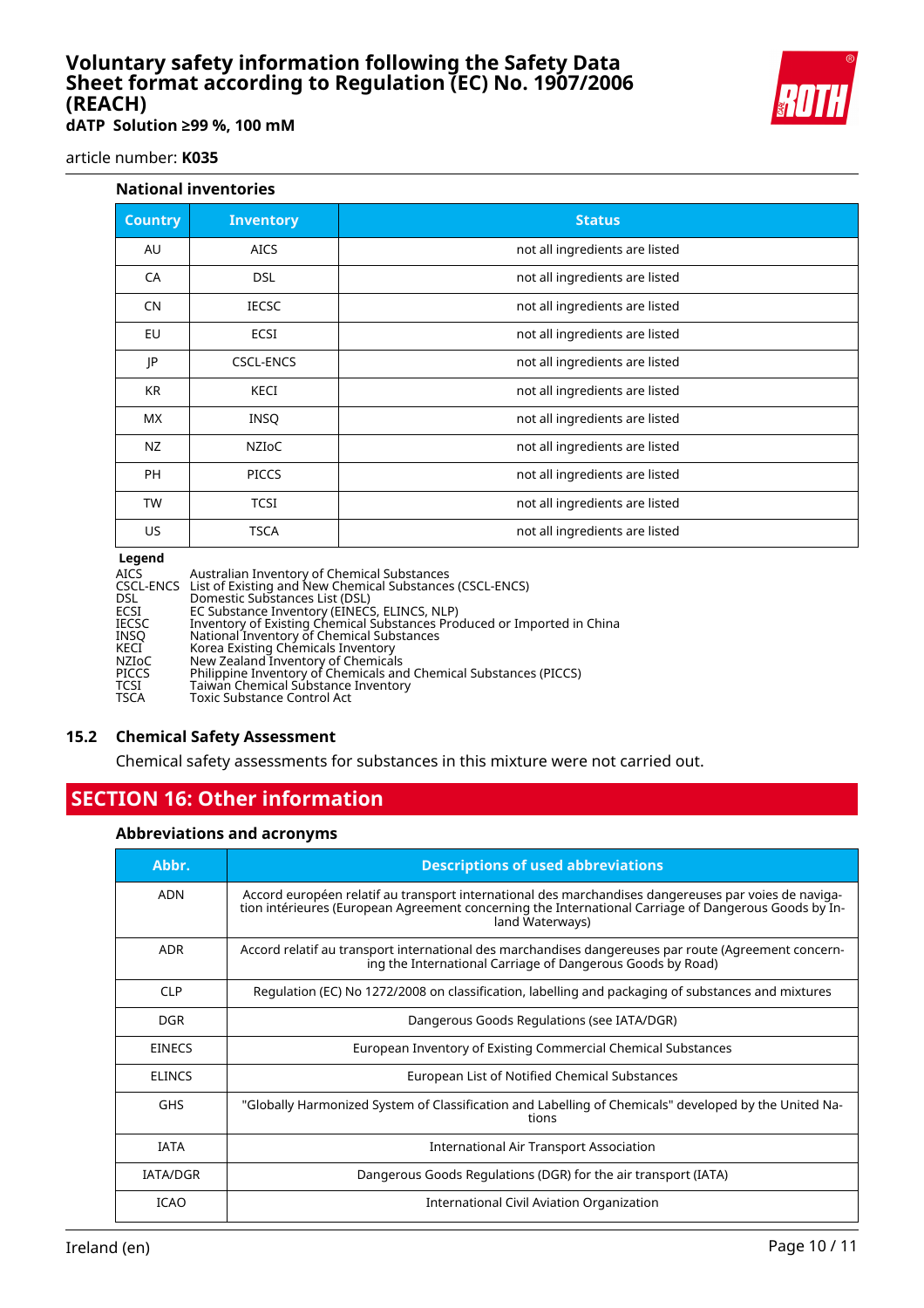

**dATP Solution ≥99 %, 100 mM**

article number: **K035**

| Abbr.        | <b>Descriptions of used abbreviations</b>                                                                                                                                    |
|--------------|------------------------------------------------------------------------------------------------------------------------------------------------------------------------------|
| IMDG         | International Maritime Dangerous Goods Code                                                                                                                                  |
| <b>NLP</b>   | No-Longer Polymer                                                                                                                                                            |
| <b>PBT</b>   | Persistent, Bioaccumulative and Toxic                                                                                                                                        |
| <b>RFACH</b> | Registration, Evaluation, Authorisation and Restriction of Chemicals                                                                                                         |
| <b>RID</b>   | Règlement concernant le transport International ferroviaire des marchandises Dangereuses (Regula-<br>tions concerning the International carriage of Dangerous goods by Rail) |
| <b>SVHC</b>  | Substance of Very High Concern                                                                                                                                               |
| VOC.         | Volatile Organic Compounds                                                                                                                                                   |
| vPvB         | Very Persistent and very Bioaccumulative                                                                                                                                     |

#### **Key literature references and sources for data**

Regulation (EC) No 1272/2008 on classification, labelling and packaging of substances and mixtures. Regulation (EC) No. 1907/2006 (REACH), amended by 2020/878/EU.

Transport of dangerous goods by road, rail and inland waterway (ADR/RID/ADN). International Maritime Dangerous Goods Code (IMDG). Dangerous Goods Regulations (DGR) for the air transport (IATA).

#### **Classification procedure**

Physical and chemical properties. The classification is based on tested mixture. Health hazards. Environmental hazards. The method for classification of the mixture is based on ingredients of the mixture (additivity formula).

#### **Disclaimer**

This information is based upon the present state of our knowledge. This SDS has been compiled and is solely intended for this product.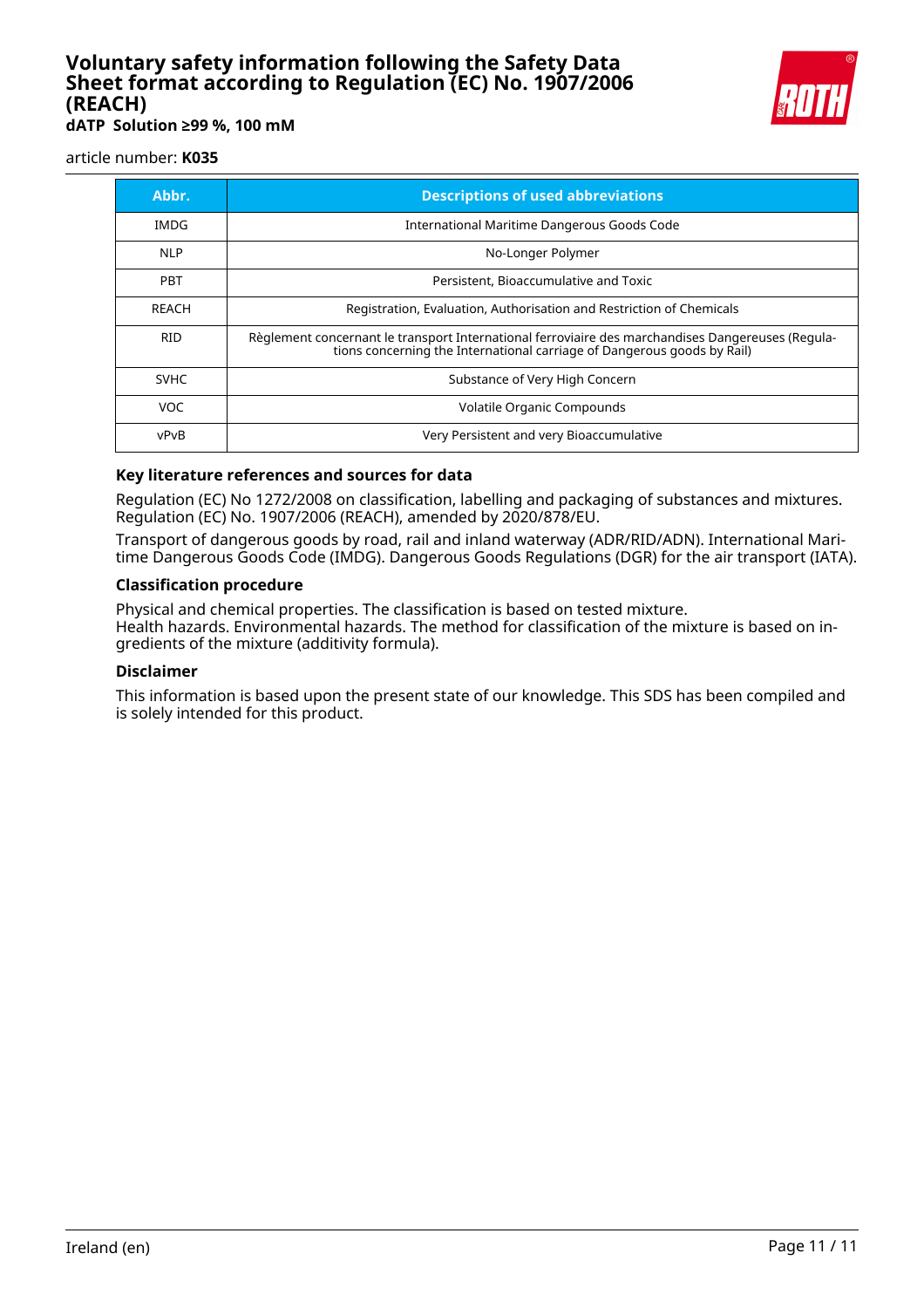

<span id="page-24-0"></span>**dGTP Solution ≥99 %, 100 mM**

article number: **K037** Version: **1.0 en** 2021-12-21 (1) date of compilation: 2021-12-21

### **SECTION 1: Identification of the substance/mixture and of the company/ undertaking**

#### **1.1 Product identifier**

Article number K037

Registration number (REACH) not relevant (mixture)

Identification of the substance dGTP **Solution** ≥99 %, 100 mM

### **1.2 Relevant identified uses of the substance or mixture and uses advised against**

Relevant identified uses: Naboratory chemical

Laboratory and analytical use

Uses advised against: Do not use for products which come into contact with foodstuffs. Do not use for private purposes (household).

#### **1.3 Details of the supplier of the safety data sheet**

Carl Roth GmbH + Co KG Schoemperlenstr. 3-5 D-76185 Karlsruhe Germany

**Telephone:**+49 (0) 721 - 56 06 0 **Telefax:** +49 (0) 721 - 56 06 149 **e-mail:** sicherheit@carlroth.de **Website:** www.carlroth.de

Competent person responsible for the safety data :Department Health, Safety and Environment sheet:

#### **e-mail (competent person): sicherheit@carlroth.de**

#### **1.4 Emergency telephone number**

| Name                                                               | <b>Street</b> | <b>Postal</b><br>code/city | <b>Telephone</b> | <b>Website</b>              |
|--------------------------------------------------------------------|---------------|----------------------------|------------------|-----------------------------|
| National Poisons Information<br>Centre<br><b>Beaumont Hospital</b> | Beaumont Road | Dublin 9                   | 01 809 2166      | https://<br>www.poisons.ie/ |

### **SECTION 2: Hazards identification**

#### **2.1 Classification of the substance or mixture**

### **Classification according to Regulation (EC) No 1272/2008 (CLP)**

This mixture does not meet the criteria for classification in accordance with Regulation No 1272/2008/ EC.

#### **2.2 Label elements**

#### **Labelling according to Regulation (EC) No 1272/2008 (CLP)** not required

Ireland (en) Page 1 / 11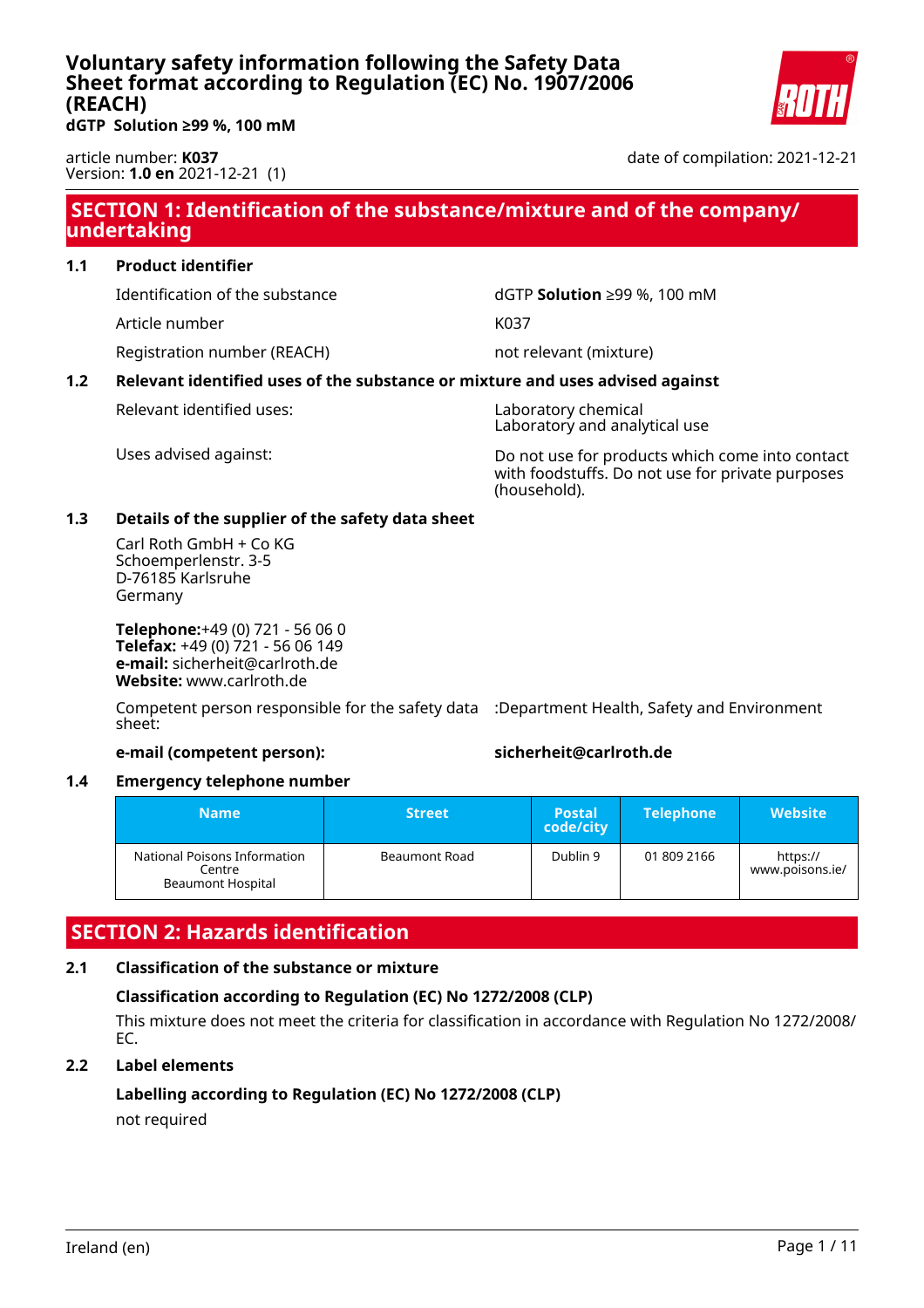**dGTP Solution ≥99 %, 100 mM**

article number: **K037**

#### **2.3 Other hazards**

#### **Results of PBT and vPvB assessment**

This mixture does not contain any substances that are assessed to be a PBT or a vPvB.

### **SECTION 3: Composition/information on ingredients**

#### **3.1 Substances**

not relevant (mixture)

#### **3.2 Mixtures**

#### **Description of the mixture**

This product does not meet the criteria for classification in any hazard class according to GHS

### **SECTION 4: First aid measures**

#### **4.1 Description of first aid measures**



#### **General notes**

Take off contaminated clothing.

#### **Following inhalation**

Provide fresh air.

#### **Following skin contact**

Rinse skin with water/shower.

#### **Following eye contact**

Rinse cautiously with water for several minutes.

#### **Following ingestion**

Rinse mouth.

**4.2 Most important symptoms and effects, both acute and delayed** Symptoms and effects are not known to date.

### **4.3 Indication of any immediate medical attention and special treatment needed** none

### **SECTION 5: Firefighting measures**

**5.1 Extinguishing media**



#### **Suitable extinguishing media**

co-ordinate firefighting measures to the fire surroundings water spray, alcohol resistant foam, dry extinguishing powder, BC-powder, carbon dioxide ( $CO<sub>2</sub>$ )

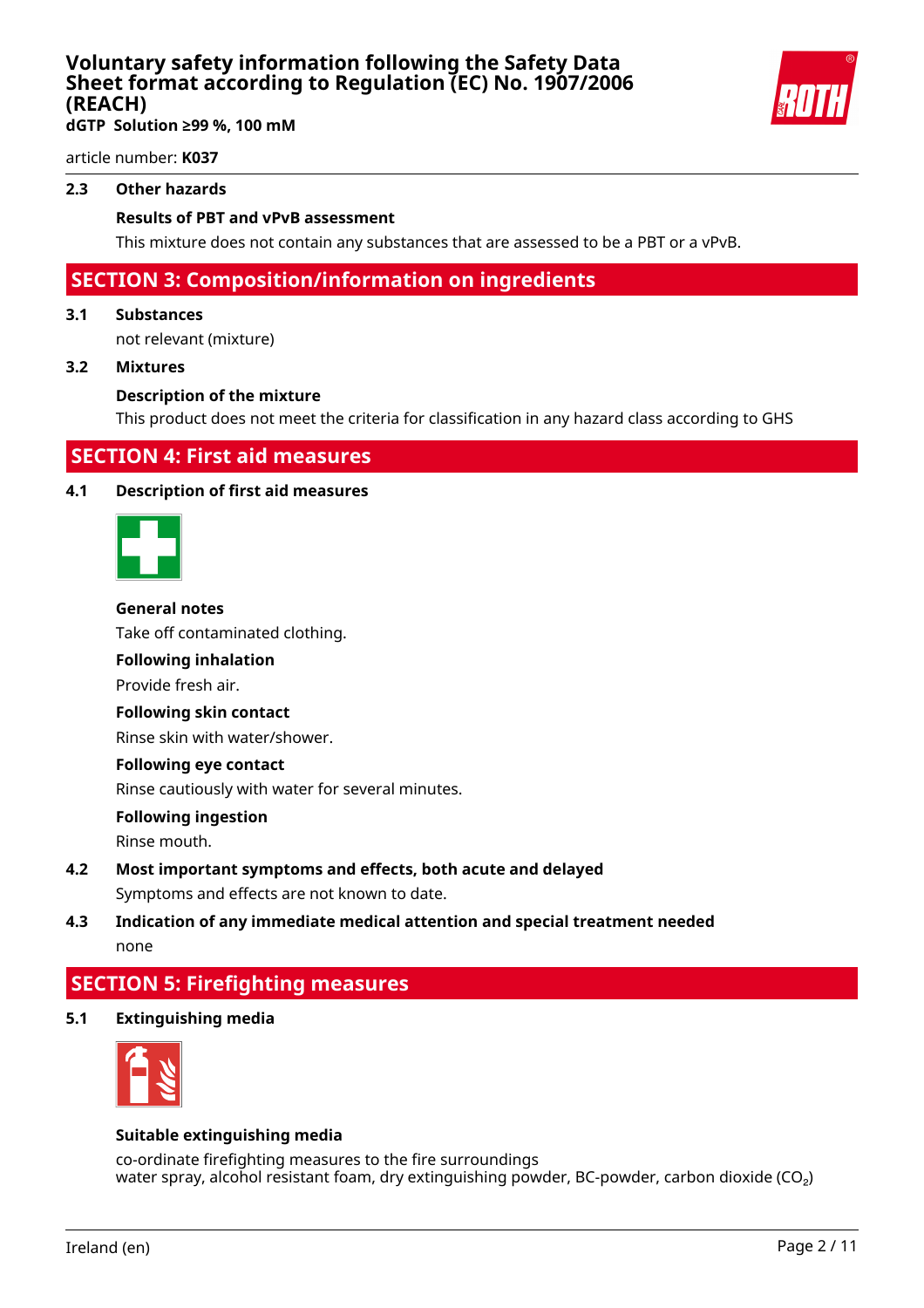**dGTP Solution ≥99 %, 100 mM**

article number: **K037**

#### **Unsuitable extinguishing media**

water jet

**5.2 Special hazards arising from the substance or mixture**

None.

#### **5.3 Advice for firefighters**

In case of fire and/or explosion do not breathe fumes. Fight fire with normal precautions from a reasonable distance. Wear self-contained breathing apparatus.

### **SECTION 6: Accidental release measures**

**6.1 Personal precautions, protective equipment and emergency procedures**



#### **For non-emergency personnel**

No special measures are necessary.

#### **6.2 Environmental precautions**

Keep away from drains, surface and ground water.

#### **6.3 Methods and material for containment and cleaning up**

#### **Advice on how to contain a spill**

Covering of drains.

**Advice on how to clean up a spill**

Wipe up with absorbent material (e.g. cloth, fleece).

#### **Other information relating to spills and releases**

Place in appropriate containers for disposal.

#### **6.4 Reference to other sections**

Hazardous combustion products: see section 5. Personal protective equipment: see section 8. Incompatible materials: see section 10. Disposal considerations: see section 13.

### **SECTION 7: Handling and storage**

#### **7.1 Precautions for safe handling**

No special measures are necessary.

#### **Advice on general occupational hygiene**

Keep away from food, drink and animal feedingstuffs.

#### **7.2 Conditions for safe storage, including any incompatibilities**

Keep in a cool place.

#### **Incompatible substances or mixtures**

Observe hints for combined storage.

#### **Consideration of other advice:**

#### **Specific designs for storage rooms or vessels**

Recommended storage temperature: -20 °C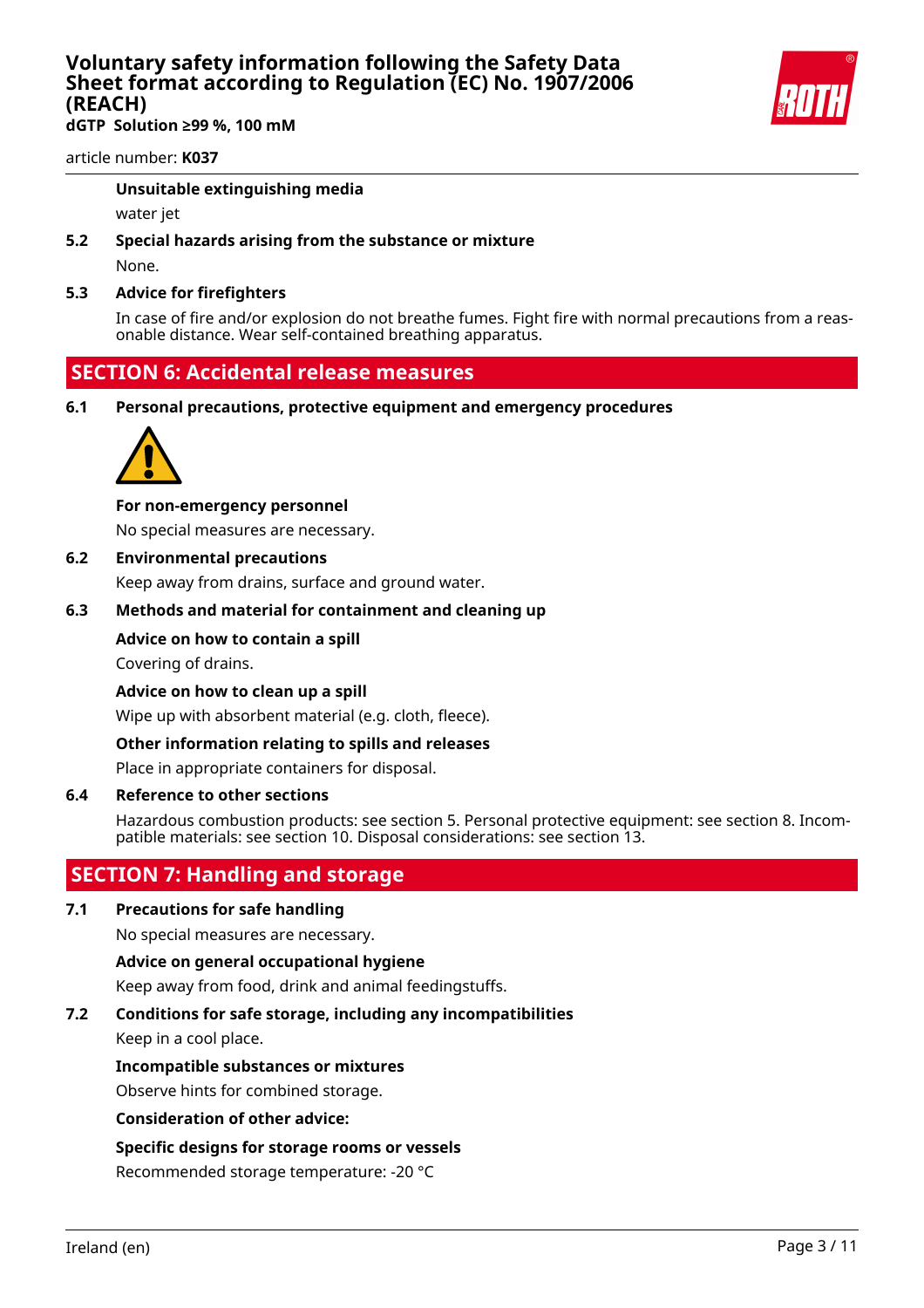

**dGTP Solution ≥99 %, 100 mM**

article number: **K037**

### **7.3 Specific end use(s)**

No information available.

### **SECTION 8: Exposure controls/personal protection**

#### **8.1 Control parameters**

#### **National limit values**

#### **Occupational exposure limit values (Workplace Exposure Limits)**

This information is not available.

#### **8.2 Exposure controls**

#### **Individual protection measures (personal protective equipment)**

#### **Eye/face protection**



Use safety goggle with side protection.

#### **Skin protection**



#### **• hand protection**

Wear suitable gloves. Chemical protection gloves are suitable, which are tested according to EN 374.

#### **• type of material**

NBR (Nitrile rubber)

#### **• material thickness**

>0,11 mm

#### **• breakthrough times of the glove material**

>480 minutes (permeation: level 6)

#### **• other protection measures**

Take recovery periods for skin regeneration. Preventive skin protection (barrier creams/ointments) is recommended.

#### **Respiratory protection**



Respiratory protection necessary at: Aerosol or mist formation.

#### **Environmental exposure controls**

Keep away from drains, surface and ground water.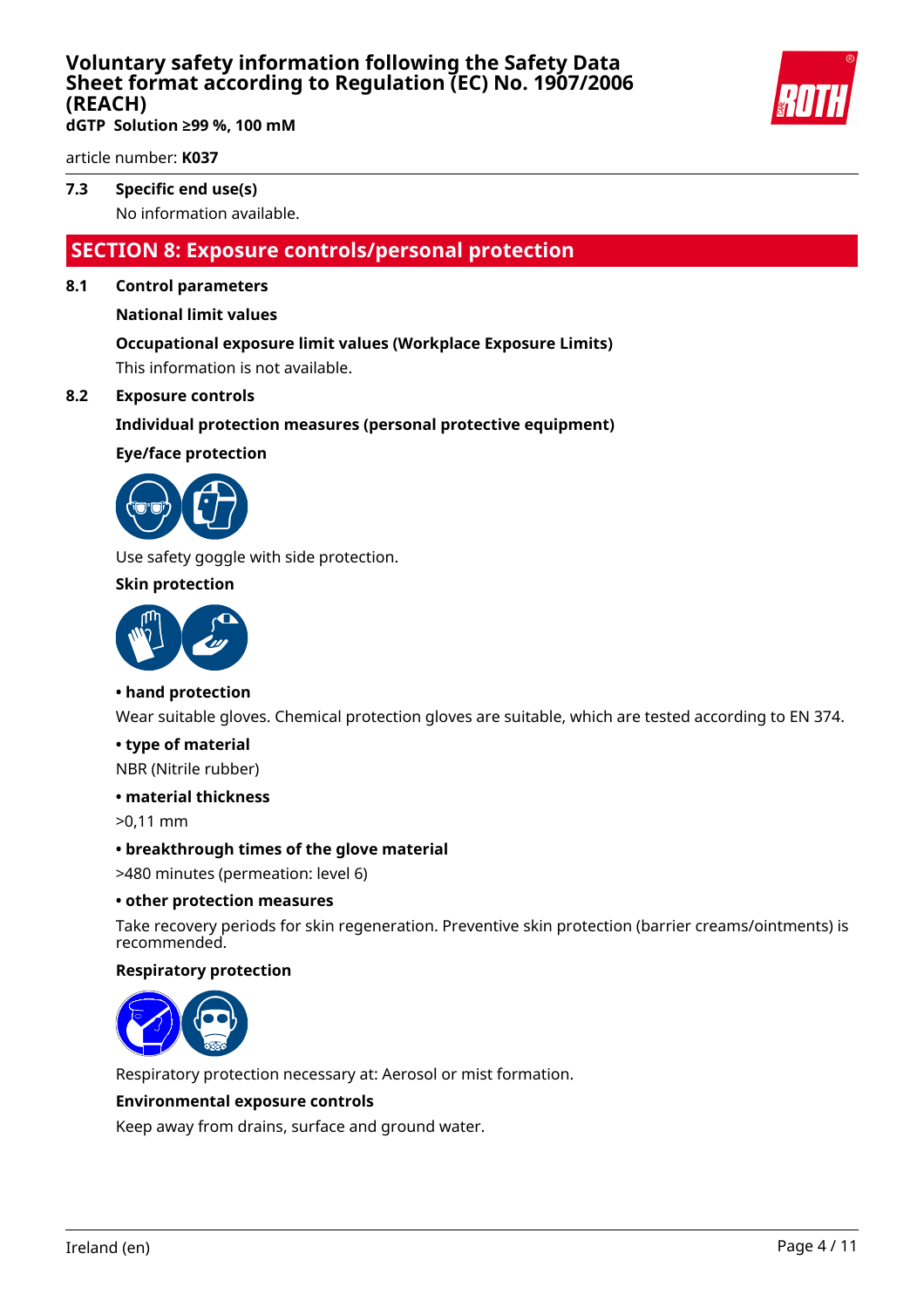

**dGTP Solution ≥99 %, 100 mM**

article number: **K037**

# **SECTION 9: Physical and chemical properties 9.1 Information on basic physical and chemical properties** Physical state liquid

| .                                                           |                                                                |
|-------------------------------------------------------------|----------------------------------------------------------------|
| Colour                                                      | colourless                                                     |
| Odour                                                       | odourless                                                      |
| Melting point/freezing point                                | $~0$ °C                                                        |
| Boiling point or initial boiling point and boiling<br>range | ~100 °C at 1.013 hPa                                           |
| Flammability                                                | non-combustible                                                |
| Lower and upper explosion limit                             | not determined                                                 |
| Flash point                                                 | not determined                                                 |
| Auto-ignition temperature                                   | not determined                                                 |
| Decomposition temperature                                   | not relevant                                                   |
| pH (value)                                                  | $8,3 - 8,7 (22 °C)$                                            |
| Kinematic viscosity                                         | not determined                                                 |
| Solubility(ies)                                             |                                                                |
| Water solubility                                            | miscible in any proportion                                     |
| <b>Partition coefficient</b>                                |                                                                |
| Partition coefficient n-octanol/water (log value):          | this information is not available                              |
| Vapour pressure                                             | not determined                                                 |
| Density and/or relative density                             |                                                                |
| Density                                                     | not determined                                                 |
| Relative vapour density                                     | information on this property is not available                  |
| Particle characteristics                                    | not relevant (liquid)                                          |
| Other safety parameters                                     |                                                                |
| Oxidising properties                                        | none                                                           |
| <b>Other information</b>                                    |                                                                |
| Information with regard to physical hazard<br>classes:      | hazard classes acc. to GHS<br>(physical hazards): not relevant |
| Other safety characteristics:                               |                                                                |
| Miscibility                                                 | completely miscible with water                                 |

**9.2 Other information**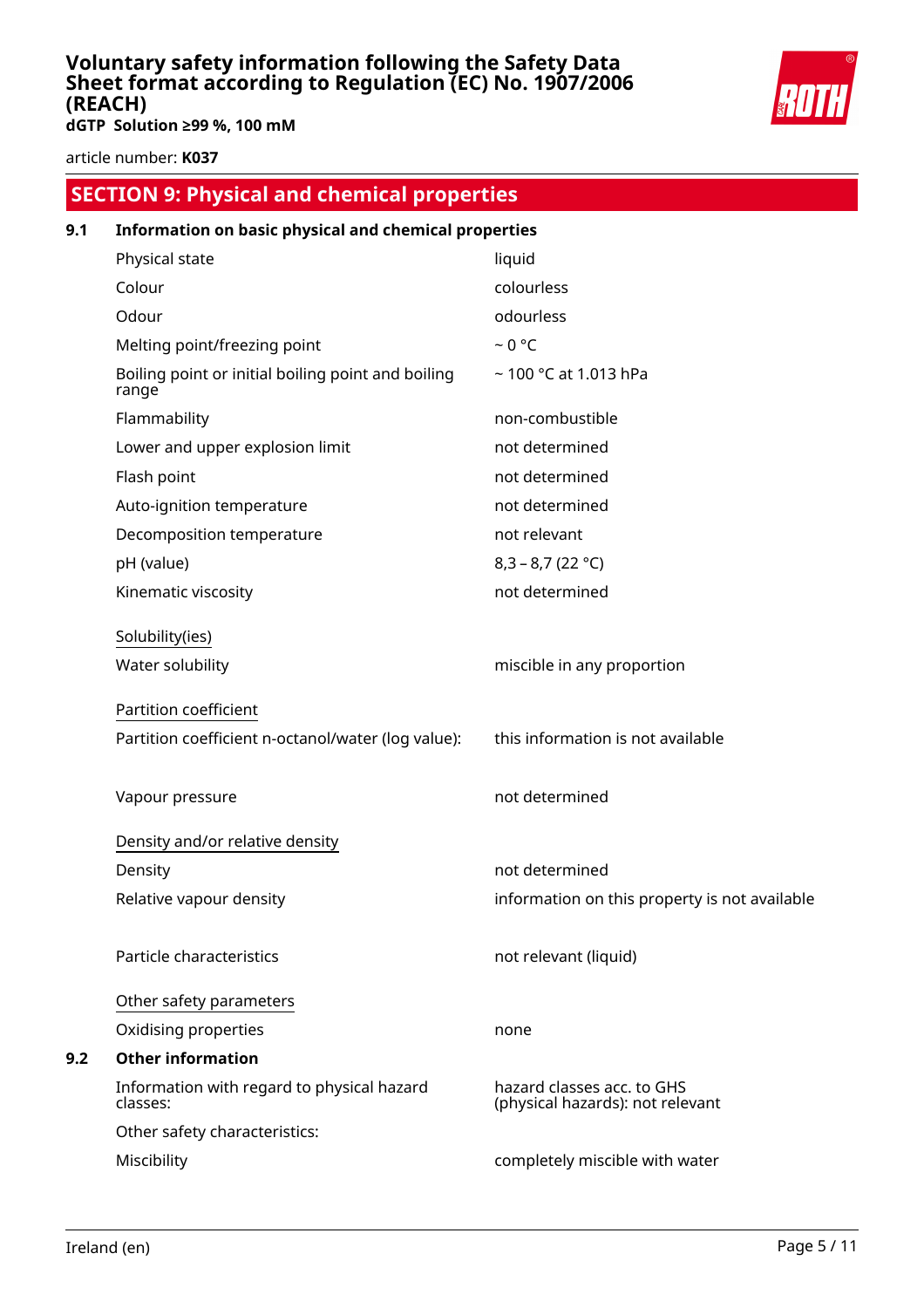

**dGTP Solution ≥99 %, 100 mM**

article number: **K037**

### **SECTION 10: Stability and reactivity**

#### **10.1 Reactivity**

This material is not reactive under normal ambient conditions.

#### **10.2 Chemical stability**

The material is stable under normal ambient and anticipated storage and handling conditions of temperature and pressure.

#### **10.3 Possibility of hazardous reactions**

**Violent reaction with:** strong oxidiser

#### **10.4 Conditions to avoid**

There are no specific conditions known which have to be avoided.

**10.5 Incompatible materials**

There is no additional information.

**10.6 Hazardous decomposition products**

Hazardous combustion products: see section 5.

### **SECTION 11: Toxicological information**

#### **11.1 Information on hazard classes as defined in Regulation (EC) No 1272/2008**

Test data are not available for the complete mixture.

#### **Classification procedure**

The method for classification of the mixture is based on ingredients of the mixture (additivity formula).

#### **Classification according to GHS (1272/2008/EC, CLP)**

This mixture does not meet the criteria for classification in accordance with Regulation No 1272/2008/ EC.

#### **Acute toxicity**

Shall not be classified as acutely toxic.

#### **Skin corrosion/irritation**

Shall not be classified as corrosive/irritant to skin.

#### **Serious eye damage/eye irritation**

Shall not be classified as seriously damaging to the eye or eye irritant.

#### **Respiratory or skin sensitisation**

Shall not be classified as a respiratory or skin sensitiser.

#### **Germ cell mutagenicity**

Shall not be classified as germ cell mutagenic.

#### **Carcinogenicity**

Shall not be classified as carcinogenic.

#### **Reproductive toxicity**

Shall not be classified as a reproductive toxicant.

#### **Specific target organ toxicity - single exposure**

Shall not be classified as a specific target organ toxicant (single exposure).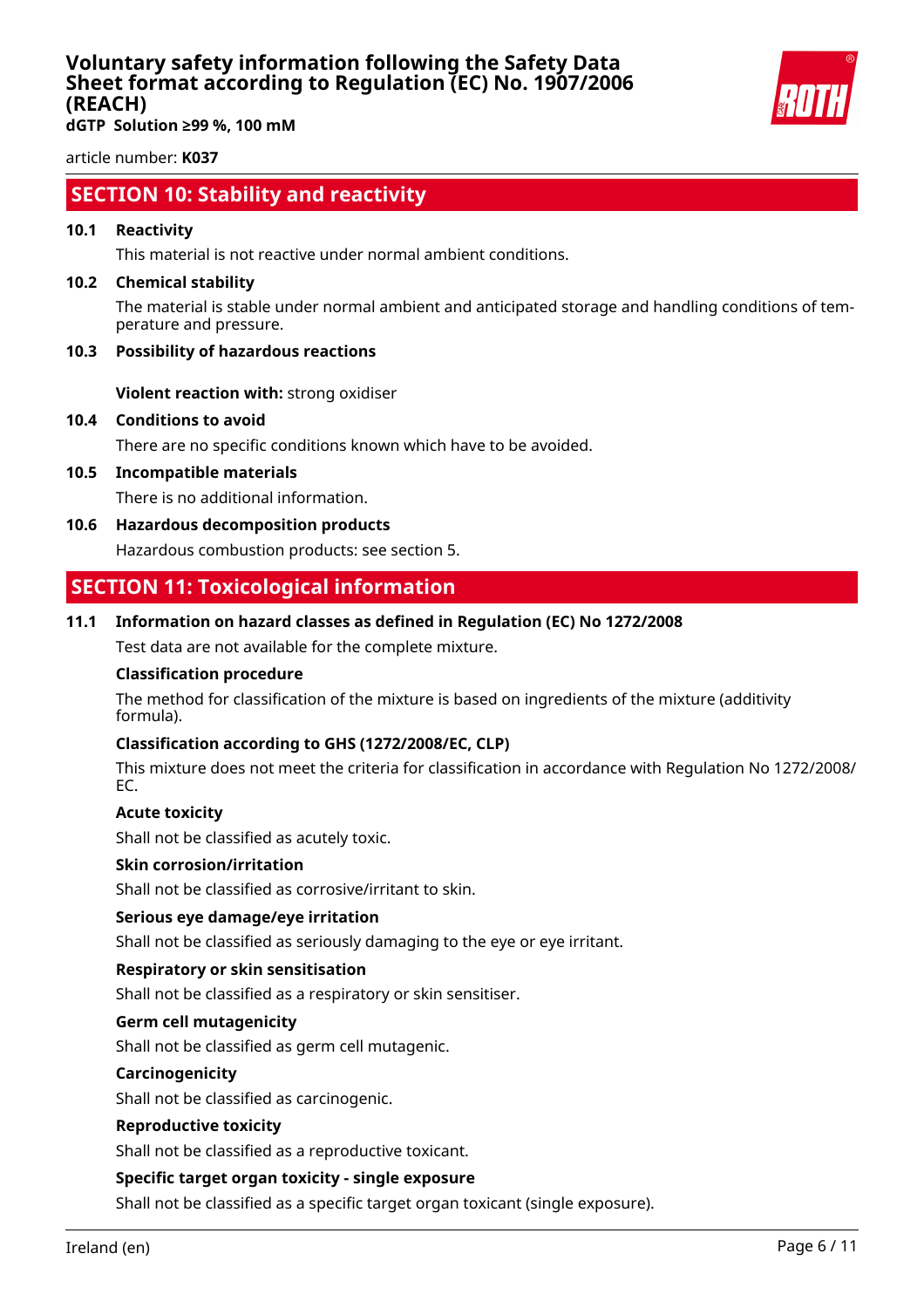**dGTP Solution ≥99 %, 100 mM**



article number: **K037**

#### **Specific target organ toxicity - repeated exposure**

Shall not be classified as a specific target organ toxicant (repeated exposure).

#### **Aspiration hazard**

Shall not be classified as presenting an aspiration hazard.

#### **Symptoms related to the physical, chemical and toxicological characteristics**

#### **• If swallowed**

Data are not available.

**• If in eyes**

Data are not available.

**• If inhaled**

Data are not available.

#### **• If on skin**

Data are not available.

#### **• Other information**

none

#### **11.2 Endocrine disrupting properties**

None of the ingredients are listed.

**11.3 Information on other hazards** There is no additional information.

### **SECTION 12: Ecological information**

#### **12.1 Toxicity**

Shall not be classified as hazardous to the aquatic environment.

#### **Biodegradation**

Data are not available.

- **12.2 Process of degradability** Data are not available.
- **12.3 Bioaccumulative potential** Data are not available.

# **12.4 Mobility in soil**

Data are not available.

- **12.5 Results of PBT and vPvB assessment** Data are not available.
- **12.6 Endocrine disrupting properties** None of the ingredients are listed.

### **12.7 Other adverse effects**

Data are not available.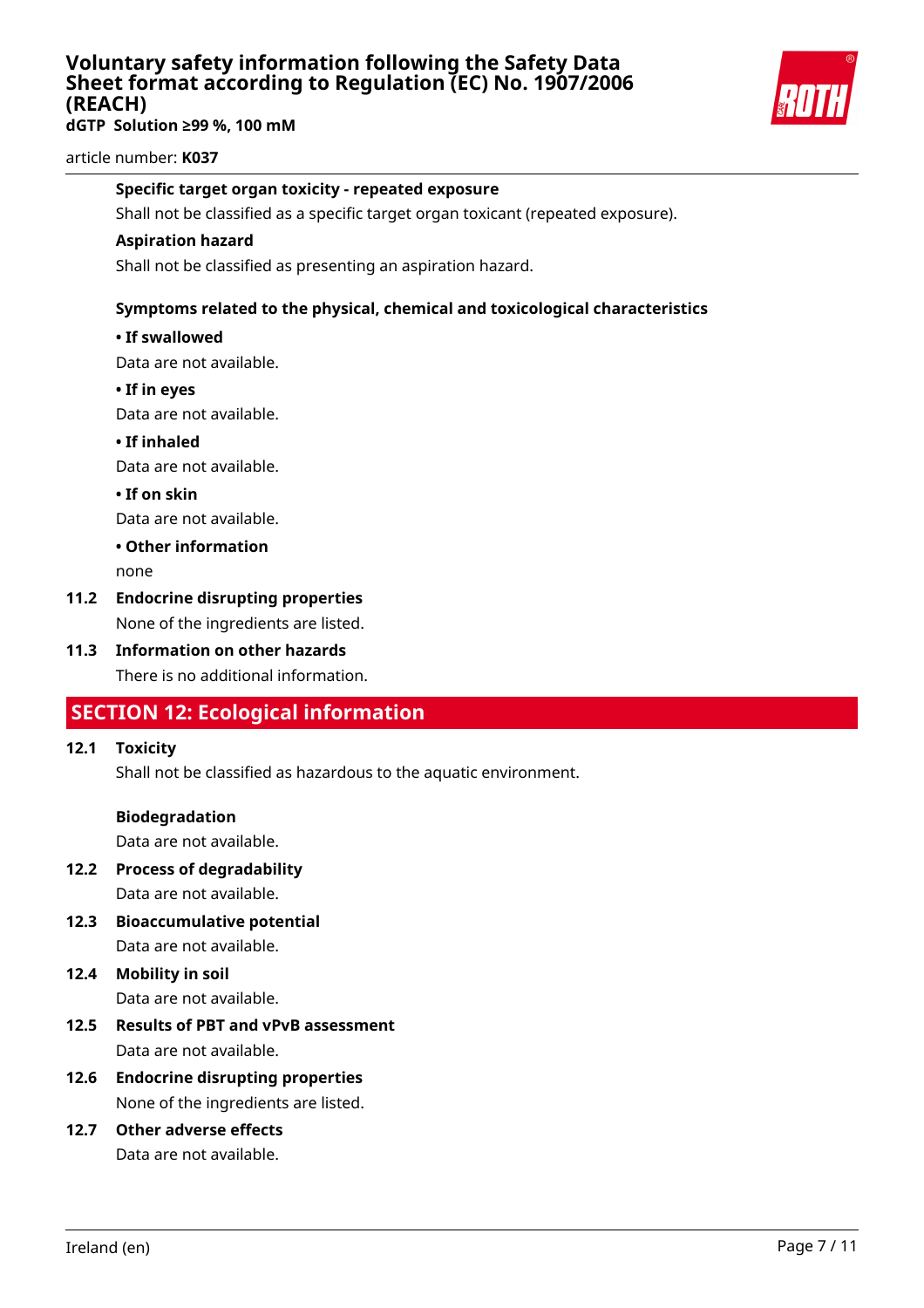

**dGTP Solution ≥99 %, 100 mM**

article number: **K037**

### **SECTION 13: Disposal considerations**

#### **13.1 Waste treatment methods**



Consult the appropriate local waste disposal expert about waste disposal.

#### **Sewage disposal-relevant information**

Do not empty into drains.

#### **13.2 Relevant provisions relating to waste**

The allocation of waste identity numbers/waste descriptions must be carried out according to the EEC, specific to the industry and process. Waste catalogue ordinance (Germany).

#### **13.3 Remarks**

Waste shall be separated into the categories that can be handled separately by the local or national waste management facilities. Please consider the relevant national or regional provisions.

not subject to transport regulations

gerous goods regulations

### **SECTION 14: Transport information**

| 14.1 UN number or ID number |  |  |  |
|-----------------------------|--|--|--|
|-----------------------------|--|--|--|

- **14.2 UN proper shipping name** not assigned
- **14.3 Transport hazard class(es)** none
- **14.4 Packing group not assigned**
- **14.5 Environmental hazards** non-environmentally hazardous acc. to the dan-

### **14.6 Special precautions for user**

There is no additional information.

#### **14.7 Maritime transport in bulk according to IMO instruments**

The cargo is not intended to be carried in bulk.

#### **14.8 Information for each of the UN Model Regulations**

#### **Transport of dangerous goods by road, rail and inland waterway (ADR/RID/ADN) - Additional information**

Not subject to ADR, RID and ADN.

**International Maritime Dangerous Goods Code (IMDG) - Additional information** Not subject to IMDG.

### **International Civil Aviation Organization (ICAO-IATA/DGR) - Additional information** Not subject to ICAO-IATA.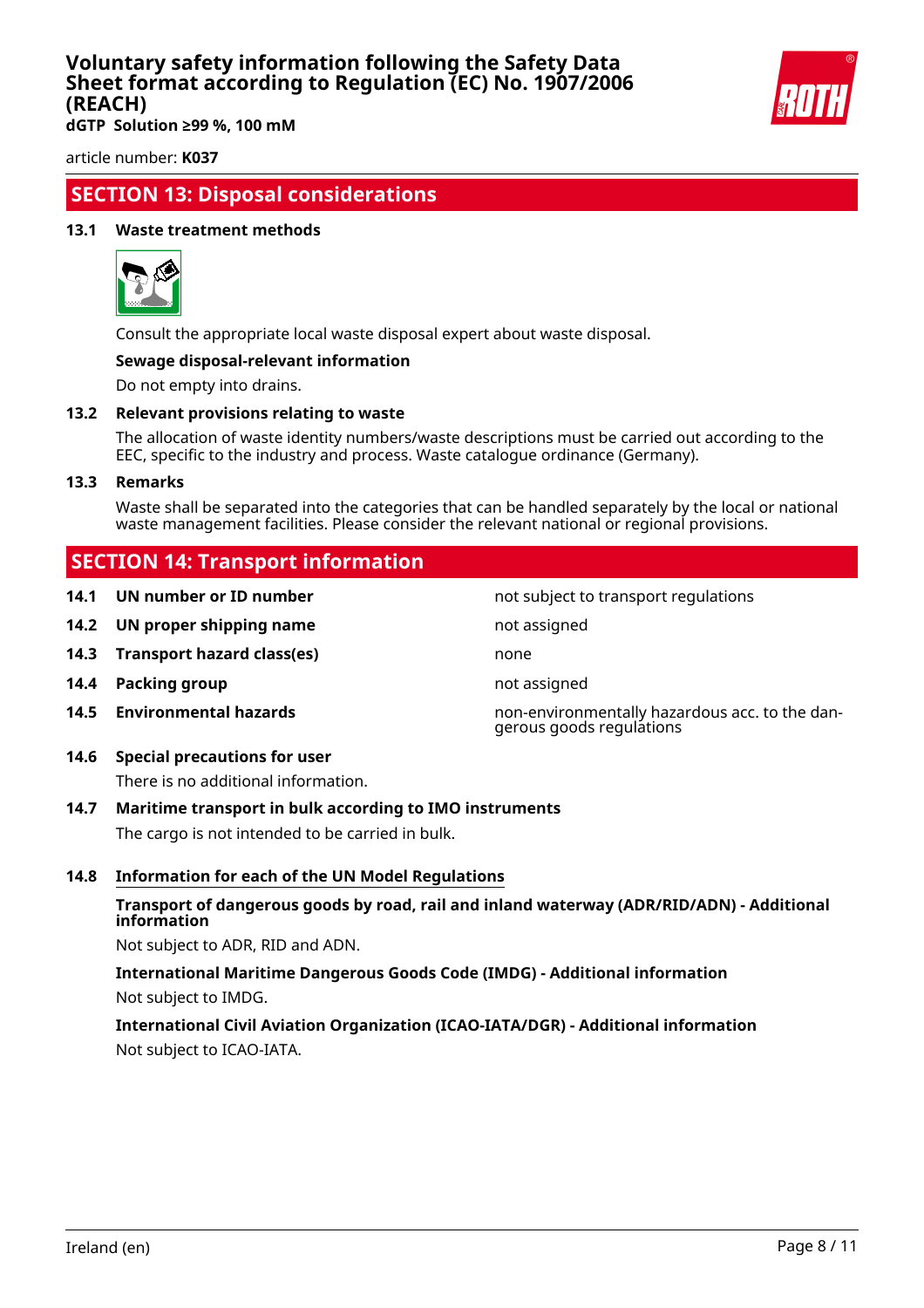

**dGTP Solution ≥99 %, 100 mM**

article number: **K037**

### **SECTION 15: Regulatory information**

#### **15.1 Safety, health and environmental regulations/legislation specific for the substance or mixture**

#### **Relevant provisions of the European Union (EU)**

#### **Restrictions according to REACH, Annex XVII**

none of the ingredients are listed

#### **List of substances subject to authorisation (REACH, Annex XIV)/SVHC - candidate list**

None of the ingredients are listed.

#### **Seveso Directive**

| 2012/18/EU (Seveso III) |                                       |                                                                                            |              |  |
|-------------------------|---------------------------------------|--------------------------------------------------------------------------------------------|--------------|--|
| <b>No</b>               | Dangerous substance/hazard categories | Qualifying quantity (tonnes) for the application of lower and upper-tier re-<br>quirements | <b>Notes</b> |  |
|                         | not assigned                          |                                                                                            |              |  |

#### **Deco-Paint Directive**

| VOC content |  |
|-------------|--|
|-------------|--|

#### **Industrial Emissions Directive (IED)**

| VOC content | 0 % |
|-------------|-----|
|-------------|-----|

#### **Directive on the restriction of the use of certain hazardous substances in electrical and electronic equipment (RoHS)**

none of the ingredients are listed

#### **Regulation concerning the establishment of a European Pollutant Release and Transfer Register (PRTR)**

none of the ingredients are listed

#### **Water Framework Directive (WFD)**

none of the ingredients are listed

#### **Regulation on the marketing and use of explosives precursors**

none of the ingredients are listed

#### **Regulation on drug precursors**

none of the ingredients are listed

#### **Regulation on substances that deplete the ozone layer (ODS)**

none of the ingredients are listed

#### **Regulation concerning the export and import of hazardous chemicals (PIC)**

none of the ingredients are listed

#### **Regulation on persistent organic pollutants (POP)**

none of the ingredients are listed

#### **Other information**

Directive 94/33/EC on the protection of young people at work. Observe employment restrictions under the Maternity Protection Directive (92/85/EEC) for expectant or nursing mothers.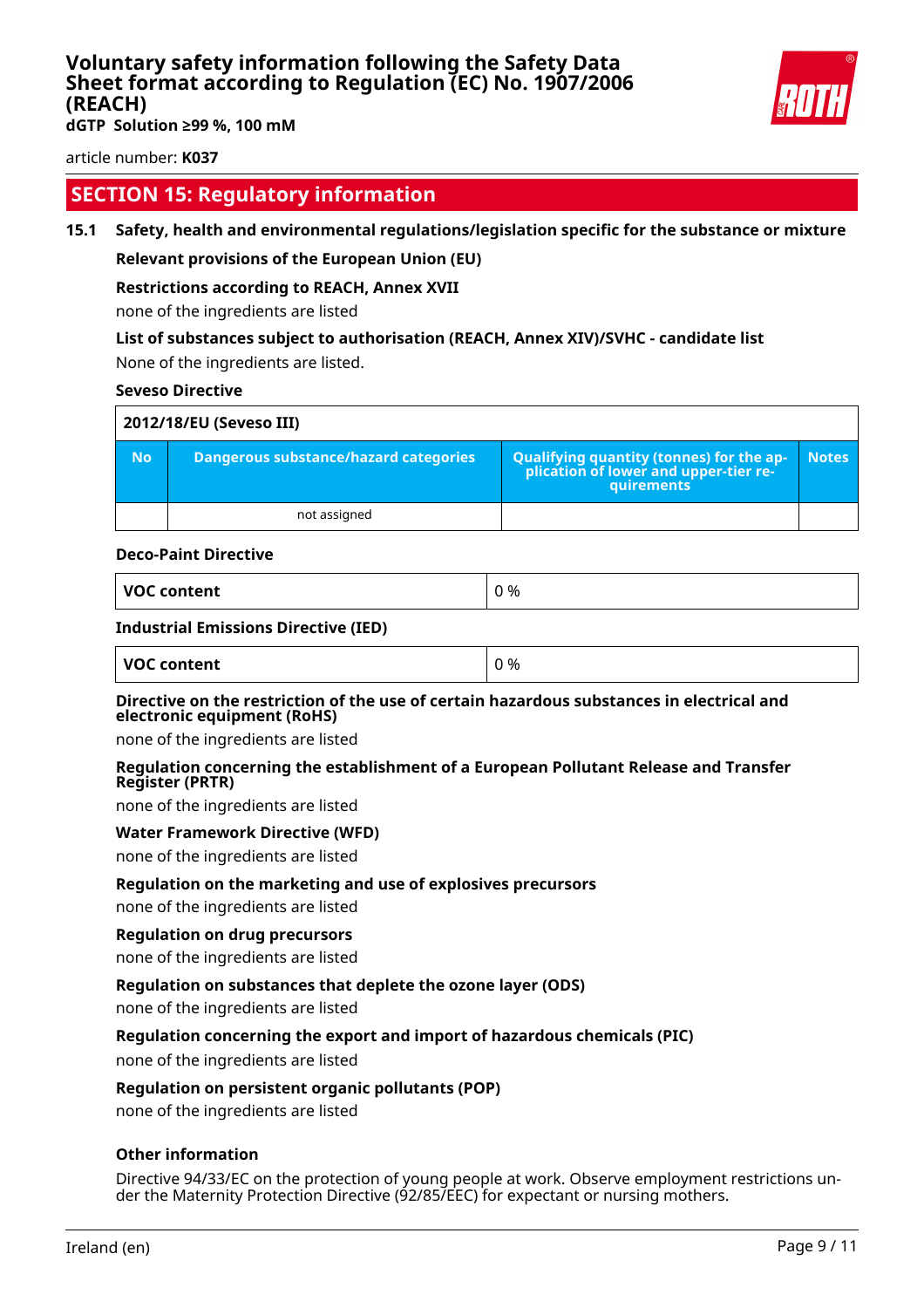**dGTP Solution ≥99 %, 100 mM**

article number: **K037**

#### **National inventories**

| <b>Country</b> | <b>Inventory</b> | <b>Status</b>                  |
|----------------|------------------|--------------------------------|
| AU             | <b>AICS</b>      | not all ingredients are listed |
| CA             | <b>DSL</b>       | not all ingredients are listed |
| <b>CN</b>      | <b>IECSC</b>     | not all ingredients are listed |
| EU             | <b>ECSI</b>      | not all ingredients are listed |
| JP             | <b>CSCL-ENCS</b> | not all ingredients are listed |
| <b>KR</b>      | <b>KECI</b>      | not all ingredients are listed |
| <b>MX</b>      | <b>INSQ</b>      | not all ingredients are listed |
| NZ             | <b>NZIOC</b>     | not all ingredients are listed |
| <b>PH</b>      | <b>PICCS</b>     | not all ingredients are listed |
| <b>TW</b>      | <b>TCSI</b>      | not all ingredients are listed |
| US             | <b>TSCA</b>      | not all ingredients are listed |

#### **Legend**

| <b>Legena</b> |                                                                         |  |
|---------------|-------------------------------------------------------------------------|--|
| <b>AICS</b>   | Australian Inventory of Chemical Substances                             |  |
|               | CSCL-ENCS List of Existing and New Chemical Substances (CSCL-ENCS)      |  |
| <b>DSL</b>    | Domestic Substances List (DSL)                                          |  |
| <b>ECSI</b>   | EC Substance Inventory (EINECS, ELINCS, NLP)                            |  |
| <b>IECSC</b>  | Inventory of Existing Chemical Substances Produced or Imported in China |  |
| INSO          | National Inventory of Chemical Substances                               |  |
| KECI          | Korea Existing Chemicals Inventory                                      |  |
| <b>NZIOC</b>  | New Zealand Inventory of Chemicals                                      |  |
| <b>PICCS</b>  | Philippine Inventory of Chemicals and Chemical Substances (PICCS)       |  |
| TCSI          | Taiwan Chemical Substance Inventory                                     |  |
| <b>TSCA</b>   | Toxic Substance Control Act                                             |  |
|               |                                                                         |  |

#### **15.2 Chemical Safety Assessment**

Chemical safety assessments for substances in this mixture were not carried out.

### **SECTION 16: Other information**

#### **Abbreviations and acronyms**

| Abbr.           | <b>Descriptions of used abbreviations</b>                                                                                                                                                                                       |  |  |
|-----------------|---------------------------------------------------------------------------------------------------------------------------------------------------------------------------------------------------------------------------------|--|--|
| <b>ADN</b>      | Accord européen relatif au transport international des marchandises dangereuses par voies de naviga-<br>tion intérieures (European Agreement concerning the International Carriage of Dangerous Goods by In-<br>land Waterways) |  |  |
| <b>ADR</b>      | Accord relatif au transport international des marchandises dangereuses par route (Agreement concern-<br>ing the International Carriage of Dangerous Goods by Road)                                                              |  |  |
| <b>CLP</b>      | Regulation (EC) No 1272/2008 on classification, labelling and packaging of substances and mixtures                                                                                                                              |  |  |
| <b>DGR</b>      | Dangerous Goods Regulations (see IATA/DGR)                                                                                                                                                                                      |  |  |
| <b>EINECS</b>   | European Inventory of Existing Commercial Chemical Substances                                                                                                                                                                   |  |  |
| <b>ELINCS</b>   | European List of Notified Chemical Substances                                                                                                                                                                                   |  |  |
| <b>GHS</b>      | "Globally Harmonized System of Classification and Labelling of Chemicals" developed by the United Na-<br>tions                                                                                                                  |  |  |
| <b>IATA</b>     | International Air Transport Association                                                                                                                                                                                         |  |  |
| <b>IATA/DGR</b> | Dangerous Goods Regulations (DGR) for the air transport (IATA)                                                                                                                                                                  |  |  |
| <b>ICAO</b>     | International Civil Aviation Organization                                                                                                                                                                                       |  |  |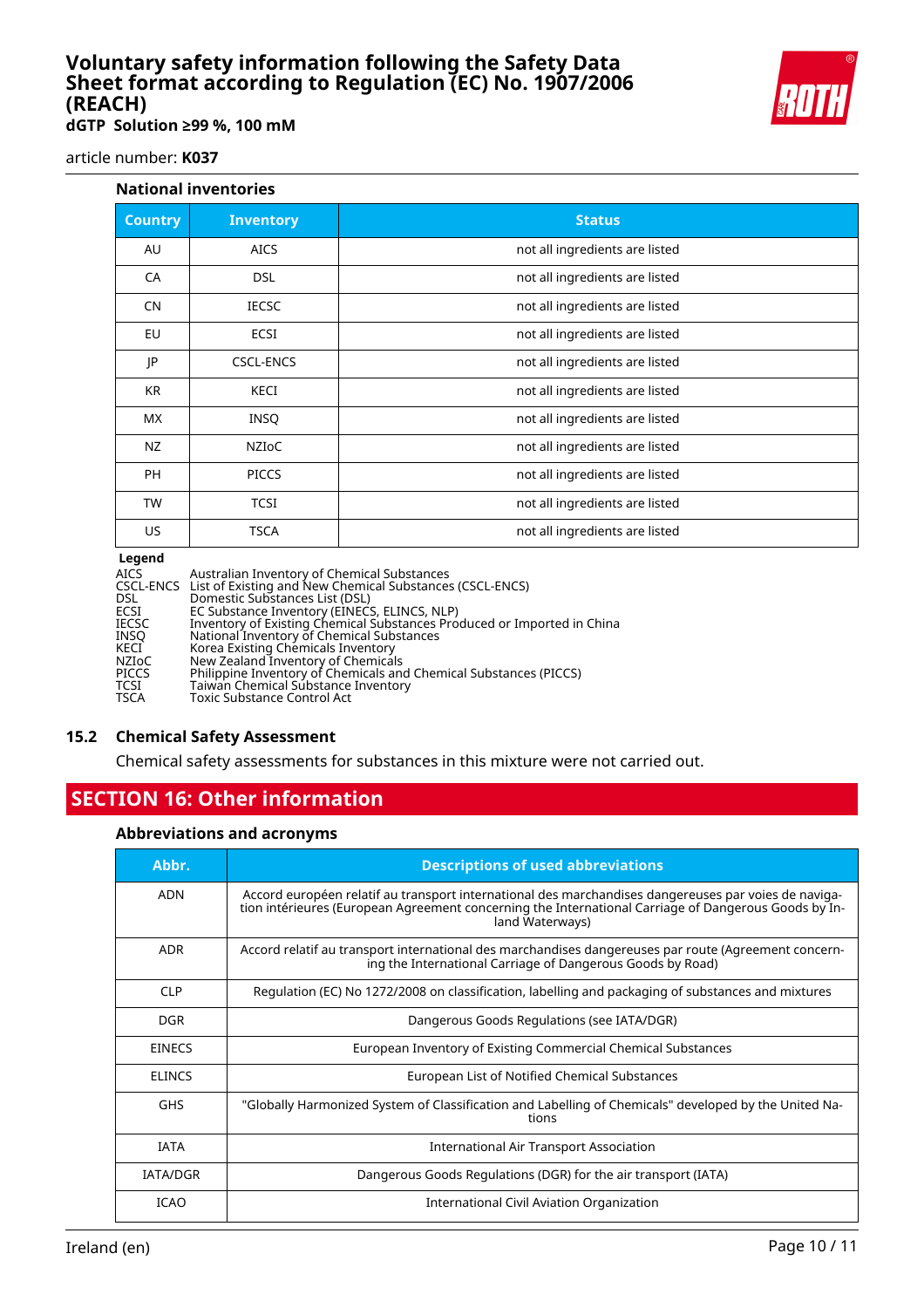

**dGTP Solution ≥99 %, 100 mM**

article number: **K037**

| Abbr.       | <b>Descriptions of used abbreviations</b>                                                                                                                                    |  |  |
|-------------|------------------------------------------------------------------------------------------------------------------------------------------------------------------------------|--|--|
| IMDG        | International Maritime Dangerous Goods Code                                                                                                                                  |  |  |
| <b>NLP</b>  | No-Longer Polymer                                                                                                                                                            |  |  |
| <b>PBT</b>  | Persistent, Bioaccumulative and Toxic                                                                                                                                        |  |  |
| REACH       | Registration, Evaluation, Authorisation and Restriction of Chemicals                                                                                                         |  |  |
| <b>RID</b>  | Règlement concernant le transport International ferroviaire des marchandises Dangereuses (Regula-<br>tions concerning the International carriage of Dangerous goods by Rail) |  |  |
| <b>SVHC</b> | Substance of Very High Concern                                                                                                                                               |  |  |
| VOC.        | Volatile Organic Compounds                                                                                                                                                   |  |  |
| vPvB        | Very Persistent and very Bioaccumulative                                                                                                                                     |  |  |

#### **Key literature references and sources for data**

Regulation (EC) No 1272/2008 on classification, labelling and packaging of substances and mixtures. Regulation (EC) No. 1907/2006 (REACH), amended by 2020/878/EU.

Transport of dangerous goods by road, rail and inland waterway (ADR/RID/ADN). International Maritime Dangerous Goods Code (IMDG). Dangerous Goods Regulations (DGR) for the air transport (IATA).

#### **Classification procedure**

Physical and chemical properties. The classification is based on tested mixture. Health hazards. Environmental hazards. The method for classification of the mixture is based on ingredients of the mixture (additivity formula).

#### **Disclaimer**

This information is based upon the present state of our knowledge. This SDS has been compiled and is solely intended for this product.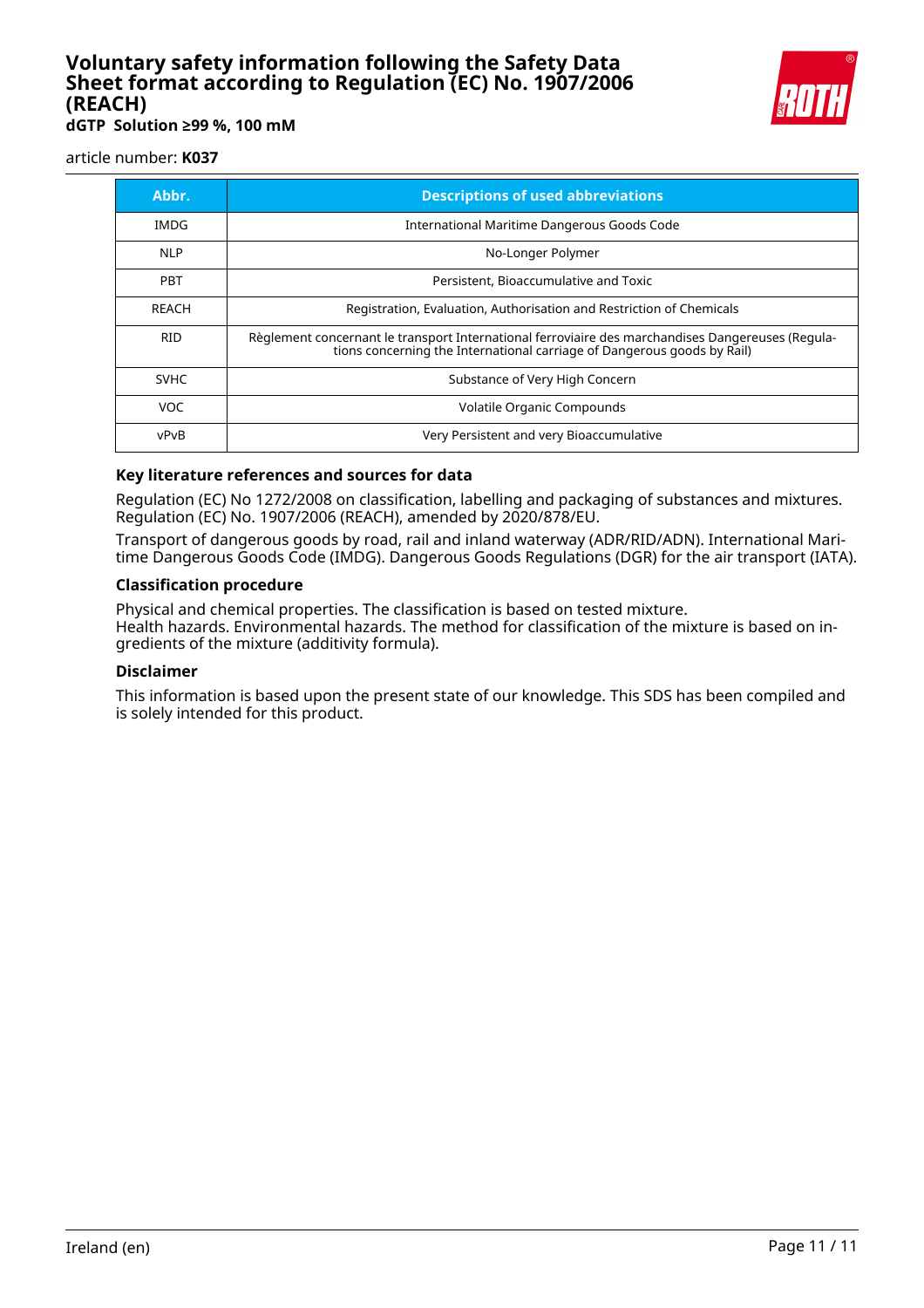

<span id="page-35-0"></span>**dCTP Solution ≥99 %, 100 mM**

article number: **K038** Version: **1.0 en** 2021-12-21 (1) date of compilation: 2021-12-21

### **SECTION 1: Identification of the substance/mixture and of the company/ undertaking**

#### **1.1 Product identifier**

Identification of the substance dCTP **Solution** ≥99 %, 100 mM

Article number K038

Registration number (REACH) not relevant (mixture)

### **1.2 Relevant identified uses of the substance or mixture and uses advised against**

Relevant identified uses: Naboratory chemical

Laboratory and analytical use

Uses advised against: Do not use for products which come into contact with foodstuffs. Do not use for private purposes (household).

#### **1.3 Details of the supplier of the safety data sheet**

Carl Roth GmbH + Co KG Schoemperlenstr. 3-5 D-76185 Karlsruhe Germany

**Telephone:**+49 (0) 721 - 56 06 0 **Telefax:** +49 (0) 721 - 56 06 149 **e-mail:** sicherheit@carlroth.de **Website:** www.carlroth.de

Competent person responsible for the safety data :Department Health, Safety and Environment sheet:

#### **e-mail (competent person): sicherheit@carlroth.de**

#### **1.4 Emergency telephone number**

| Name                                                               | <b>Street</b> | <b>Postal</b><br>code/city | <b>Telephone</b> | <b>Website</b>              |
|--------------------------------------------------------------------|---------------|----------------------------|------------------|-----------------------------|
| National Poisons Information<br>Centre<br><b>Beaumont Hospital</b> | Beaumont Road | Dublin 9                   | 01 809 2166      | https://<br>www.poisons.ie/ |

### **SECTION 2: Hazards identification**

#### **2.1 Classification of the substance or mixture**

### **Classification according to Regulation (EC) No 1272/2008 (CLP)**

This mixture does not meet the criteria for classification in accordance with Regulation No 1272/2008/ EC.

#### **2.2 Label elements**

#### **Labelling according to Regulation (EC) No 1272/2008 (CLP)** not required

Ireland (en) Page 1 / 11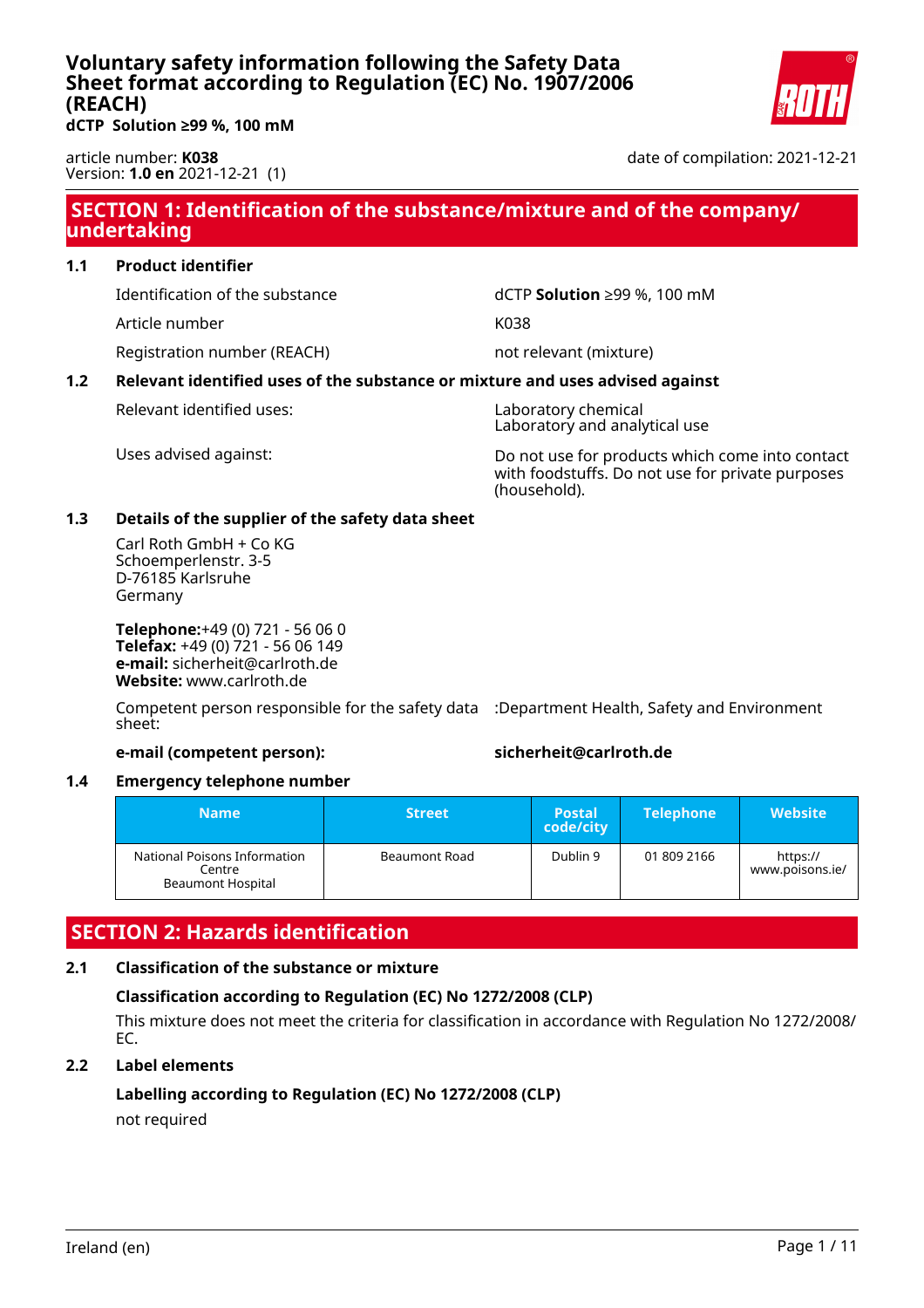

article number: **K038**

#### **2.3 Other hazards**

#### **Results of PBT and vPvB assessment**

This mixture does not contain any substances that are assessed to be a PBT or a vPvB.

### **SECTION 3: Composition/information on ingredients**

#### **3.1 Substances**

not relevant (mixture)

#### **3.2 Mixtures**

#### **Description of the mixture**

This product does not meet the criteria for classification in any hazard class according to GHS

### **SECTION 4: First aid measures**

#### **4.1 Description of first aid measures**



#### **General notes**

Take off contaminated clothing.

#### **Following inhalation**

Provide fresh air.

#### **Following skin contact**

Rinse skin with water/shower.

#### **Following eye contact**

Rinse cautiously with water for several minutes.

#### **Following ingestion**

Rinse mouth.

**4.2 Most important symptoms and effects, both acute and delayed** Symptoms and effects are not known to date.

### **4.3 Indication of any immediate medical attention and special treatment needed** none

### **SECTION 5: Firefighting measures**

**5.1 Extinguishing media**



#### **Suitable extinguishing media**

co-ordinate firefighting measures to the fire surroundings water spray, alcohol resistant foam, dry extinguishing powder, BC-powder, carbon dioxide ( $CO<sub>2</sub>$ )

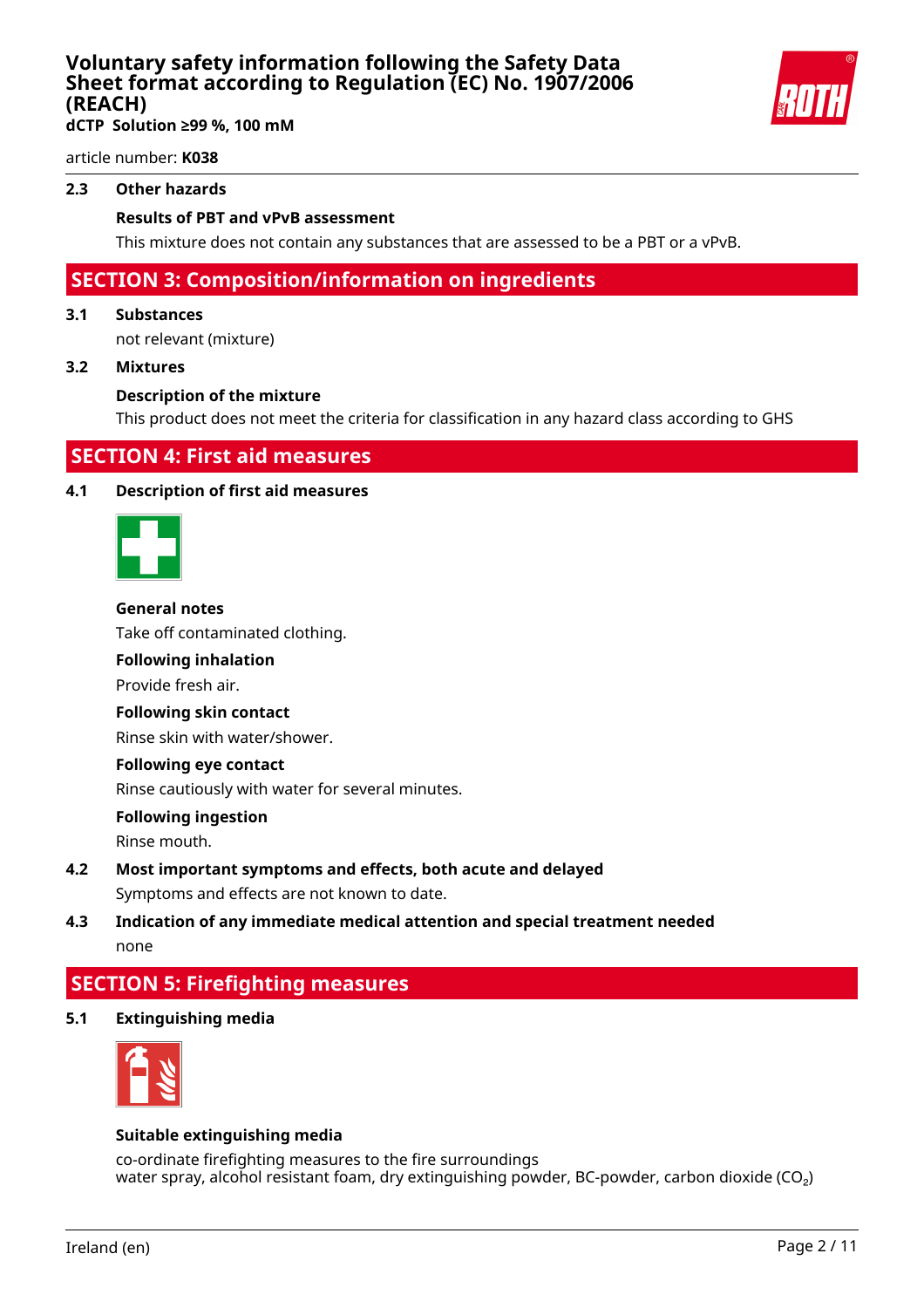**dCTP Solution ≥99 %, 100 mM**



#### article number: **K038**

#### **Unsuitable extinguishing media**

water jet

**5.2 Special hazards arising from the substance or mixture**

None.

#### **5.3 Advice for firefighters**

In case of fire and/or explosion do not breathe fumes. Fight fire with normal precautions from a reasonable distance. Wear self-contained breathing apparatus.

### **SECTION 6: Accidental release measures**

**6.1 Personal precautions, protective equipment and emergency procedures**



#### **For non-emergency personnel**

No special measures are necessary.

#### **6.2 Environmental precautions**

Keep away from drains, surface and ground water.

#### **6.3 Methods and material for containment and cleaning up**

#### **Advice on how to contain a spill**

Covering of drains.

**Advice on how to clean up a spill**

Wipe up with absorbent material (e.g. cloth, fleece).

#### **Other information relating to spills and releases**

Place in appropriate containers for disposal.

#### **6.4 Reference to other sections**

Hazardous combustion products: see section 5. Personal protective equipment: see section 8. Incompatible materials: see section 10. Disposal considerations: see section 13.

### **SECTION 7: Handling and storage**

#### **7.1 Precautions for safe handling**

No special measures are necessary.

#### **Advice on general occupational hygiene**

Keep away from food, drink and animal feedingstuffs.

#### **7.2 Conditions for safe storage, including any incompatibilities**

Keep in a cool place.

#### **Incompatible substances or mixtures**

Observe hints for combined storage.

#### **Consideration of other advice:**

#### **Specific designs for storage rooms or vessels**

Recommended storage temperature: -20 °C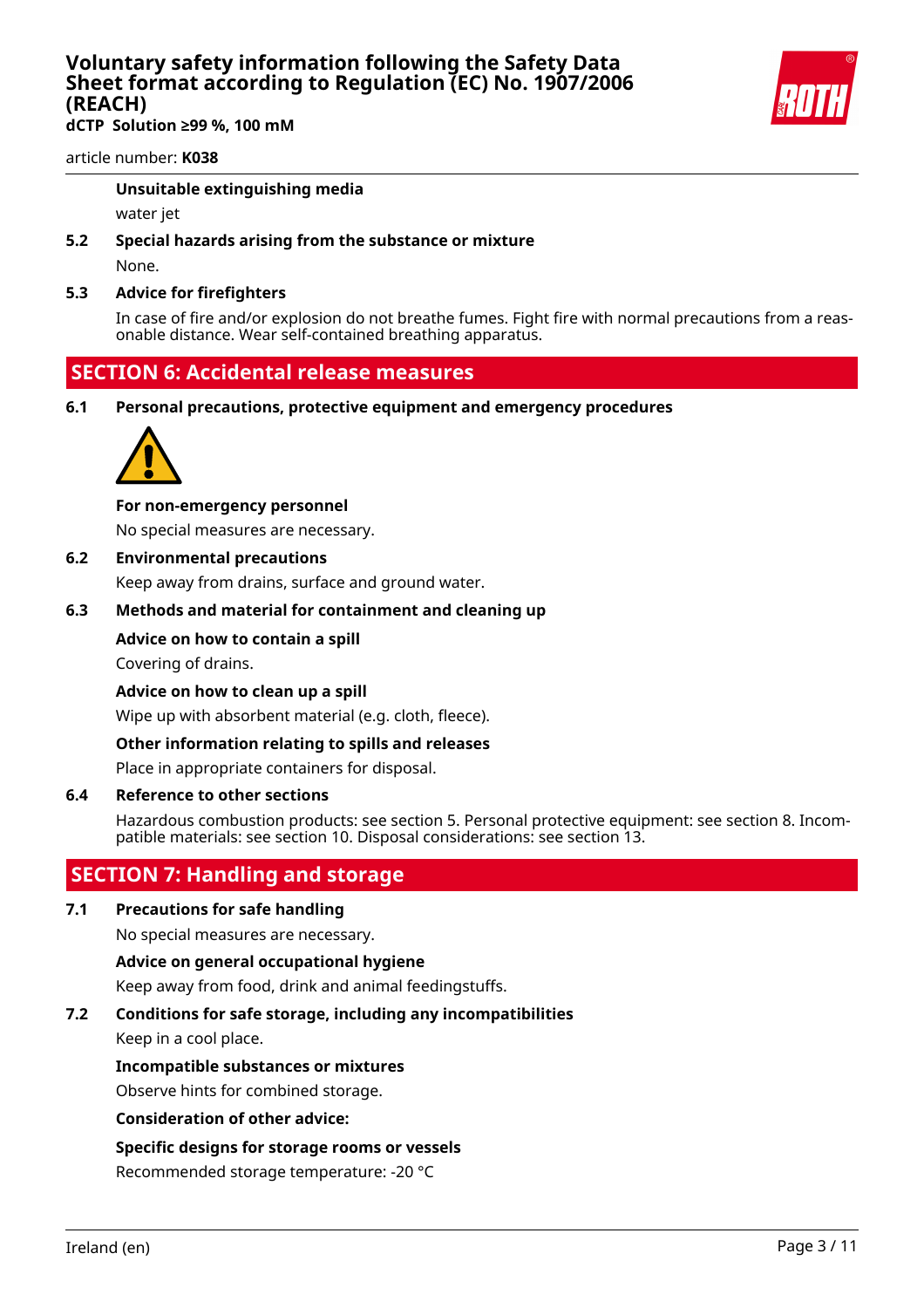

**dCTP Solution ≥99 %, 100 mM**

article number: **K038**

### **7.3 Specific end use(s)**

No information available.

### **SECTION 8: Exposure controls/personal protection**

#### **8.1 Control parameters**

#### **National limit values**

#### **Occupational exposure limit values (Workplace Exposure Limits)**

This information is not available.

#### **8.2 Exposure controls**

#### **Individual protection measures (personal protective equipment)**

#### **Eye/face protection**



Use safety goggle with side protection.

#### **Skin protection**



#### **• hand protection**

Wear suitable gloves. Chemical protection gloves are suitable, which are tested according to EN 374.

#### **• type of material**

NBR (Nitrile rubber)

#### **• material thickness**

>0,11 mm

#### **• breakthrough times of the glove material**

>480 minutes (permeation: level 6)

#### **• other protection measures**

Take recovery periods for skin regeneration. Preventive skin protection (barrier creams/ointments) is recommended.

#### **Respiratory protection**



Respiratory protection necessary at: Aerosol or mist formation.

#### **Environmental exposure controls**

Keep away from drains, surface and ground water.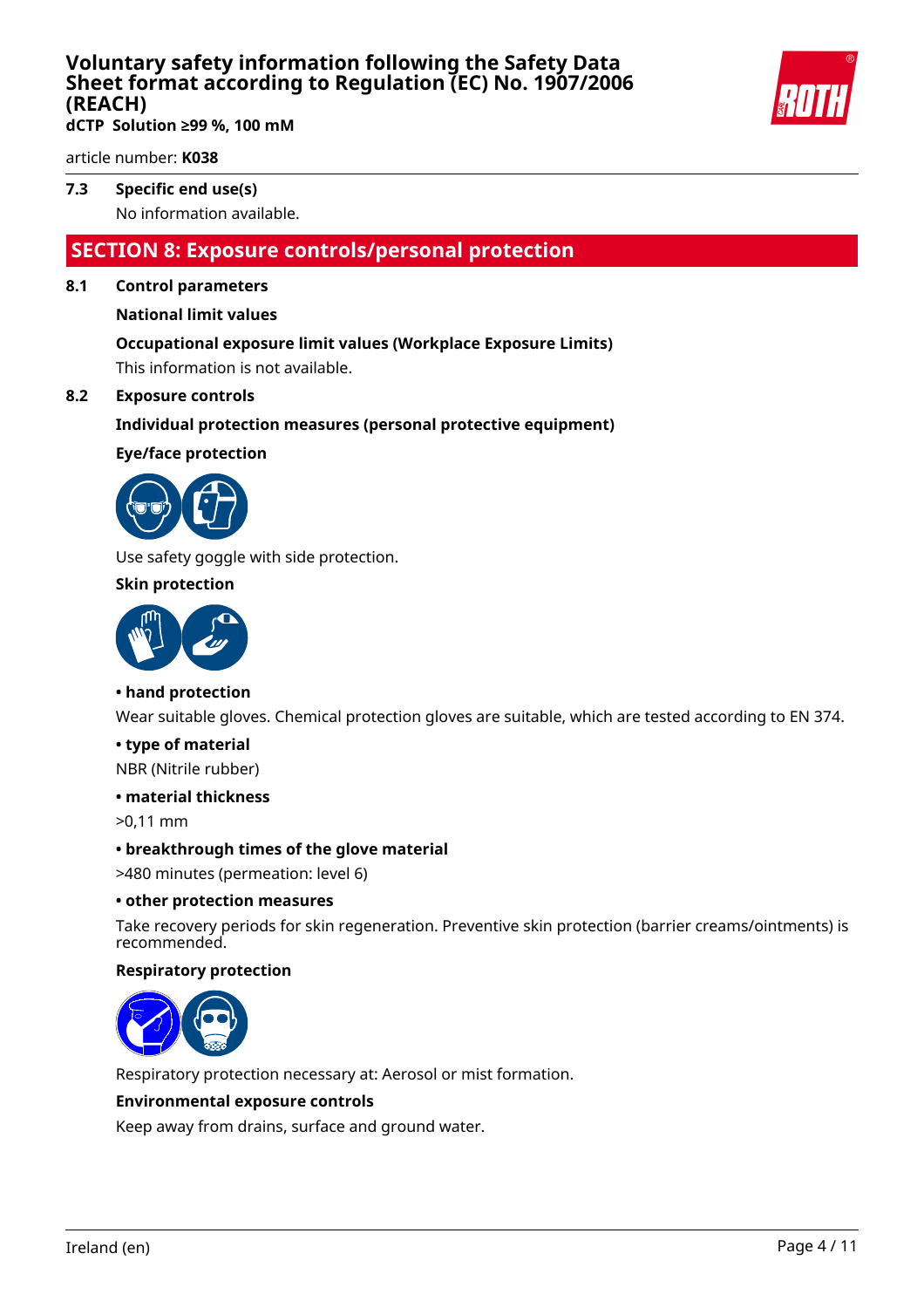

**dCTP Solution ≥99 %, 100 mM**

article number: **K038**

# **SECTION 9: Physical and chemical properties**

| 9.1 | Information on basic physical and chemical properties       |                                                                |  |  |
|-----|-------------------------------------------------------------|----------------------------------------------------------------|--|--|
|     | Physical state                                              | liquid                                                         |  |  |
|     | Colour                                                      | colourless                                                     |  |  |
|     | Odour                                                       | odourless                                                      |  |  |
|     | Melting point/freezing point                                | $~0$ °C                                                        |  |  |
|     | Boiling point or initial boiling point and boiling<br>range | $\sim$ 100 °C at 1.013 hPa                                     |  |  |
|     | Flammability                                                | non-combustible                                                |  |  |
|     | Lower and upper explosion limit                             | not determined                                                 |  |  |
|     | Flash point                                                 | not determined                                                 |  |  |
|     | Auto-ignition temperature                                   | not determined                                                 |  |  |
|     | Decomposition temperature                                   | not relevant                                                   |  |  |
|     | pH (value)                                                  | $8,3 - 8,7 (22 °C)$                                            |  |  |
|     | Kinematic viscosity                                         | not determined                                                 |  |  |
|     | Solubility(ies)                                             |                                                                |  |  |
|     | Water solubility                                            | miscible in any proportion                                     |  |  |
|     | Partition coefficient                                       |                                                                |  |  |
|     | Partition coefficient n-octanol/water (log value):          | this information is not available                              |  |  |
|     | Vapour pressure                                             | not determined                                                 |  |  |
|     | Density and/or relative density                             |                                                                |  |  |
|     | Density                                                     | not determined                                                 |  |  |
|     | Relative vapour density                                     | information on this property is not available                  |  |  |
|     | Particle characteristics                                    | not relevant (liquid)                                          |  |  |
|     | Other safety parameters                                     |                                                                |  |  |
|     | Oxidising properties                                        | none                                                           |  |  |
| 9.2 | <b>Other information</b>                                    |                                                                |  |  |
|     | Information with regard to physical hazard<br>classes:      | hazard classes acc. to GHS<br>(physical hazards): not relevant |  |  |
|     | Other safety characteristics:                               |                                                                |  |  |
|     | Miscibility                                                 | completely miscible with water                                 |  |  |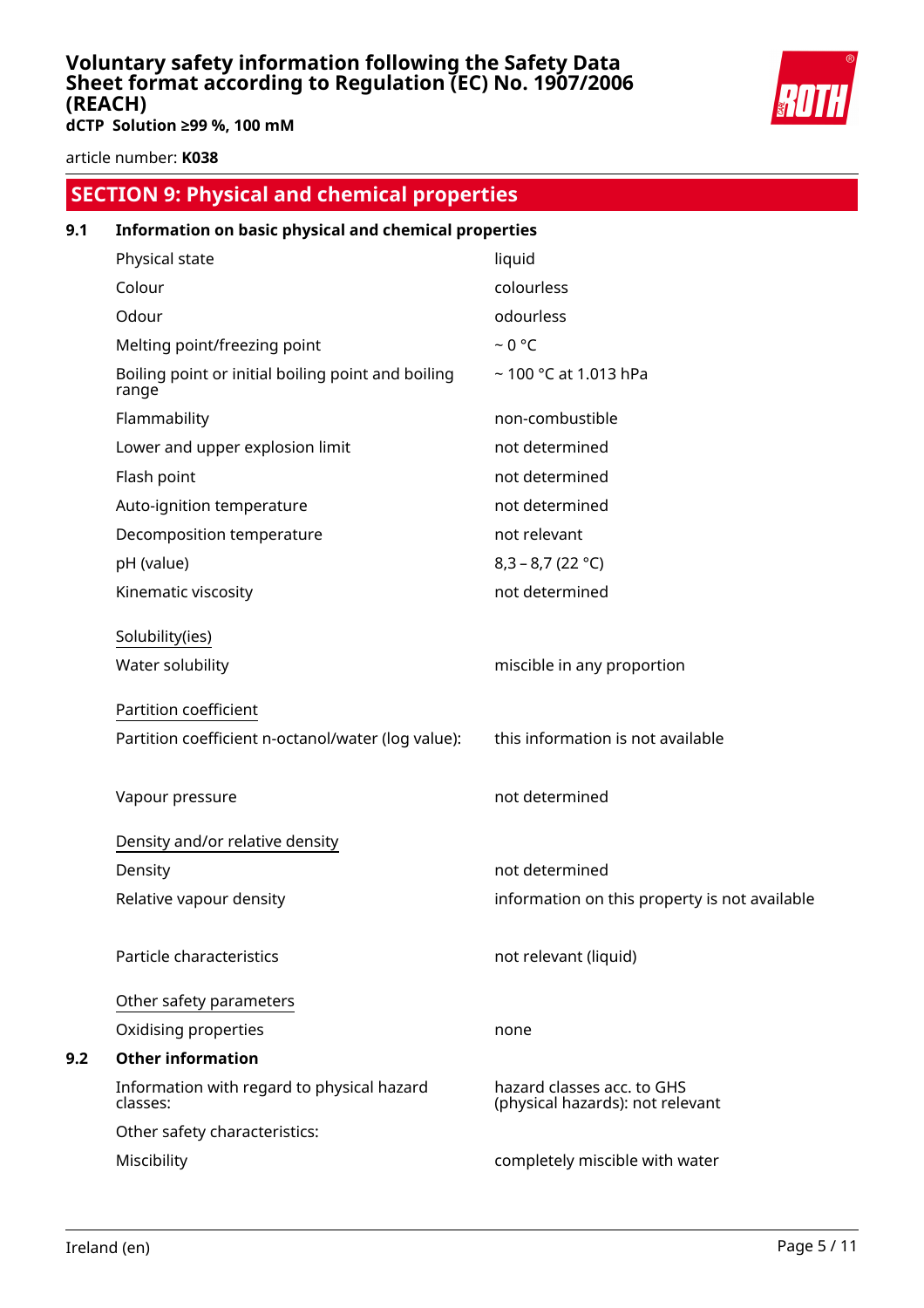

**dCTP Solution ≥99 %, 100 mM**

article number: **K038**

### **SECTION 10: Stability and reactivity**

#### **10.1 Reactivity**

This material is not reactive under normal ambient conditions.

#### **10.2 Chemical stability**

The material is stable under normal ambient and anticipated storage and handling conditions of temperature and pressure.

#### **10.3 Possibility of hazardous reactions**

**Violent reaction with:** strong oxidiser

#### **10.4 Conditions to avoid**

There are no specific conditions known which have to be avoided.

**10.5 Incompatible materials**

There is no additional information.

**10.6 Hazardous decomposition products**

Hazardous combustion products: see section 5.

### **SECTION 11: Toxicological information**

#### **11.1 Information on hazard classes as defined in Regulation (EC) No 1272/2008**

Test data are not available for the complete mixture.

#### **Classification procedure**

The method for classification of the mixture is based on ingredients of the mixture (additivity formula).

#### **Classification according to GHS (1272/2008/EC, CLP)**

This mixture does not meet the criteria for classification in accordance with Regulation No 1272/2008/ EC.

#### **Acute toxicity**

Shall not be classified as acutely toxic.

#### **Skin corrosion/irritation**

Shall not be classified as corrosive/irritant to skin.

#### **Serious eye damage/eye irritation**

Shall not be classified as seriously damaging to the eye or eye irritant.

#### **Respiratory or skin sensitisation**

Shall not be classified as a respiratory or skin sensitiser.

#### **Germ cell mutagenicity**

Shall not be classified as germ cell mutagenic.

#### **Carcinogenicity**

Shall not be classified as carcinogenic.

#### **Reproductive toxicity**

Shall not be classified as a reproductive toxicant.

#### **Specific target organ toxicity - single exposure**

Shall not be classified as a specific target organ toxicant (single exposure).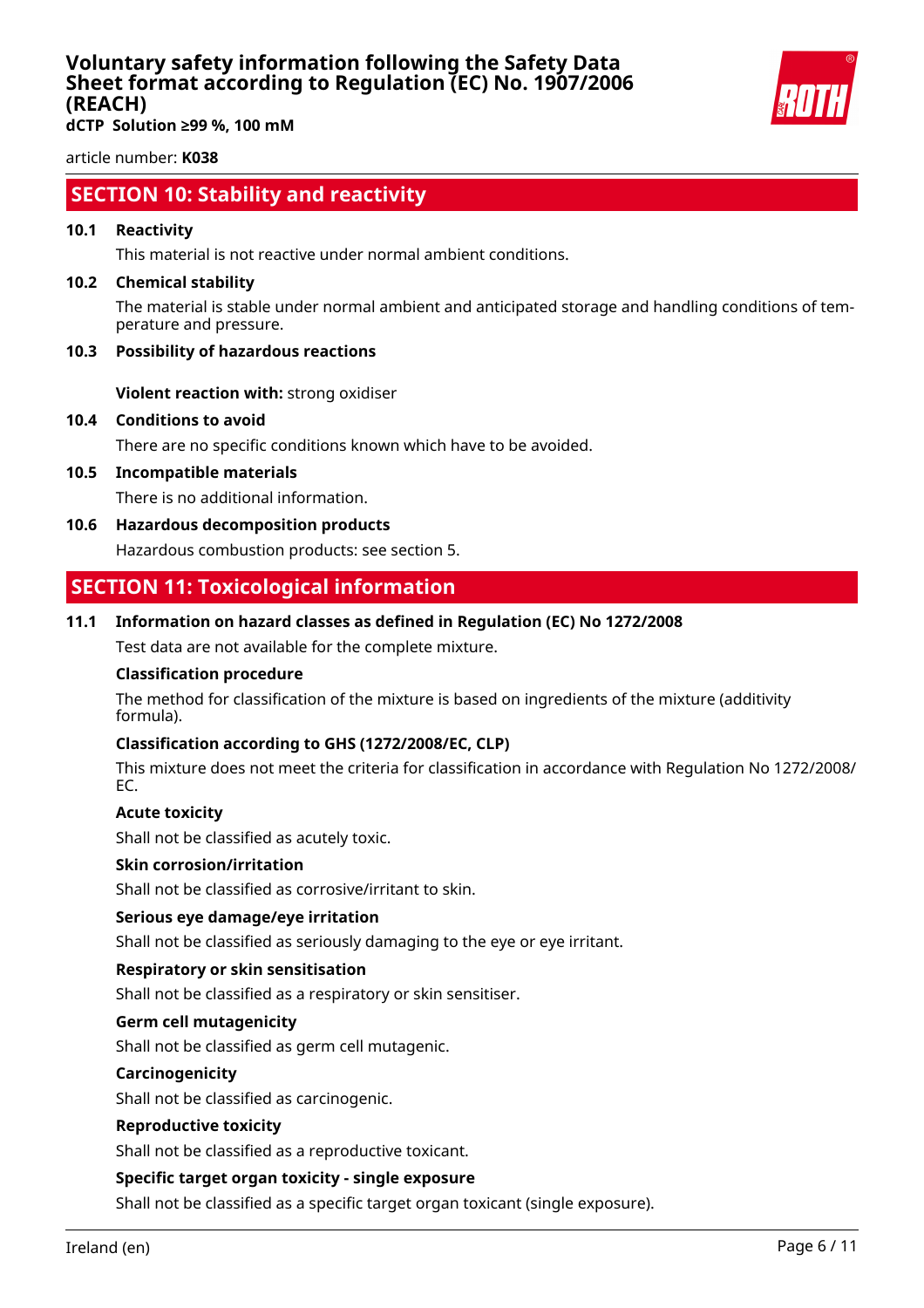**dCTP Solution ≥99 %, 100 mM**



article number: **K038**

#### **Specific target organ toxicity - repeated exposure**

Shall not be classified as a specific target organ toxicant (repeated exposure).

#### **Aspiration hazard**

Shall not be classified as presenting an aspiration hazard.

#### **Symptoms related to the physical, chemical and toxicological characteristics**

#### **• If swallowed**

Data are not available.

**• If in eyes**

Data are not available.

**• If inhaled**

Data are not available.

**• If on skin**

Data are not available.

#### **• Other information**

none

### **11.2 Endocrine disrupting properties**

None of the ingredients are listed.

**11.3 Information on other hazards** There is no additional information.

### **SECTION 12: Ecological information**

#### **12.1 Toxicity**

Shall not be classified as hazardous to the aquatic environment.

#### **Biodegradation**

Data are not available.

- **12.2 Process of degradability** Data are not available.
- **12.3 Bioaccumulative potential** Data are not available.

# **12.4 Mobility in soil**

Data are not available.

- **12.5 Results of PBT and vPvB assessment** Data are not available.
- **12.6 Endocrine disrupting properties** None of the ingredients are listed.

## **12.7 Other adverse effects**

Data are not available.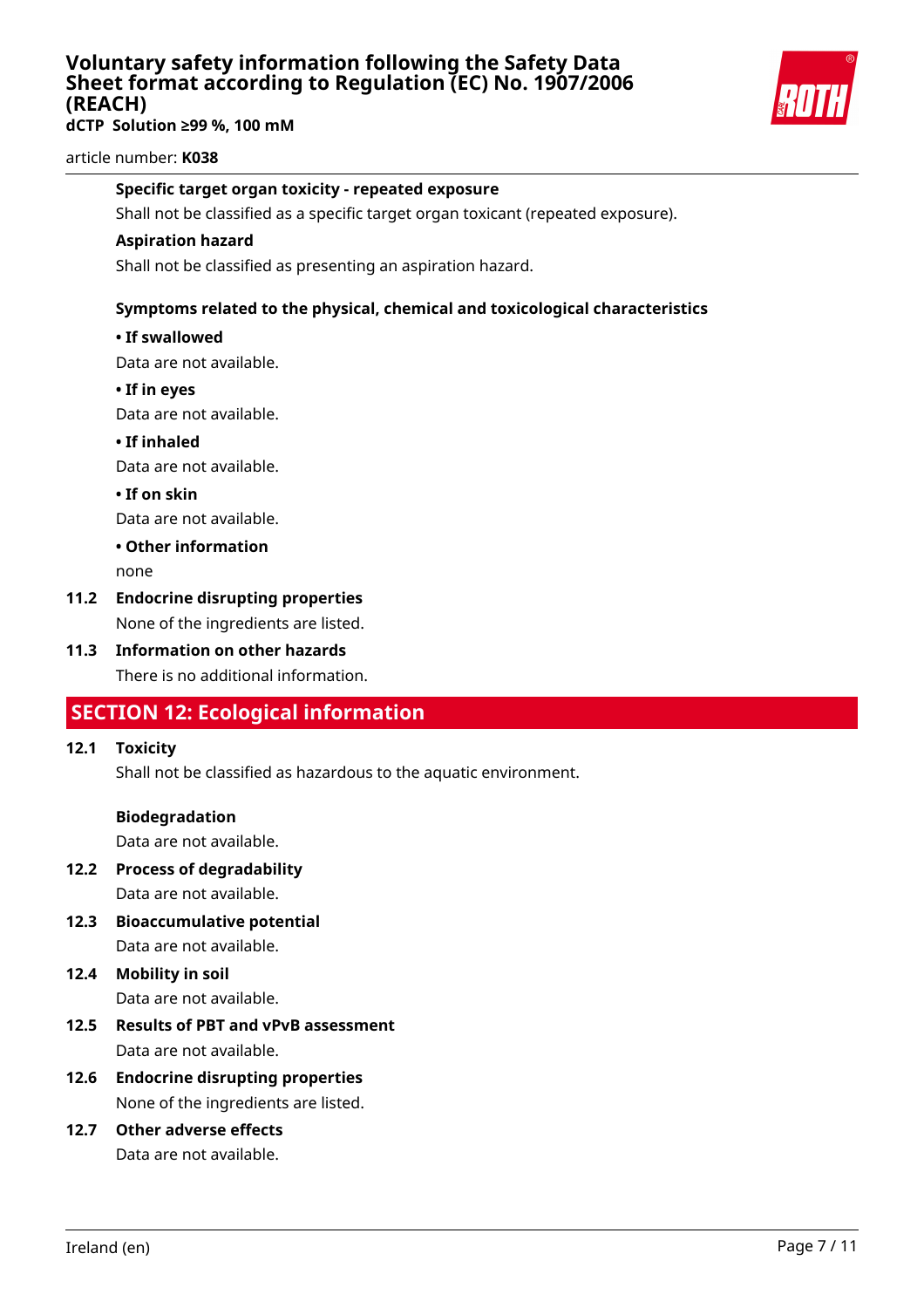

**dCTP Solution ≥99 %, 100 mM**

article number: **K038**

### **SECTION 13: Disposal considerations**

#### **13.1 Waste treatment methods**



Consult the appropriate local waste disposal expert about waste disposal.

#### **Sewage disposal-relevant information**

Do not empty into drains.

#### **13.2 Relevant provisions relating to waste**

The allocation of waste identity numbers/waste descriptions must be carried out according to the EEC, specific to the industry and process. Waste catalogue ordinance (Germany).

#### **13.3 Remarks**

Waste shall be separated into the categories that can be handled separately by the local or national waste management facilities. Please consider the relevant national or regional provisions.

### **SECTION 14: Transport information**

| 14.1 |  | UN number or ID number |  |  |
|------|--|------------------------|--|--|
|------|--|------------------------|--|--|

- **14.2 UN proper shipping name** not assigned
- **14.3 Transport hazard class(es)** none
- **14.4 Packing group not assigned**
- 

### **14.6 Special precautions for user**

There is no additional information.

#### **14.7 Maritime transport in bulk according to IMO instruments**

The cargo is not intended to be carried in bulk.

#### **14.8 Information for each of the UN Model Regulations**

#### **Transport of dangerous goods by road, rail and inland waterway (ADR/RID/ADN) - Additional information**

Not subject to ADR, RID and ADN.

**International Maritime Dangerous Goods Code (IMDG) - Additional information** Not subject to IMDG.

### **International Civil Aviation Organization (ICAO-IATA/DGR) - Additional information** Not subject to ICAO-IATA.

not subject to transport regulations

**14.5 Environmental hazards** non-environmentally hazardous acc. to the dangerous goods regulations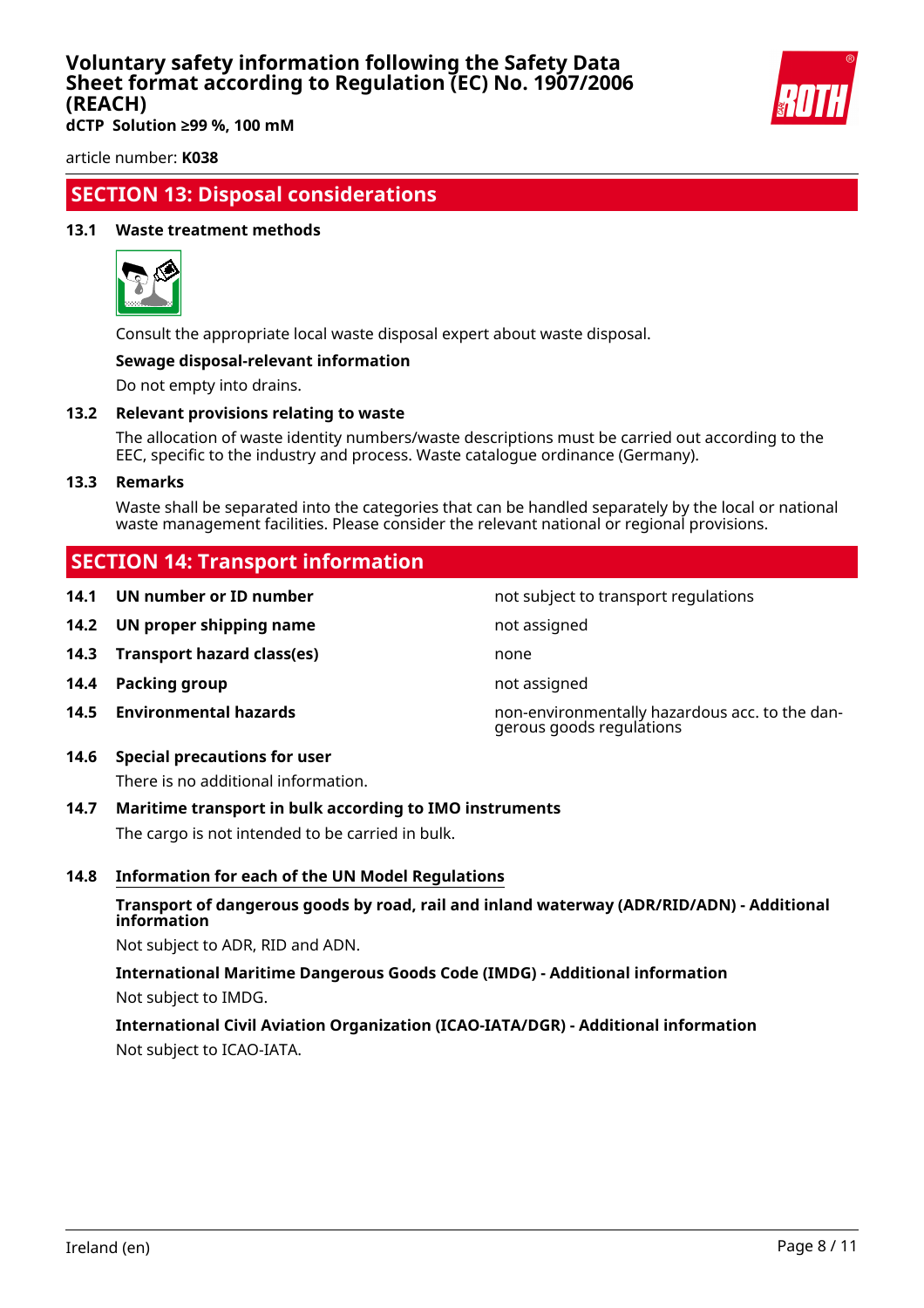

**dCTP Solution ≥99 %, 100 mM**

article number: **K038**

### **SECTION 15: Regulatory information**

#### **15.1 Safety, health and environmental regulations/legislation specific for the substance or mixture**

#### **Relevant provisions of the European Union (EU)**

#### **Restrictions according to REACH, Annex XVII**

none of the ingredients are listed

#### **List of substances subject to authorisation (REACH, Annex XIV)/SVHC - candidate list**

None of the ingredients are listed.

#### **Seveso Directive**

| 2012/18/EU (Seveso III) |                                       |                                                                                            |              |  |
|-------------------------|---------------------------------------|--------------------------------------------------------------------------------------------|--------------|--|
| <b>No</b>               | Dangerous substance/hazard categories | Qualifying quantity (tonnes) for the application of lower and upper-tier re-<br>quirements | <b>Notes</b> |  |
|                         | not assigned                          |                                                                                            |              |  |

#### **Deco-Paint Directive**

| VOC content |  |
|-------------|--|
|-------------|--|

#### **Industrial Emissions Directive (IED)**

| <b>VOC content</b> | 0% |
|--------------------|----|
|                    |    |

#### **Directive on the restriction of the use of certain hazardous substances in electrical and electronic equipment (RoHS)**

none of the ingredients are listed

#### **Regulation concerning the establishment of a European Pollutant Release and Transfer Register (PRTR)**

none of the ingredients are listed

#### **Water Framework Directive (WFD)**

none of the ingredients are listed

#### **Regulation on the marketing and use of explosives precursors**

none of the ingredients are listed

#### **Regulation on drug precursors**

none of the ingredients are listed

#### **Regulation on substances that deplete the ozone layer (ODS)**

none of the ingredients are listed

#### **Regulation concerning the export and import of hazardous chemicals (PIC)**

none of the ingredients are listed

#### **Regulation on persistent organic pollutants (POP)**

none of the ingredients are listed

#### **Other information**

Directive 94/33/EC on the protection of young people at work. Observe employment restrictions under the Maternity Protection Directive (92/85/EEC) for expectant or nursing mothers.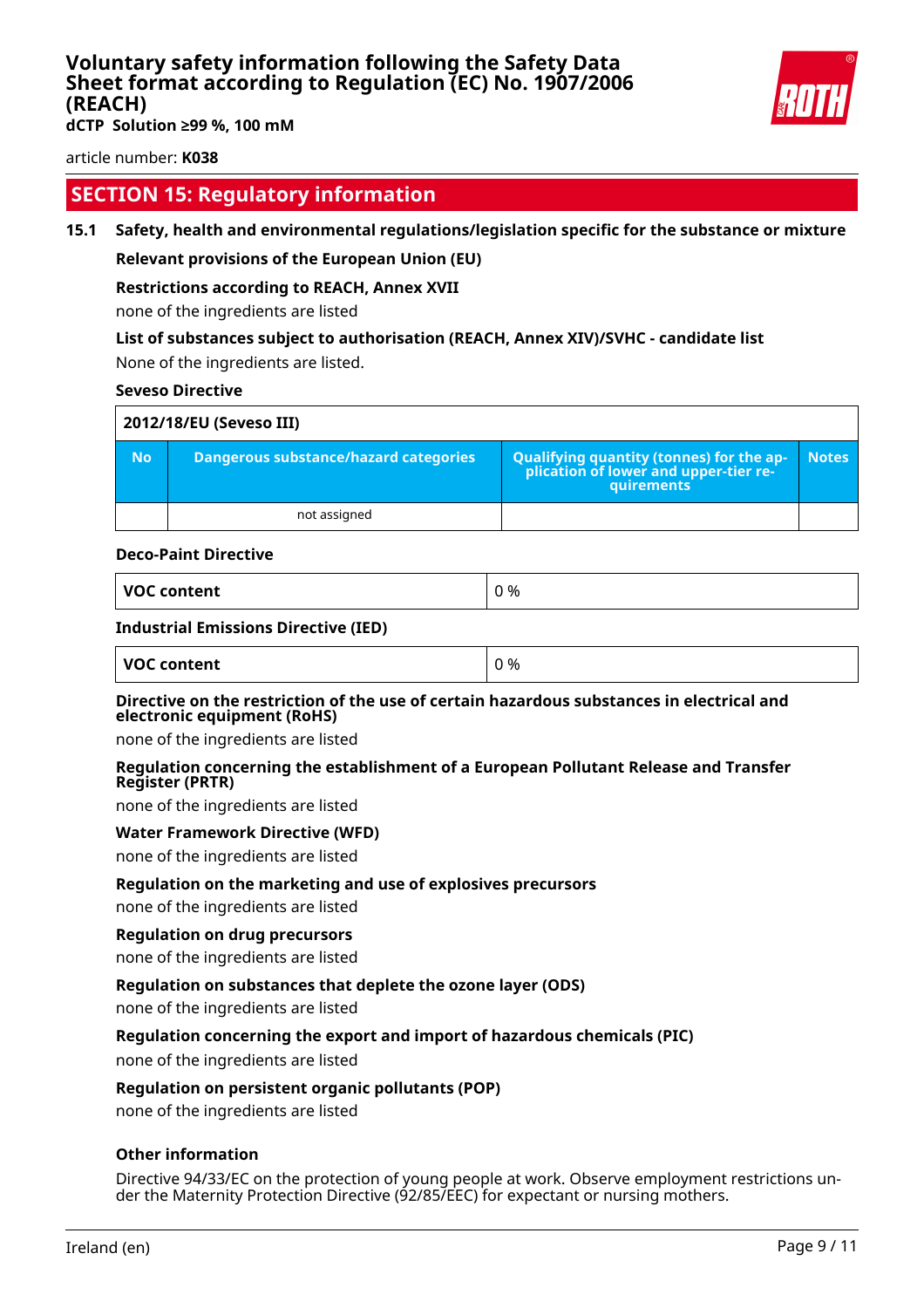

**dCTP Solution ≥99 %, 100 mM**

article number: **K038**

#### **National inventories**

| <b>Country</b> | <b>Inventory</b> | <b>Status</b>                  |
|----------------|------------------|--------------------------------|
| AU             | <b>AICS</b>      | not all ingredients are listed |
| CA             | <b>DSL</b>       | not all ingredients are listed |
| <b>CN</b>      | <b>IECSC</b>     | not all ingredients are listed |
| EU             | ECSI             | not all ingredients are listed |
| JP             | <b>CSCL-ENCS</b> | not all ingredients are listed |
| <b>KR</b>      | KECI             | not all ingredients are listed |
| МX             | <b>INSQ</b>      | not all ingredients are listed |
| NZ             | NZIOC            | not all ingredients are listed |
| <b>PH</b>      | <b>PICCS</b>     | not all ingredients are listed |
| <b>TW</b>      | <b>TCSI</b>      | not all ingredients are listed |
| <b>US</b>      | <b>TSCA</b>      | not all ingredients are listed |
|                |                  |                                |

#### **Legend**

| Australian Inventory of Chemical Substances                             |
|-------------------------------------------------------------------------|
| CSCL-ENCS List of Existing and New Chemical Substances (CSCL-ENCS)      |
| Domestic Substances List (DSL)                                          |
| EC Substance Inventory (EINECS, ELINCS, NLP)                            |
| Inventory of Existing Chemical Substances Produced or Imported in China |
| National Inventory of Chemical Substances                               |
| Korea Existing Chemicals Inventory                                      |
| New Zealand Inventory of Chemicals                                      |
| Philippine Inventory of Chemicals and Chemical Substances (PICCS)       |
| Taiwan Chemical Substance Inventory                                     |
| <b>Toxic Substance Control Act</b>                                      |
|                                                                         |

#### **15.2 Chemical Safety Assessment**

Chemical safety assessments for substances in this mixture were not carried out.

### **SECTION 16: Other information**

#### **Abbreviations and acronyms**

| Abbr.           | <b>Descriptions of used abbreviations</b>                                                                                                                                                                                       |
|-----------------|---------------------------------------------------------------------------------------------------------------------------------------------------------------------------------------------------------------------------------|
| <b>ADN</b>      | Accord européen relatif au transport international des marchandises dangereuses par voies de naviga-<br>tion intérieures (European Agreement concerning the International Carriage of Dangerous Goods by In-<br>land Waterways) |
| <b>ADR</b>      | Accord relatif au transport international des marchandises dangereuses par route (Agreement concern-<br>ing the International Carriage of Dangerous Goods by Road)                                                              |
| <b>CLP</b>      | Regulation (EC) No 1272/2008 on classification, labelling and packaging of substances and mixtures                                                                                                                              |
| <b>DGR</b>      | Dangerous Goods Regulations (see IATA/DGR)                                                                                                                                                                                      |
| <b>EINECS</b>   | European Inventory of Existing Commercial Chemical Substances                                                                                                                                                                   |
| <b>ELINCS</b>   | European List of Notified Chemical Substances                                                                                                                                                                                   |
| <b>GHS</b>      | "Globally Harmonized System of Classification and Labelling of Chemicals" developed by the United Na-<br>tions                                                                                                                  |
| <b>IATA</b>     | International Air Transport Association                                                                                                                                                                                         |
| <b>IATA/DGR</b> | Dangerous Goods Regulations (DGR) for the air transport (IATA)                                                                                                                                                                  |
| <b>ICAO</b>     | International Civil Aviation Organization                                                                                                                                                                                       |